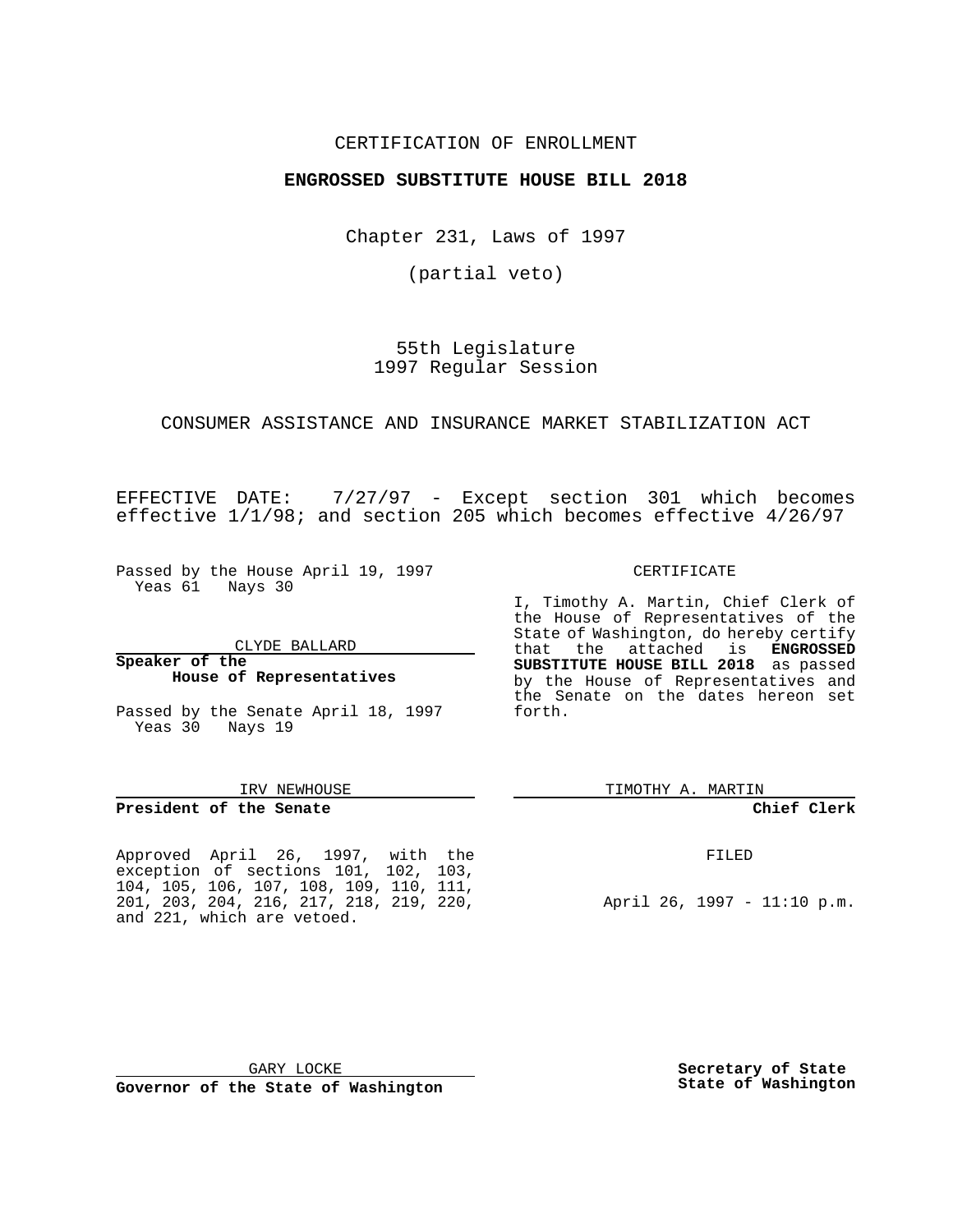# **ENGROSSED SUBSTITUTE HOUSE BILL 2018** \_\_\_\_\_\_\_\_\_\_\_\_\_\_\_\_\_\_\_\_\_\_\_\_\_\_\_\_\_\_\_\_\_\_\_\_\_\_\_\_\_\_\_\_\_\_\_

\_\_\_\_\_\_\_\_\_\_\_\_\_\_\_\_\_\_\_\_\_\_\_\_\_\_\_\_\_\_\_\_\_\_\_\_\_\_\_\_\_\_\_\_\_\_\_

Passed Legislature - 1997 Regular Session

AS AMENDED BY THE SENATE

### **State of Washington 55th Legislature 1997 Regular Session**

**By** House Committee on Health Care (originally sponsored by Representatives Dyer, Grant, Backlund, Quall, Zellinsky, Sheldon, Sherstad, Morris, Parlette, Scott and Skinner)

Read first time 03/05/97.

 AN ACT Relating to health insurance reform; amending RCW 48.43.055, 48.43.005, 48.43.025, 48.43.035, 48.43.045, 48.20.028, 48.44.022, 48.46.064, 48.41.030, 48.41.060, 48.41.080, 48.41.110, 48.41.200, and 48.41.130; reenacting and amending RCW 70.47.060; adding new sections to chapter 48.43 RCW; adding a new section to chapter 74.09 RCW; adding a new section to chapter 48.44 RCW; adding a new section to chapter 48.46 RCW; adding a new section to chapter 48.21 RCW; adding new sections to chapter 48.20 RCW; creating new sections; repealing RCW 48.46.100; providing effective dates; and declaring an emergency.

10 BE IT ENACTED BY THE LEGISLATURE OF THE STATE OF WASHINGTON:

| -11 | HEALTH INSURANCE REFORM        |  |
|-----|--------------------------------|--|
| 12. | TABLE OF CONTENTS              |  |
| 13  | Page #                         |  |
|     |                                |  |
| 14  | PART I--CONSUMER PROTECTIONS 3 |  |
| 15  | UTILIZATION REVIEW--INTENT     |  |

|  | UTILIZATION REVIEW--STANDARDS                |  |  |  |  |  |  |
|--|----------------------------------------------|--|--|--|--|--|--|
|  | ITTILIZATION REVIEW--LIMITED RECORD ACCESS 5 |  |  |  |  |  |  |

16 UTILIZATION REVIEW--REVIEW ORGANIZATION . . . . . . . . . . 3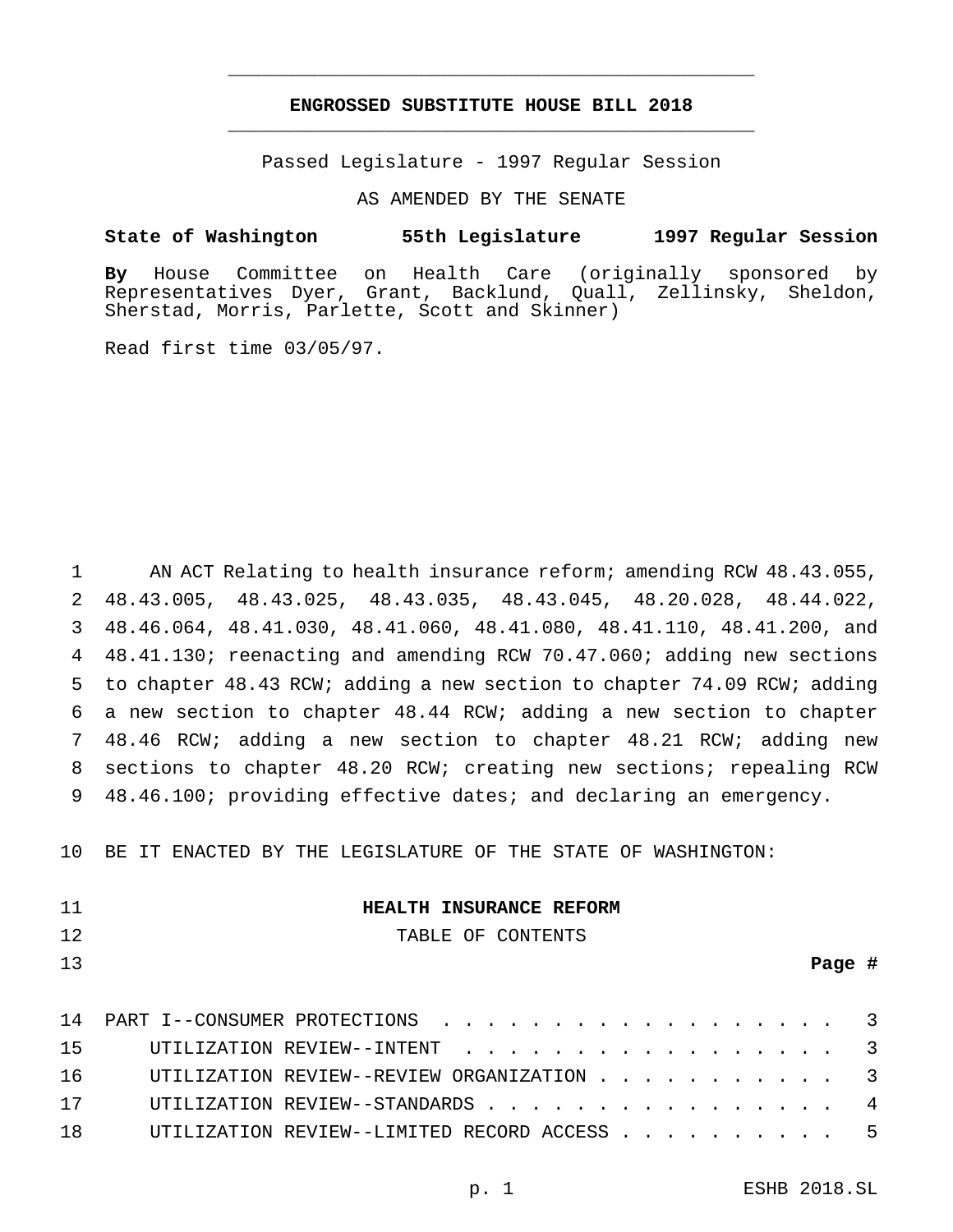| 1  | GRIEVANCE PROCEDURES--INTENT                                                                                               | 5  |
|----|----------------------------------------------------------------------------------------------------------------------------|----|
| 2  | GRIEVANCE PROCEDURES--STANDARDS                                                                                            | 5  |
| 3  | GRIEVANCE PROCEDURE FOR HEALTH CARE PROVIDERS.<br>$\mathbf{r}$ , $\mathbf{r}$ , $\mathbf{r}$ , $\mathbf{r}$ , $\mathbf{r}$ | 11 |
| 4  | GRIEVANCE PROCEDURES--REPEALER                                                                                             | 11 |
| 5  | NETWORK ADEQUACY--INTENT                                                                                                   | 11 |
| 6  | NETWORK ADEOUACY--STUDY AND RESTRICTION                                                                                    | 11 |
| 7  | ACCESS PLAN REQUIREMENTS                                                                                                   | 13 |
| 8  | MEDICAL ASSISTANCE WAIVERS<br>.                                                                                            | 13 |
| 9  | PART II--MARKETPLACE STABILITY                                                                                             | 14 |
| 10 | LEGISLATIVE INTENT<br>$\mathbf{r}$ . The set of the set of $\mathbf{r}$                                                    | 14 |
| 11 | DEFINITIONS                                                                                                                | 14 |
| 12 | PREEXISTING CONDITION LIMITATIONS MODIFIED                                                                                 | 19 |
| 13 | GUARANTEED ISSUE AND CONTINUITY OF COVERAGE MODIFIED                                                                       | 21 |
| 14 | MODIFYING CARRIER REPORTING REQUIREMENTS                                                                                   | 24 |
| 15 | .<br>MODEL PLAN DEFINED                                                                                                    | 24 |
| 16 | TENURE DISCOUNTS--INDIVIDUAL DISABILITY COVERAGE                                                                           | 29 |
| 17 | TENURE DISCOUNTS--HEALTH CARE SERVICE CONTRACTORS                                                                          | 31 |
| 18 | TENURE DISCOUNTS--HEALTH MAINTENANCE ORGANIZATIONS                                                                         | 33 |
| 19 | HEALTH INSURANCE POOL--DEFINITIONS<br>$\cdot$                                                                              | 35 |
| 20 | HEALTH INSURANCE POOL--BOARD POWERS MODIFIED                                                                               | 37 |
| 21 | HEALTH INSURANCE POOL--ADMINISTRATOR'S POWER MODIFIED.                                                                     | 38 |
| 22 | HEALTH INSURANCE POOL--BENEFITS MODIFIED                                                                                   | 40 |
| 23 | $\mathbf{r}$ and $\mathbf{r}$ and $\mathbf{r}$ and $\mathbf{r}$ and $\mathbf{r}$<br>HEALTH INSURANCE POOL--RATE MODIFIED   | 42 |
| 24 | HEALTH INSURANCE POOL--SUBSTANTIAL EQUIVALENT CLARIFIED                                                                    | 43 |
| 25 | LOSS RATIOS--HEALTH CARE SERVICE CONTRACTORS                                                                               | 43 |
| 26 | LOSS RATIOS--HEALTH MAINTENANCE ORGANIZATIONS.                                                                             | 44 |
| 27 | LOSS RATIOS--GROUPS' DISABILITY COVERAGE                                                                                   | 45 |
| 28 | LOSS RATIOS--INDIVIDUAL DISABILITY COVERAGE                                                                                | 46 |
| 29 | LOSS RATIOS--DISABILITY COVERAGE EXEMPTIONS.                                                                               | 48 |
| 30 | LOSS RATIOS--DISABILITY COVERAGE DEFINITIONS                                                                               | 48 |
| 31 | PART III--BENEFITS AND SERVICE DELIVERY                                                                                    | 49 |
| 32 | EMERGENCY MEDICAL SERVICES                                                                                                 | 50 |
| 33 | PART IV--MISCELLANEOUS                                                                                                     | 52 |
| 34 | WICKLINE CLAUSE STUDY.                                                                                                     | 52 |
| 35 | COMMON TITLE                                                                                                               | 53 |
| 36 | SEVERABILITY CLAUSE.                                                                                                       | 53 |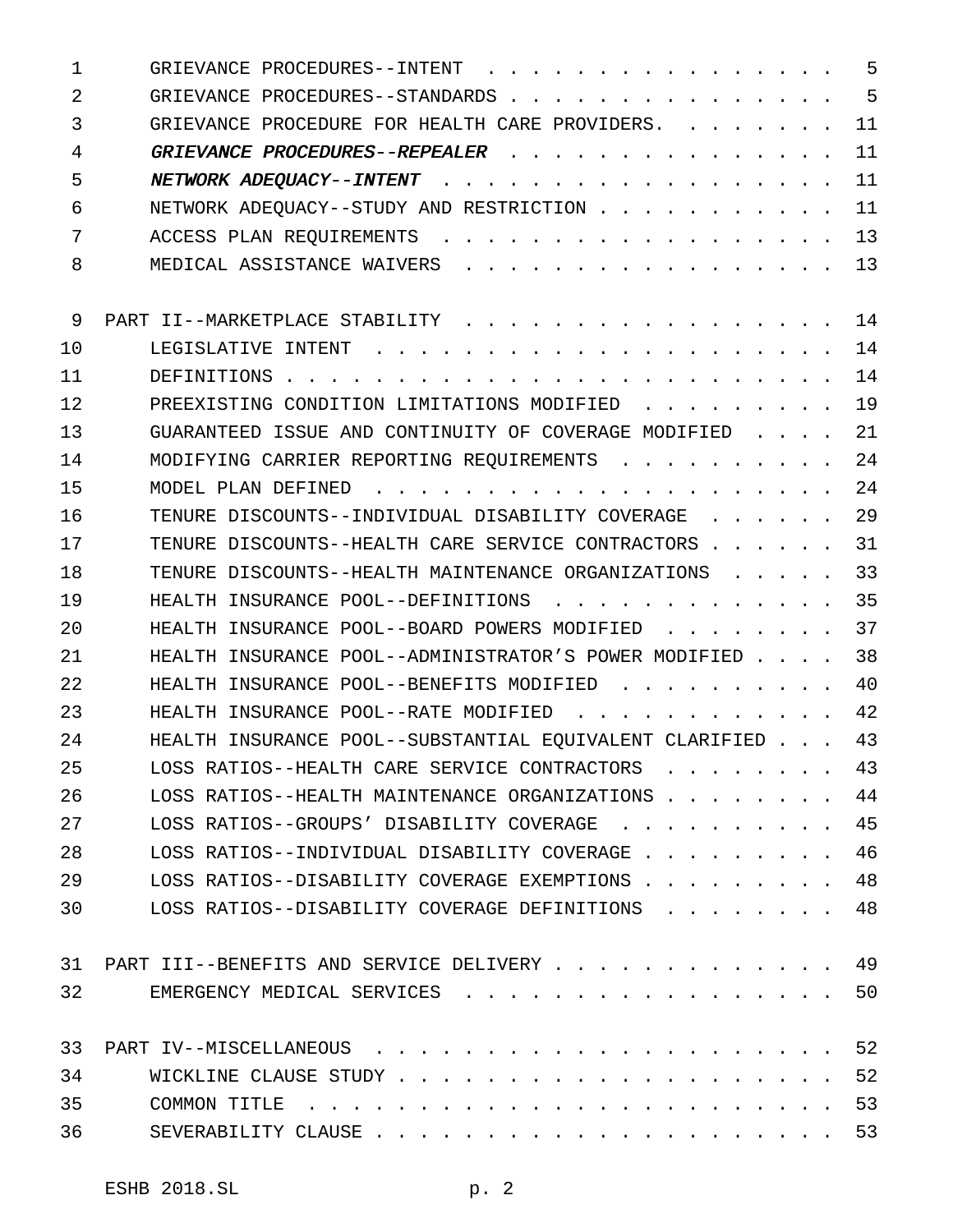## **PART I--CONSUMER PROTECTIONS**

3 \*NEW SECTION. Sec. 101. UTILIZATION REVIEW--INTENT. The legislature intends that the delivery of quality health care services to individuals in the state of Washington be consistent with <sup>a</sup> wise use of resources. It is therefore the purpose of this act to define standards for utilization review of health care services and to promote the delivery of health care in <sup>a</sup> cost-effective manner. The legislature reaffirms its commitment to improving health care services through encouraging the availability of effective and consistent utilization review throughout this state. The legislature believes that standards for utilization review will help assure quality oversight of individual case evaluations in this state.

**\*Sec. 101 was vetoed. See message at end of chapter.**

15 \*NEW SECTION. Sec. 102. A new section is added to chapter 48.43 16 RCW to read as follows:

17 UTILIZATION REVIEW--REVIEW ORGANIZATION. (1) Beginning on January 1, 1998, every review organization that performs utilization review of inpatient and outpatient benefits for residents of this state shall meet the standards set forth in this section and section <sup>103</sup> of this act.

 (a) Review organizations shall comply with all applicable state and federal laws to protect confidentiality of enrollee medical records.

 (b) Any certification by <sup>a</sup> review organization as to the medical necessity or appropriateness of an admission, length of stay, extension of stay, or service or procedure must be made in accordance with medical standards or guidelines approved by <sup>a</sup> licensed physician.

 (c) Any determination by <sup>a</sup> review organization to deny an admission, length of stay, extension of stay, or service or procedure on the basis of medical necessity or appropriateness must be made by <sup>a</sup> licensed physician who has reasonable access to board certified specialty providers in making such determinations.

 (d) Review organizations shall make staff available to perform utilization review activities by toll-free or collect telephone, at least forty hours per week during normal business hours.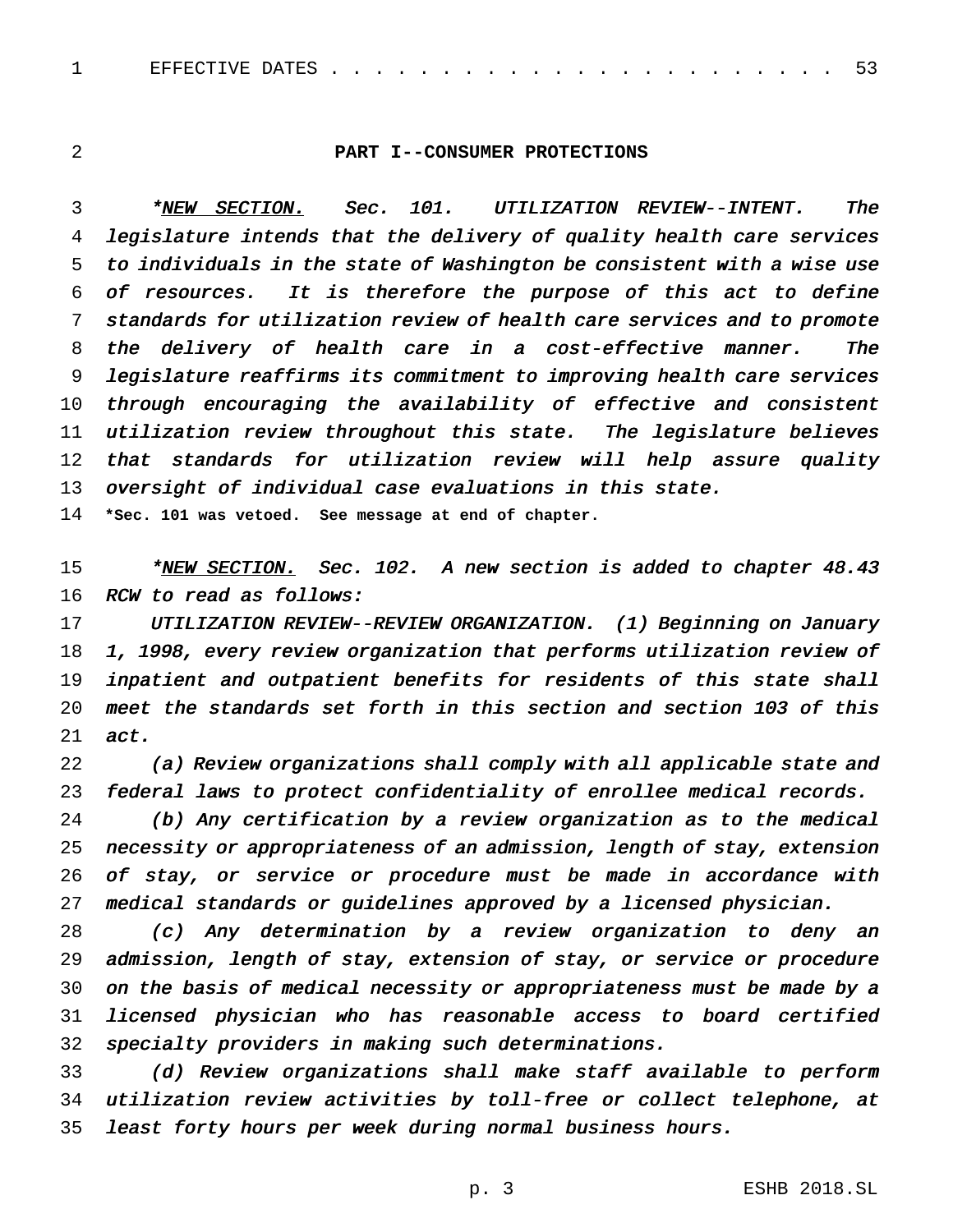(e) Review organizations shall have <sup>a</sup> phone system capable of accepting or recording, or both, incoming phone calls relating to utilization review during other than normal business hours and shall respond to these calls within two business days.

 (f) Review organizations shall maintain <sup>a</sup> documented utilization review program description and written utilization review criteria based on reasonable medical evidence. The program must include <sup>a</sup> method for reviewing and updating criteria. Review organizations shall make utilization review criteria available upon request to the participating provider involved in <sup>a</sup> specific case under review.

 (g) Review organizations shall designate <sup>a</sup> licensed physician to participate in utilization review program implementation.

 (2) The legislature finds that current utilization review accreditation commission and national committee for quality assurance utilization review standards meet or exceed the requirements of this section. Health carriers who continuously maintain such accreditation 17 are hereby deemed in compliance with this section for their accredited 18 health plans. The office of the insurance commissioner shall periodically examine the review organization accreditation standards of the utilization review accreditation commission and the national committee for quality assurance and report to the legislature to ensure that such standards continue to be substantially equivalent to or exceed the requirements of section <sup>103</sup> of this act.

**\*Sec. 102 was vetoed. See message at end of chapter.**

<sup>25</sup> \*<u>NEW SECTION.</u> Sec. 103. A new section is added to chapter 48.43 RCW to read as follows:

 UTILIZATION REVIEW--STANDARDS. (1) Notification of an initial determination by the review organization to certify an admission, length of stay, extension of stay, or service or procedure must be mailed or otherwise communicated to the provider of record or the enrollee, or the enrollee's authorized representative, or both, within two business days of the determination and following the receipt of all information necessary to complete the review.

 (2) Notification of an initial determination by the review organization to deny an admission, length of stay, extension of stay, or service or procedure must be mailed or otherwise communicated to the provider of record or the enrollee, or the enrollee's authorized representative, or both, within one business day of the determination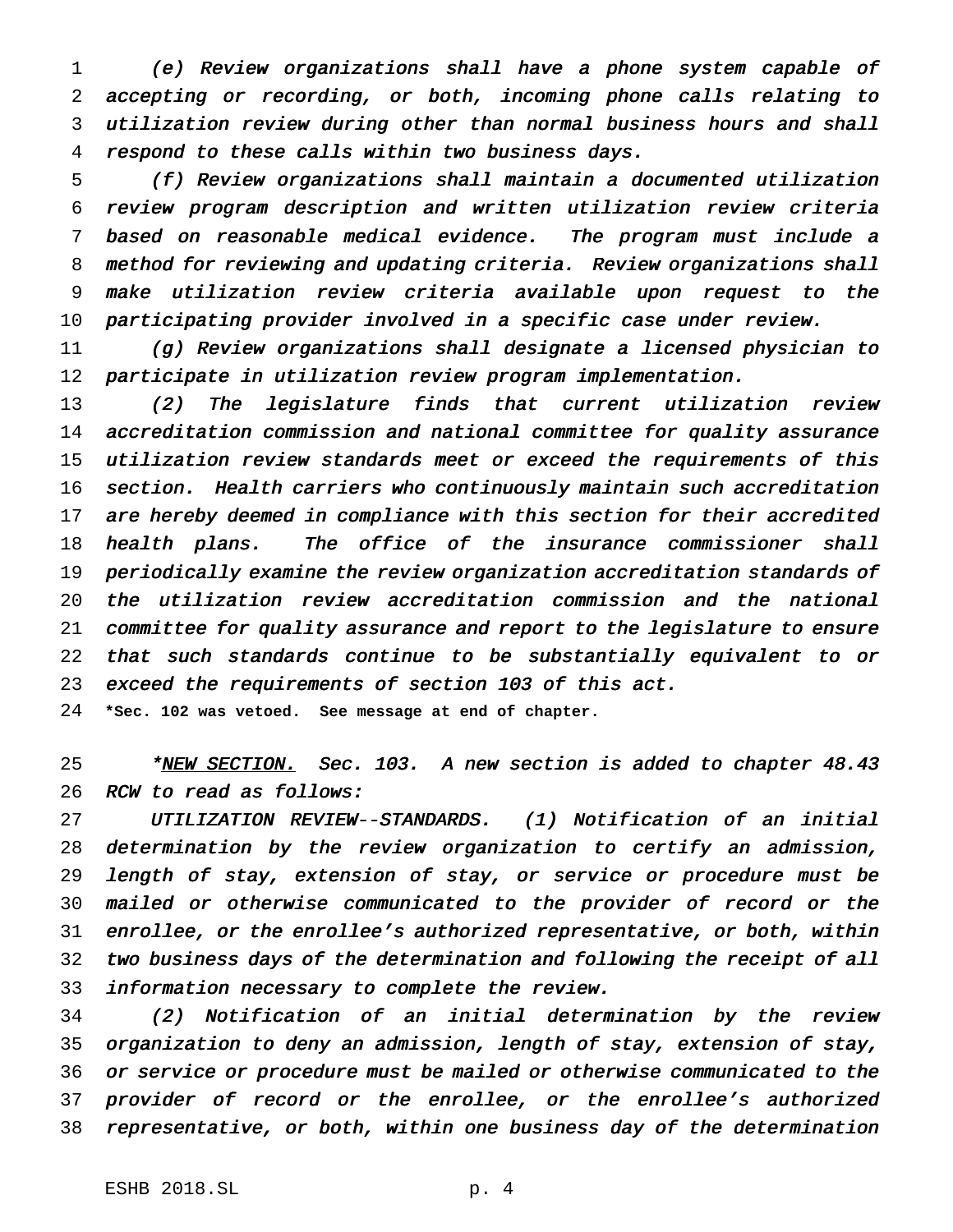and following the receipt of all information necessary to complete the review.

 (3) Any notification of <sup>a</sup> determination to deny an admission, length of stay, extension of stay, or service or procedure must include:

 (a) The review organization's decision in clear terms and the rationale in sufficient detail for the enrollee to respond further to 8 the review organization's decision; and

 (b) The procedures to initiate an appeal of an adverse determination.

 (4) Health care facilities and providers shall cooperate with the 12 reasonable efforts of review organizations to ensure that all necessary enrollee information is available in <sup>a</sup> timely fashion by phone during 14 normal business hours. Health care facilities and providers shall allow on-site review of medical records by review organizations. These provisions are subject to the requirements regarding health care information disclosure in chapter 70.02 RCW.

**\*Sec. 103 was vetoed. See message at end of chapter.**

19 \*<u>NEW SECTION.</u> Sec. 104. A new section is added to chapter 48.43 20 RCW to read as follows:

 UTILIZATION REVIEW--LIMITED RECORD ACCESS. In performing <sup>a</sup> utilization review, <sup>a</sup> review organization is limited to access to specific health care service information necessary to complete the review being performed relating to the covered person.

**\*Sec. 104 was vetoed. See message at end of chapter.**

26 \*NEW SECTION. Sec. 105. GRIEVANCE PROCEDURES--INTENT. The legislature is committed to the efficient use of state resources in promoting public health and protecting the rights of individuals in the state of Washington. The purpose of this act is to provide standards for the establishment and maintenance of procedures by health carriers to assure that covered persons have the opportunity for the appropriate resolution of their grievances, as defined in this act.

**\*Sec. 105 was vetoed. See message at end of chapter.**

34 \*NEW SECTION. Sec. 106. A new section is added to chapter 48.43 RCW to read as follows:

 GRIEVANCE PROCEDURES--STANDARDS. (1) Every health carrier shall use written procedures for receiving and resolving grievances from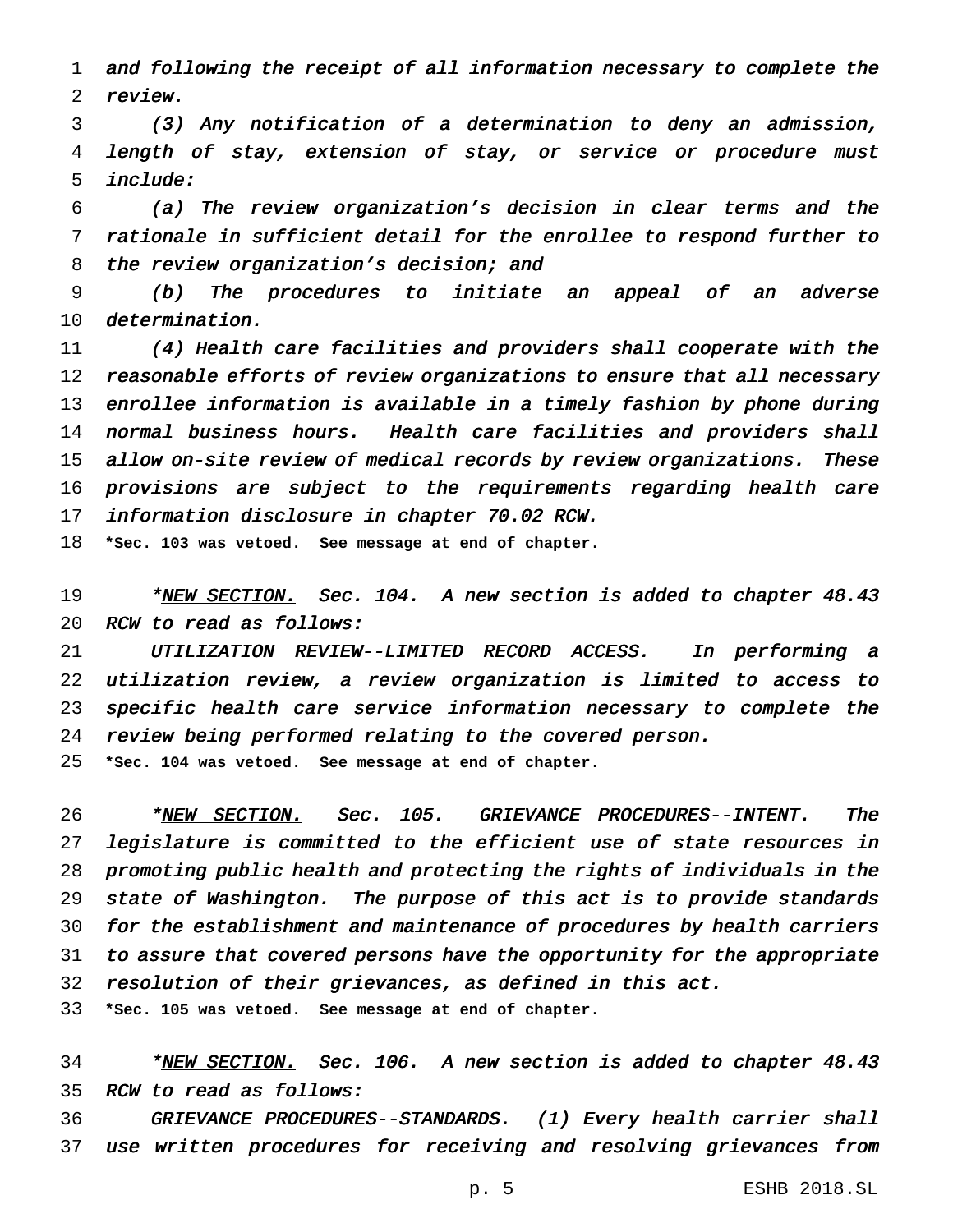covered persons. At each level of review of <sup>a</sup> grievance, the health carrier shall include <sup>a</sup> person or persons with sufficient background and authority to deliberate the merits of the grievance and establish appropriate terms of resolution. The health carrier's medical director or designee shall be available to participate in the review of any grievance involving <sup>a</sup> clinical issue or issues. <sup>A</sup> grievance that includes an issue of clinical quality of care as determined by the health carrier's medical director or designee may be directed to the health carrier's quality assurance committee for review and comment. Nothing in this section alters any protections afforded under statutes relating to confidentiality and nondiscoverability of quality assurance activities and information.

 (2)(a) <sup>A</sup> complaint that is not submitted in writing may be resolved 14 directly by the health carrier with the covered person, and is not considered <sup>a</sup> grievance subject to the review, recording, and reporting requirements of this section.

 (b) The health carrier is required to provide telephone access to covered persons for purposes of presenting <sup>a</sup> complaint for review. Each telephone number provided shall be toll free or collect within the health carrier's service area and provide reasonable access to the health carrier without undue delays during normal business hours.

 (3)(a) <sup>A</sup> grievance may be submitted by <sup>a</sup> covered person or <sup>a</sup> representative acting on behalf of the covered person through written 24 authority to assure protection of the covered person's private information. Within three working days of receiving <sup>a</sup> grievance, the health carrier shall acknowledge in writing the receipt of the grievance and the department name and address where additional information may be submitted by the covered person or authorized representative of the covered person. The health carrier shall process the grievance in <sup>a</sup> reasonable length of time not to exceed thirty days from receipt of the written grievance. If the grievance involves the collection of information from sources external to the health carrier and its participating providers, the health carrier has an additional 34 thirty days to process the covered person's grievance.

 (b) The health carrier shall provide the covered person, or authorized representative of the covered person, with <sup>a</sup> written determination of its review within the time frame specified in (a) of this subsection. The written determination shall contain at <sup>a</sup> minimum: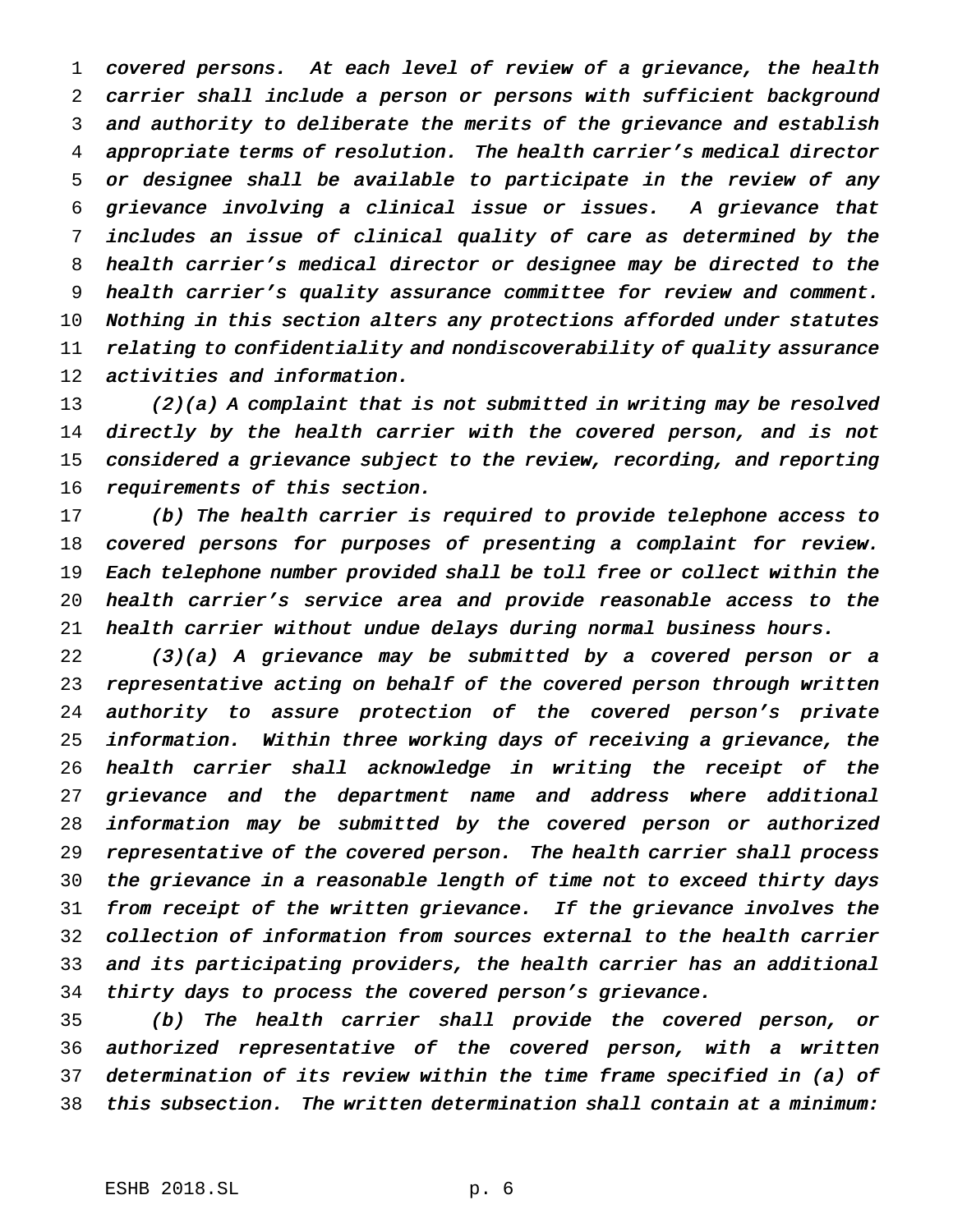(i) The health carrier's decision in clear terms and the rationale in sufficient detail for the covered person or authorized representative of the covered person to respond further to the health carrier's decision; and

 (ii) When the health carrier's decision is not wholly favorable to the covered person, <sup>a</sup> description of the process to obtain <sup>a</sup> second level grievance review of the decision, including the time frames required for submission of <sup>a</sup> request by the covered person or authorized representative of the covered person.

 (4)(a) <sup>A</sup> health carrier shall provide <sup>a</sup> second level grievance review for those covered persons who are dissatisfied with the first level grievance review decision and who submit <sup>a</sup> written request for 13 review. The second level review process shall include an opportunity 14 for the covered person or authorized representative of the covered 15 person to appear in person before the representative or representatives 16 of the health carrier. The covered person or authorized representative 17 of the covered person must ask for a personal appearance in the written 18 request for a second level review.

 (b) The health carrier shall process the grievance in <sup>a</sup> reasonable length of time, not to exceed thirty days from receipt of the request for <sup>a</sup> second level review. The time required to resolve the second level review may be extended for <sup>a</sup> specified period if mutually agreed upon by the covered person or authorized representative of the covered person and the health carrier.

 (c) <sup>A</sup> health carrier's procedures for conducting <sup>a</sup> second level review must include the following:

 (i) The second level review panel shall be comprised of representatives of the health carrier not otherwise participating in the first level review. If the grievance involves <sup>a</sup> clinical issue or issues, the health carrier shall appoint <sup>a</sup> health care professional with appropriate qualifications to assess the clinical considerations 32 of the case who was not previously involved with the grievance under review and who has no financial interest in the outcome of the review; (ii) The review panel shall schedule the review meeting to reasonably accommodate the covered person or authorized representative of the covered person and not unreasonably deny <sup>a</sup> request for postponement of the review requested by the covered person or 38 authorized representative of the covered person; and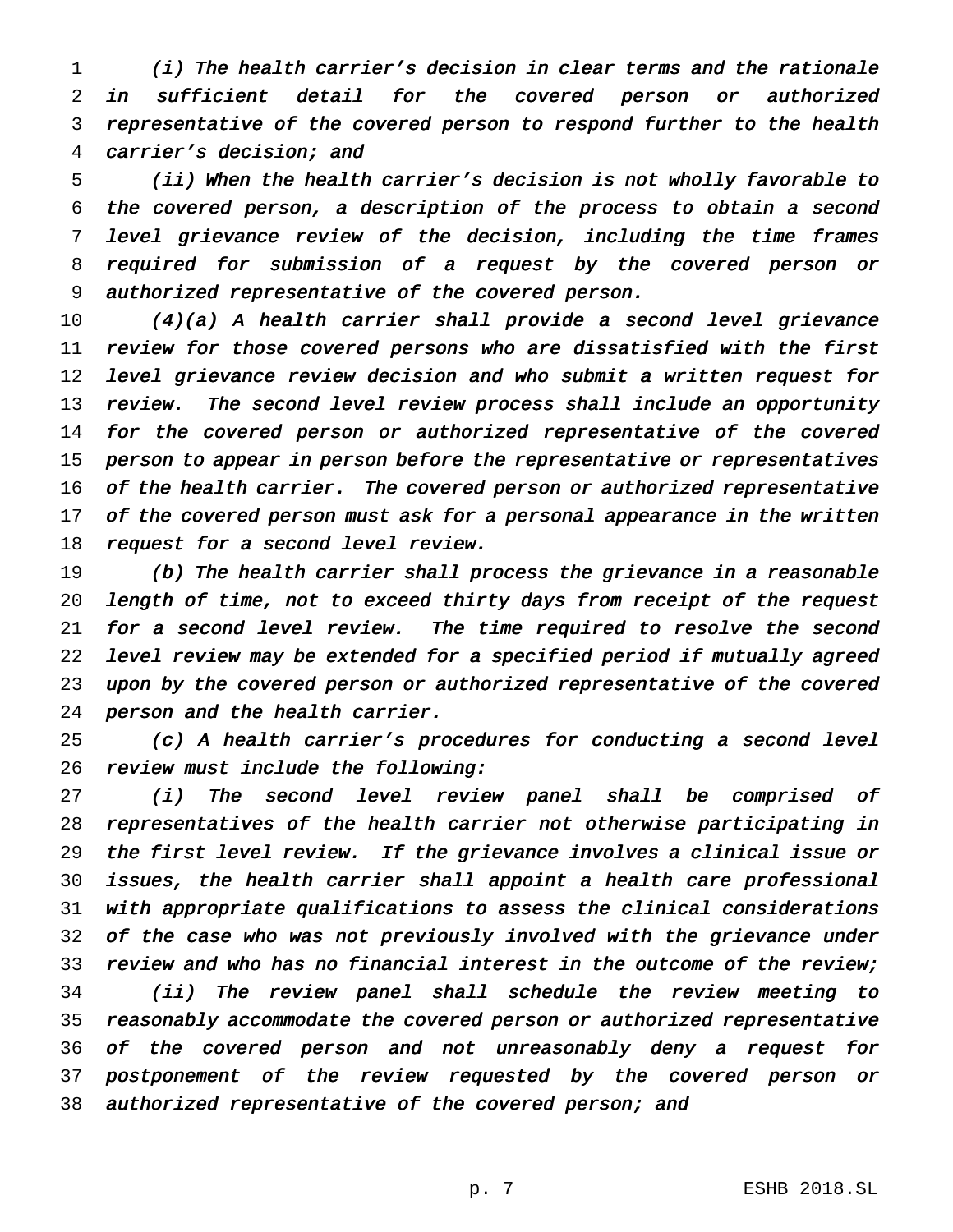(iii) The health carrier shall notify the covered person or authorized representative of the covered person in writing at least fifteen days in advance of the scheduled review date unless <sup>a</sup> shorter time frame is agreed to by the health carrier and the covered person. The review meeting shall be held at <sup>a</sup> location within the health carrier's service area that is reasonably accessible to the covered person or authorized representative of the covered person. In cases where <sup>a</sup> face-to-face meeting is not practical for geographic reasons, <sup>a</sup> health carrier shall offer the covered person or authorized representative of the covered person the opportunity to communicate with the review panel, at the health carrier's expense, by conference 12 call, video conferencing, or other appropriate technology as determined 13 by the health carrier.

 (d) The health carrier shall issue <sup>a</sup> written decision to the covered person or authorized representative of the covered person within five working days of completing the review meeting. The decision shall include:

18 (i) A statement of the health carrier's understanding of the nature 19 of the grievance and all pertinent facts;

 (ii) The health carrier's decision in clear terms and the rationale for the review panel's decision; and

 (iii) Notice of the covered person's right to any further review by the health carrier.

 (e) Determination of <sup>a</sup> grievance at the final level review that is unfavorable to the covered person may be submitted by the covered person or authorized representative of the covered person to nonbinding mediation. Mediation shall be conducted under mediation rules similar to those of the American arbitration association, the center for public resources, the judicial arbitration and mediation service, RCW 7.70.100, or any other rules of mediation agreed to by the parties.

 (5) Each health carrier as defined in this chapter shall file with the commissioner its procedures for review and adjudication of grievances initiated by covered persons.

 (6) The health carrier shall maintain accurate records of each grievance to include the following:

 (a) <sup>A</sup> description of the grievance, the date received by the health 37 carrier, and the name and identification number of the covered person; and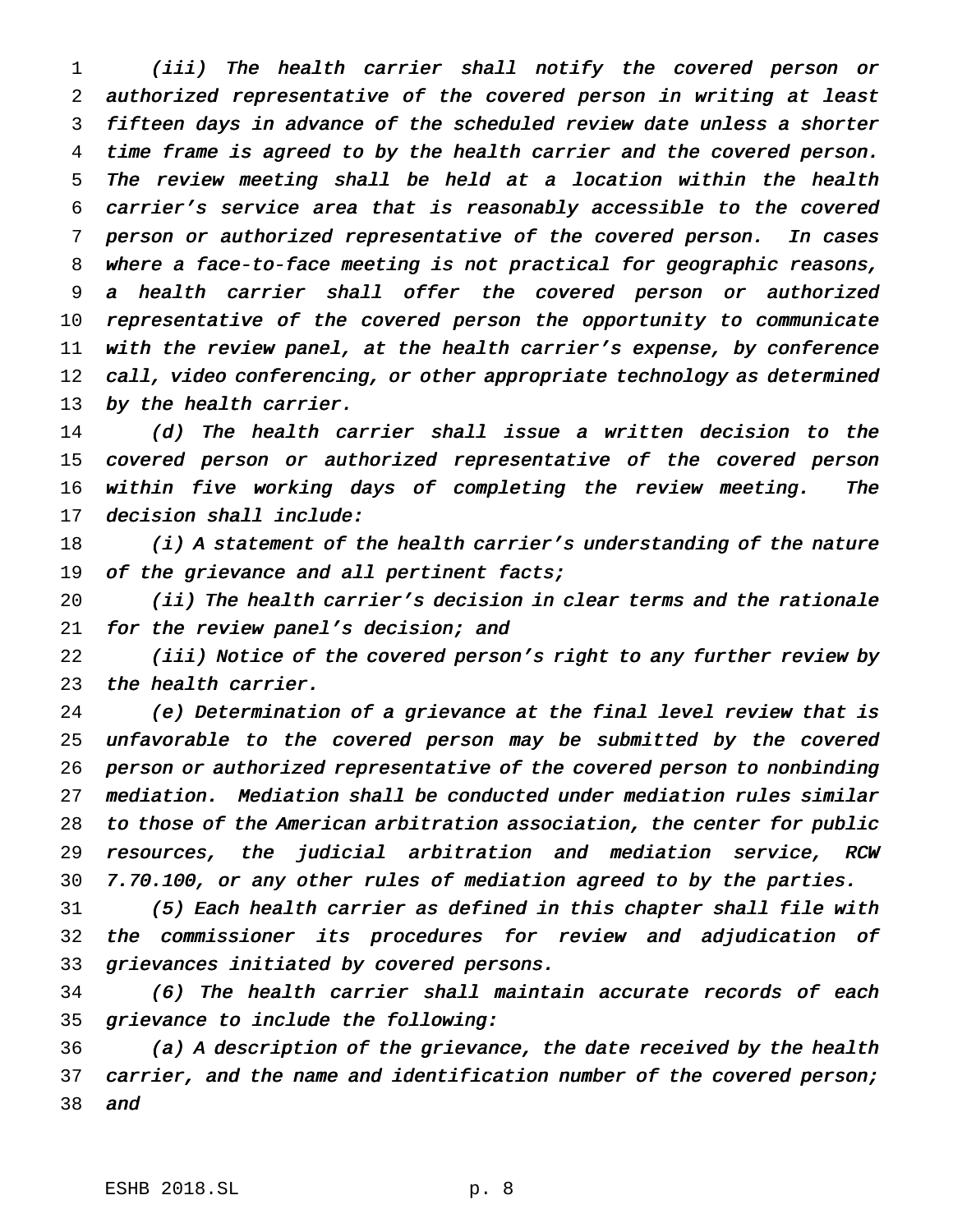(b) <sup>A</sup> statement as to which level of the grievance procedure the grievance has been brought, the date at which it was brought to each level, the decision reached at each level, and <sup>a</sup> summary description of the rationale for the decision.

 (7) Each health carrier shall make an annual report available to the commissioner. The report shall include for each type of health benefit plan offered by the health carrier: The number of covered lives; the total number of grievances received divided into the following categories: (a) Access, health carrier customer service, health care provider or facility service, and claim payment; (b) dispute resolution; (c) the number of grievances resolved at each 12 level; and (d) the total number of decisions favorable and unfavorable 13 to the covered person.

 (8) <sup>A</sup> notice of the availability and the requirements of the grievance procedure, including the address where <sup>a</sup> written grievance may be filed, shall be included in or attached to the policy, certificate, membership booklet, outline of coverage, or other evidence 18 of coverage provided by the health carrier to its enrollees.

 (9) The notice shall include <sup>a</sup> toll-free or collect telephone number for <sup>a</sup> covered person to obtain verbal explanation of the grievance procedure.

 (10) <sup>A</sup> health carrier shall establish written procedures for the expedited review of <sup>a</sup> grievance involving <sup>a</sup> situation where the time to resolve <sup>a</sup> grievance according to the procedures set forth in this section would seriously jeopardize the life or health of <sup>a</sup> covered person. <sup>A</sup> request for an expedited review may be submitted orally or in writing by <sup>a</sup> covered person or authorized representative of the covered person. <sup>A</sup> health carrier's procedures for establishing an expedited review process shall include the following:

 (a) The health carrier shall appoint an appropriate health care professional to participate in expedited reviews and shall provide reasonable access to board-certified specialty providers as typically manage the issue under review.

 (b) <sup>A</sup> health carrier shall provide expedited review to all requests concerning an admission, availability of care, continued stay, or review of <sup>a</sup> health care service for <sup>a</sup> covered person who has received emergency services but has not been discharged from <sup>a</sup> facility.

 (c) All necessary information, including the health carrier's decision, shall be transmitted between the health carrier and the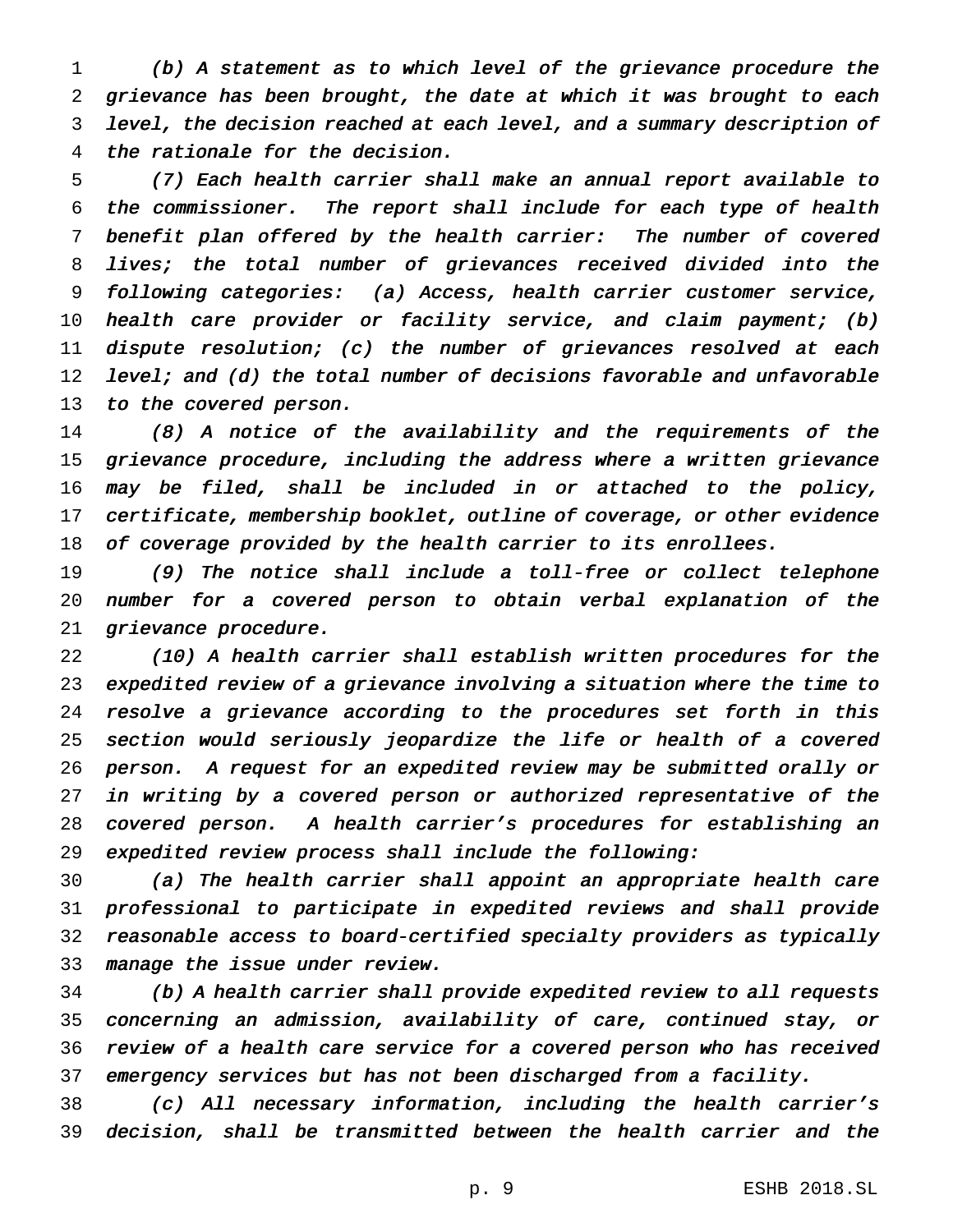covered person or authorized representative of the covered person by telephone, facsimile, or the most expeditious method available as determined by the health carrier.

 (d) <sup>A</sup> health carrier shall make <sup>a</sup> decision and notify the covered person or authorized representative of the covered person as expeditiously as the medical condition of the covered person requires, but no more than two business days after the request for expedited review is received by the health carrier. If the expedited review is <sup>a</sup> concurrent review determination, the service shall be continued without liability to the covered person until the covered person or authorized representative of the covered person has been notified of 12 the decision by the health carrier.

 (e) <sup>A</sup> health carrier shall provide written confirmation of its decision concerning an expedited review within two working days of providing notification of that decision to the enrollee, if the initial notification was not in writing. The written notification shall contain the provisions required in subsection (3) of this section pertaining to <sup>a</sup> first level grievance review.

19 (f) In any case where the expedited review process does not resolve <sup>a</sup> difference of opinion between <sup>a</sup> health carrier and the covered person, the covered person or authorized representative of the covered person may request <sup>a</sup> second level grievance review. In conducting the second level grievance review, the health carrier shall adhere to time frames that are reasonable under the circumstances, but in no event to exceed the time frames specified in subsection (4) of this section pertaining to second level grievance review.

 (11) The legislature finds that current national committee for quality assurance grievance procedure standards meet or exceed the requirements of this section. Health carriers who continuously maintain such accreditation are hereby deemed in compliance with this section for their accredited health plans. The office of the insurance commissioner shall periodically examine the accreditation standards of the national committee for quality assurance and report to the legislature to ensure that such standards continue to be substantially equivalent to or exceed the requirements of this section.

**\*Sec. 106 was vetoed. See message at end of chapter.**

 \*Sec. 107. RCW 48.43.055 and <sup>1995</sup> <sup>c</sup> <sup>265</sup> <sup>s</sup> <sup>20</sup> are each amended to read as follows: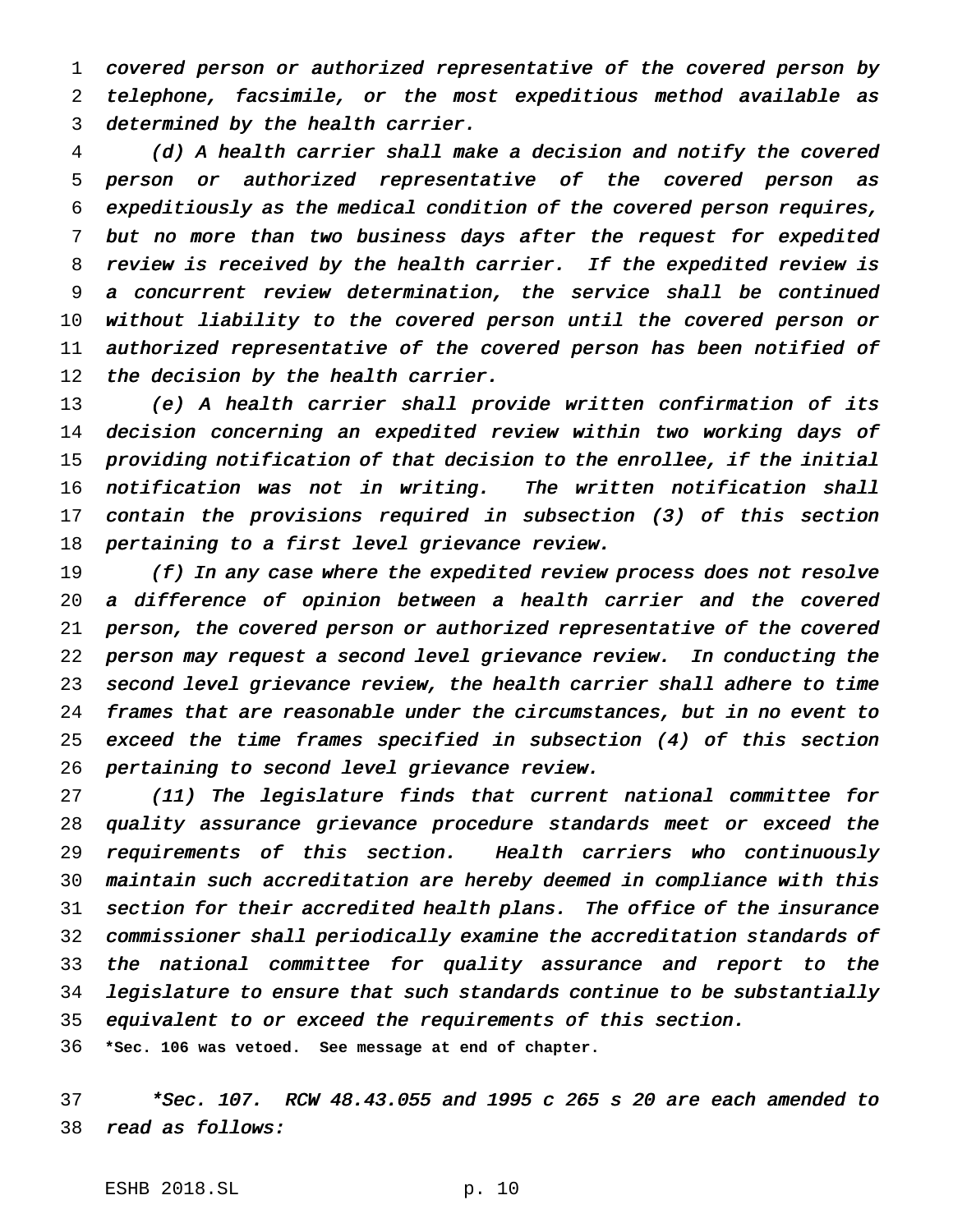GRIEVANCE PROCEDURE FOR HEALTH CARE PROVIDERS. Each health carrier as defined under RCW 48.43.005 shall file with the commissioner its procedures for review and adjudication of complaints initiated by 4 ((covered persons or)) a health care provider((s)). Procedures filed under this section shall provide <sup>a</sup> fair review for consideration of complaints. Every health carrier shall provide reasonable means 7 whereby ((any person)) a health care provider aggrieved by actions of the health carrier may be heard in person or by their authorized 9 representative on their written request for review. If the health carrier fails to grant or reject such request within thirty days after 11 it is made, the complaining ((<del>person</del>)) <u>provider</u> may proceed as if the complaint had been rejected. <sup>A</sup> complaint that has been rejected by the health carrier may be submitted to nonbinding mediation. Mediation shall be conducted pursuant to mediation rules similar to those of the American arbitration association, the center for public resources, the judicial arbitration and mediation service, RCW 7.70.100, or any other 17 rules of mediation agreed to by the parties.

**\*Sec. 107 was vetoed. See message at end of chapter.**

19 \*NEW SECTION. Sec. 108. GRIEVANCE PROCEDURES--REPEALER.RCW 48.46.100 and <sup>1975</sup> 1st ex.s. <sup>c</sup> <sup>290</sup> <sup>s</sup> <sup>11</sup> are each repealed. **\*Sec. 108 was vetoed. See message at end of chapter.**

22 \*NEW SECTION. Sec. 109. NETWORK ADEQUACY--INTENT. The legislature declares that it is in the public interest that health carriers utilizing provider networks use reasonable means of assessing that their provider networks are adequate to provide covered services to their enrollees. The legislature finds that empirical assessment of provider network adequacy is in developmental stages, and that rigid, formulaic approaches are unworkable and inhibit innovation and approaches tailored to meet the needs of varying communities and populations. The legislature therefore finds that, given these limitations, an assessment is needed to determine whether network 32 adequacy requirements are needed and, if necessary, whether the type of measures used by current accreditation programs, such as the national committee on quality assurance, meets these needs.

**\*Sec. 109 was vetoed. See message at end of chapter.**

36 \*NEW SECTION. Sec. 110. NETWORK ADEQUACY--STUDY AND RESTRICTION. (1) The health care authority, in consultation with the office of the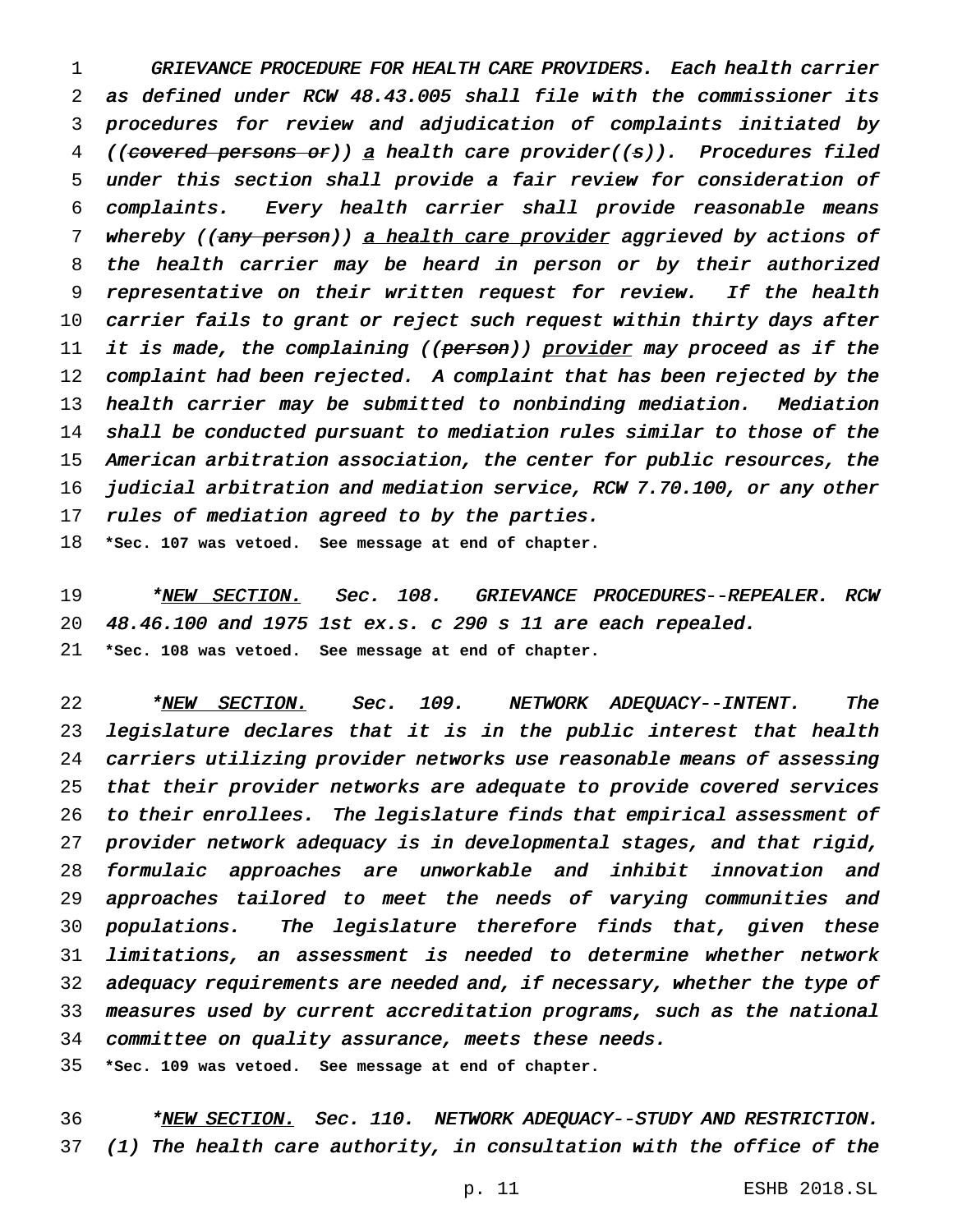insurance commissioner, the department of social and health services, the department of health, consumers, providers, and health carriers, shall review the need for network adequacy requirements. The review must include an evaluation of the approaches used by the national committee on quality assurance and any similar, nationally recognized accreditation programs. The department shall submit its report and recommendations to the health care committees of the legislature by 8 January 1, 1998, and include recommendations on:

 (a) Whether legislatively determined network adequacy requirements 10 are necessary and advisable and the evidence to support this;

 (b) If standards are needed, to what extent such standards can be made consistent with the national committee on quality assurance 13 standards, and whether national committee on quality assurance 14 accredited carriers, or carriers accredited by other, nationally recognized accreditation programs, should be exempted from state review 16 and requirements;

 (c) Whether and how the state could promote uniformity of approach across commercial purchaser requirements and state and federal agency requirements so as to assure adequate consumer access while promoting the most efficient use of public and private health care financial 21 resources;

 (d) Means to assure that health carriers and health systems maintain the flexibility necessary to responsibly determine the best ways to meet the needs of the populations they serve while controlling 25 the costs of the health care services provided;

 (e) Which types of health systems and health carriers should be subject to network adequacy requirements, if any; and

 (f) An objective estimate of the potential costs of such requirements and any recommended oversight functions.

 (2) No agency may engage in rule making relating to network adequacy until the legislature has reviewed the findings and recommendations of the study and has passed legislation authorizing the department of health or other appropriate agency to engage in rule making in this area in accordance with the policy direction set by the legislature.

**\*Sec. 110 was vetoed. See message at end of chapter.**

37 \*NEW SECTION. Sec. 111. A new section is added to chapter 48.43 RCW to read as follows: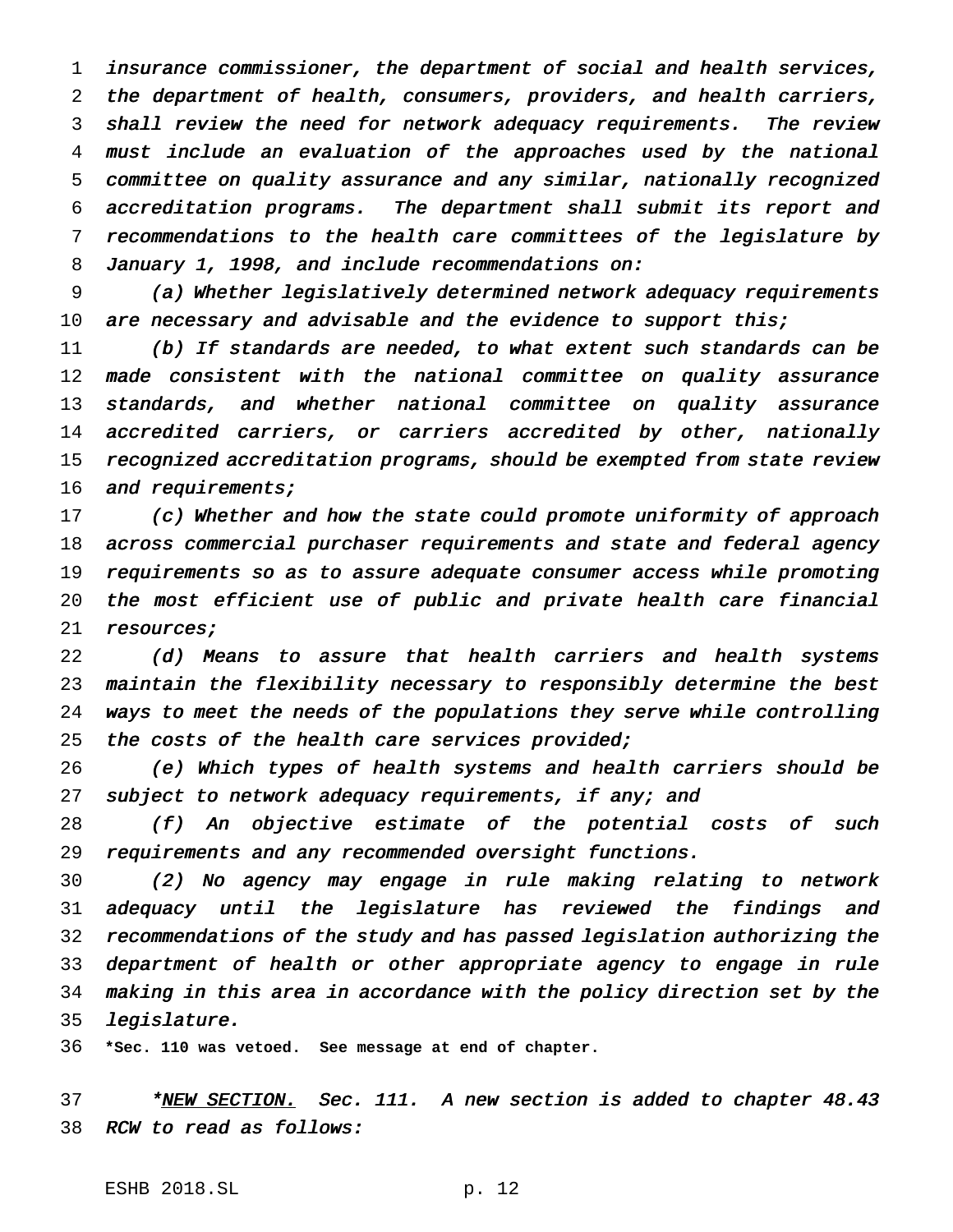ACCESS PLAN REQUIREMENTS. (1) Beginning July 1, 1997, every health carrier, as defined in RCW 48.43.005, shall develop and update annually an access plan that meets the requirements of this section for each of the health care networks that the carrier offers in this state. The health carrier shall make the access plans available on its business premises and shall provide nonproprietary information to any interested party upon request. The carrier shall prepare an access plan prior to offering <sup>a</sup> health plan utilizing <sup>a</sup> substantially different health care network. The plan shall include, at least, the following:

 (a) The health carrier's network of providers and facilities by license, certification and registration type, and by geographic 12 location;

 (b) The health carrier's process for monitoring and assuring on an ongoing basis the sufficiency of the provider network to meet the 15 covered health care needs of its enrolled populations; and

 (c) The health carrier's methods for assessing the health care needs of covered persons and their satisfaction with services.

18 (2) On or before August 1, 1997, each health carrier shall submit its access plan or plans to the Washington state health care authority for purposes of assisting the authority with its report and recommendations on network adequacy standards required under section <sup>110</sup> of this act.

 (3) The legislature finds that current national committee for quality assurance network adequacy standards meet or exceed the requirements of this section. Health carriers who continuously maintain such accreditation are hereby deemed in compliance with this section for their accredited health plans. The office of the insurance commissioner shall periodically examine the accreditation standards of the national committee for quality assurance and report to the legislature to ensure that such standards continue to be substantially equivalent to or exceed the requirements of this section.

**\*Sec. 111 was vetoed. See message at end of chapter.**

 NEW SECTION. **Sec. 112.** A new section is added to chapter 74.09 RCW to read as follows:

 MEDICAL ASSISTANCE WAIVERS. To the extent that federal statutes or regulations, or provisions of waivers granted to the department of social and health services by the federal department of health and human services, include standards that differ from the minimums stated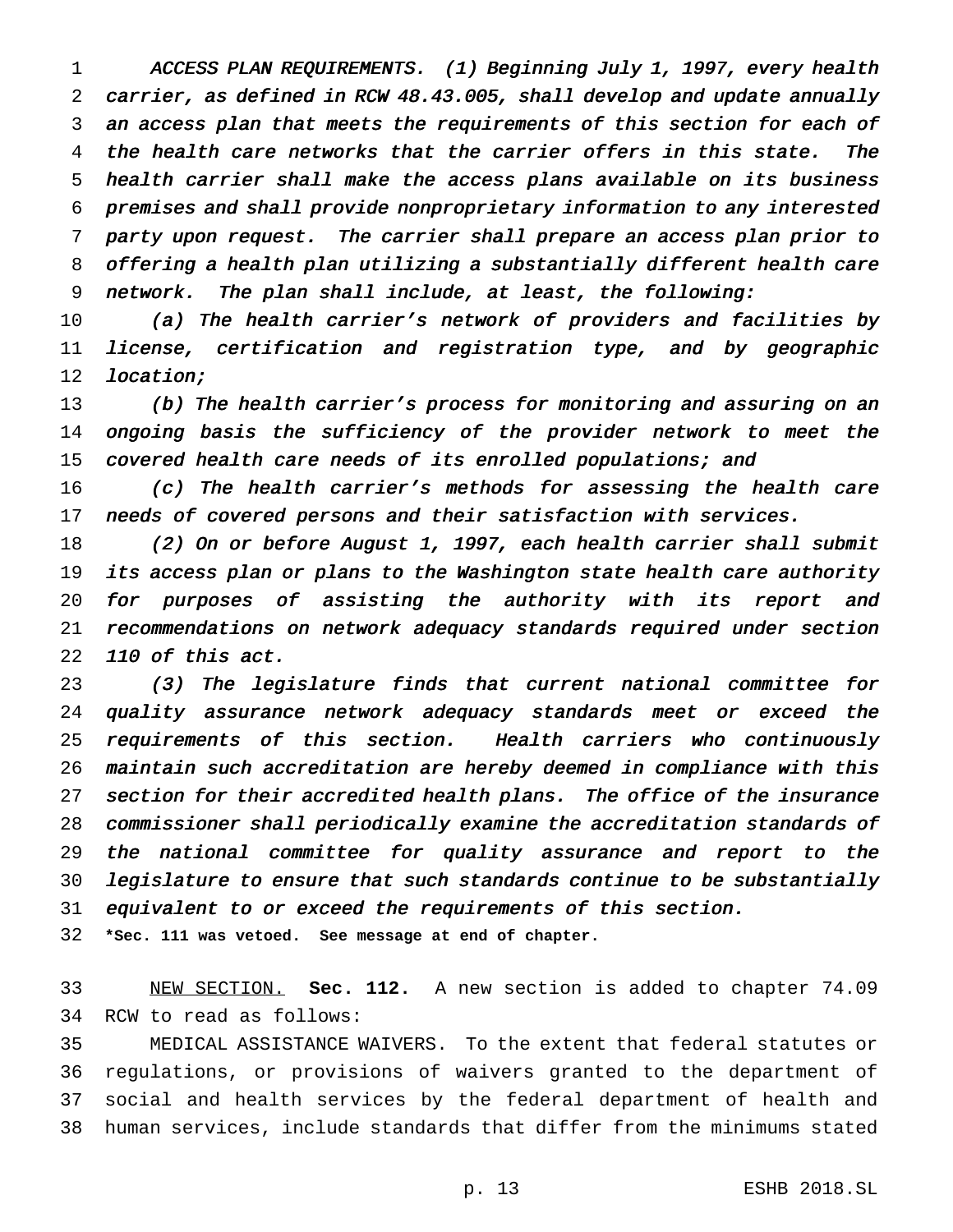in sections 101 through 106, 109, and 111 of this act, those sections do not apply to contracts with health carriers awarded pursuant to RCW 74.09.522.

## **PART II--MARKETPLACE STABILITY**

5 \* NEW SECTION. Sec. 201. LEGISLATIVE INTENT. The legislature intends that individuals in the state of Washington have access to affordable individual health plan coverage. The legislature reaffirms its commitment to guaranteed issue and renewability, portability, and limitations on use of preexisting condition exclusions. The legislature also finds that the lack of incentives for individuals to purchase and maintain coverage independent of anticipated need for health care has contributed to soaring health care claims experience in many individual health plans. The legislature therefore intends that refinements be made to the state's individual market reform laws to provide needed incentives and to help assure that more affordable coverage is accessible to Washington residents.

**\*Sec. 201 was vetoed. See message at end of chapter.**

 **Sec. 202.** RCW 48.43.005 and 1995 c 265 s 4 are each amended to read as follows:

 DEFINITIONS. Unless otherwise specifically provided, the definitions in this section apply throughout this chapter.

 (1) "Adjusted community rate" means the rating method used to establish the premium for health plans adjusted to reflect actuarially demonstrated differences in utilization or cost attributable to geographic region, age, family size, and use of wellness activities.

 (2) "Basic health plan" means the plan described under chapter 70.47 RCW, as revised from time to time.

 (3) "Basic health plan model plan" means a health plan as required in RCW 70.47.060(2)(d).

 (4) "Basic health plan services" means that schedule of covered health services, including the description of how those benefits are to 32 be administered, that are required to be delivered to an enrollee under 33 the basic health plan, as revised from time to time.

 (5) "Certification" means a determination by a review organization 35 that an admission, extension of stay, or other health care service or procedure has been reviewed and, based on the information provided,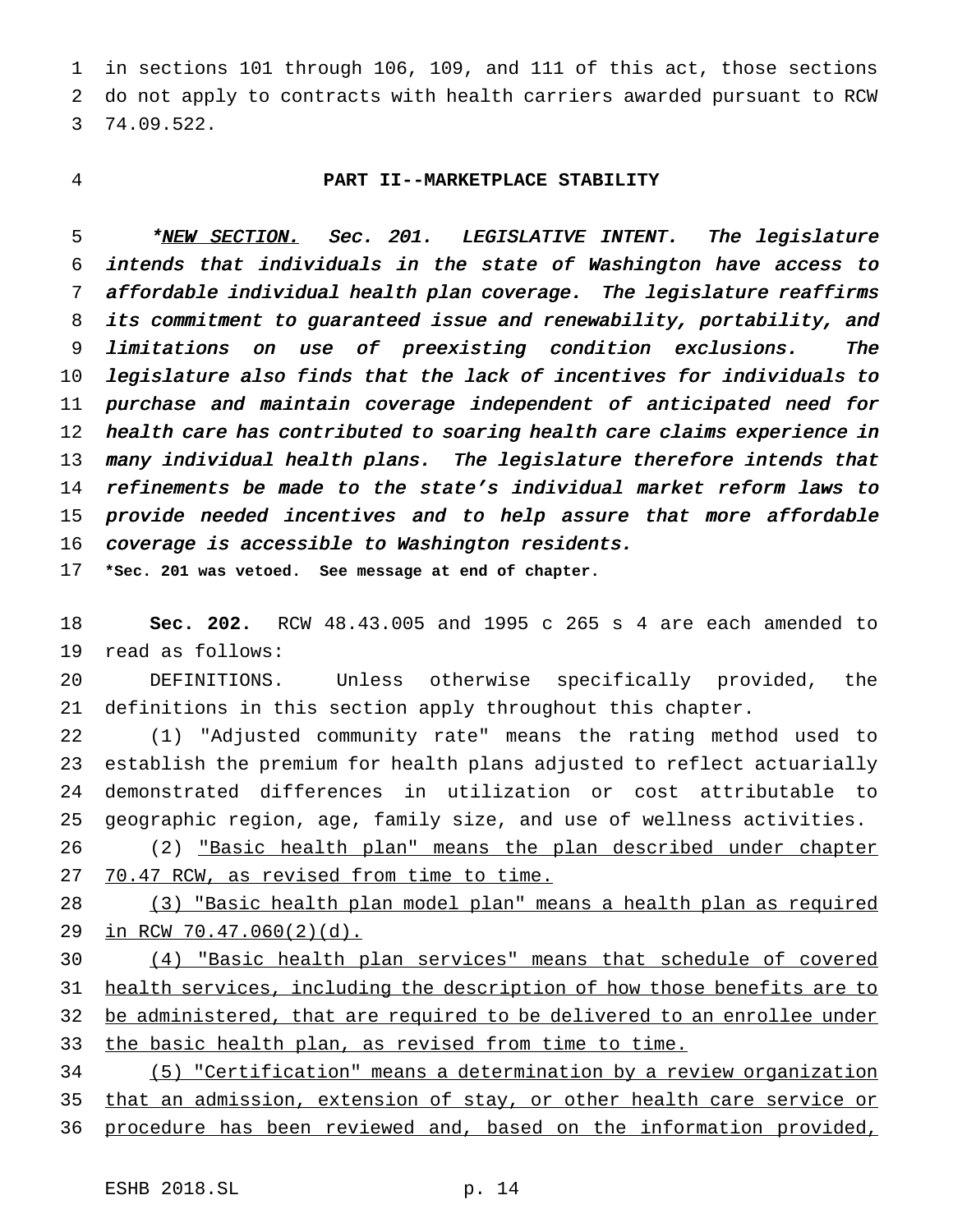1 meets the clinical requirements for medical necessity, appropriateness,

 level of care, or effectiveness under the auspices of the applicable health benefit plan.

 (6) "Concurrent review" means utilization review conducted during a patient's hospital stay or course of treatment.

 (7) "Covered person" or "enrollee" means a person covered by a health plan including an enrollee, subscriber, policyholder, beneficiary of a group plan, or individual covered by any other health plan.

10  $((+3))$   $(8)$  "Dependent" means, at a minimum, the enrollee's legal 11 spouse and unmarried dependent children who qualify for coverage under 12 the enrollee's health benefit plan.

 (9) "Eligible employee" means an employee who works on a full-time basis with a normal work week of thirty or more hours. The term includes a self-employed individual, including a sole proprietor, a partner of a partnership, and may include an independent contractor, if the self-employed individual, sole proprietor, partner, or independent contractor is included as an employee under a health benefit plan of a small employer, but does not work less than thirty hours per week and derives at least seventy-five percent of his or her income from a trade or business through which he or she has attempted to earn taxable income and for which he or she has filed the appropriate internal revenue service form. Persons covered under a health benefit plan pursuant to the consolidated omnibus budget reconciliation act of 1986 shall not be considered eligible employees for purposes of minimum participation requirements of chapter 265, Laws of 1995.

 $((4+))$  (10) "Emergency medical condition" means the emergent and 28 acute onset of a symptom or symptoms, including severe pain, that would lead a prudent layperson acting reasonably to believe that a health condition exists that requires immediate medical attention, if failure to provide medical attention would result in serious impairment to bodily functions or serious dysfunction of a bodily organ or part, or 33 would place the person's health in serious jeopardy.

 (11) "Emergency services" means otherwise covered health care services medically necessary to evaluate and treat an emergency medical condition, provided in a hospital emergency department.

 (12) "Enrollee point-of-service cost-sharing" means amounts paid to health carriers directly providing services, health care providers, or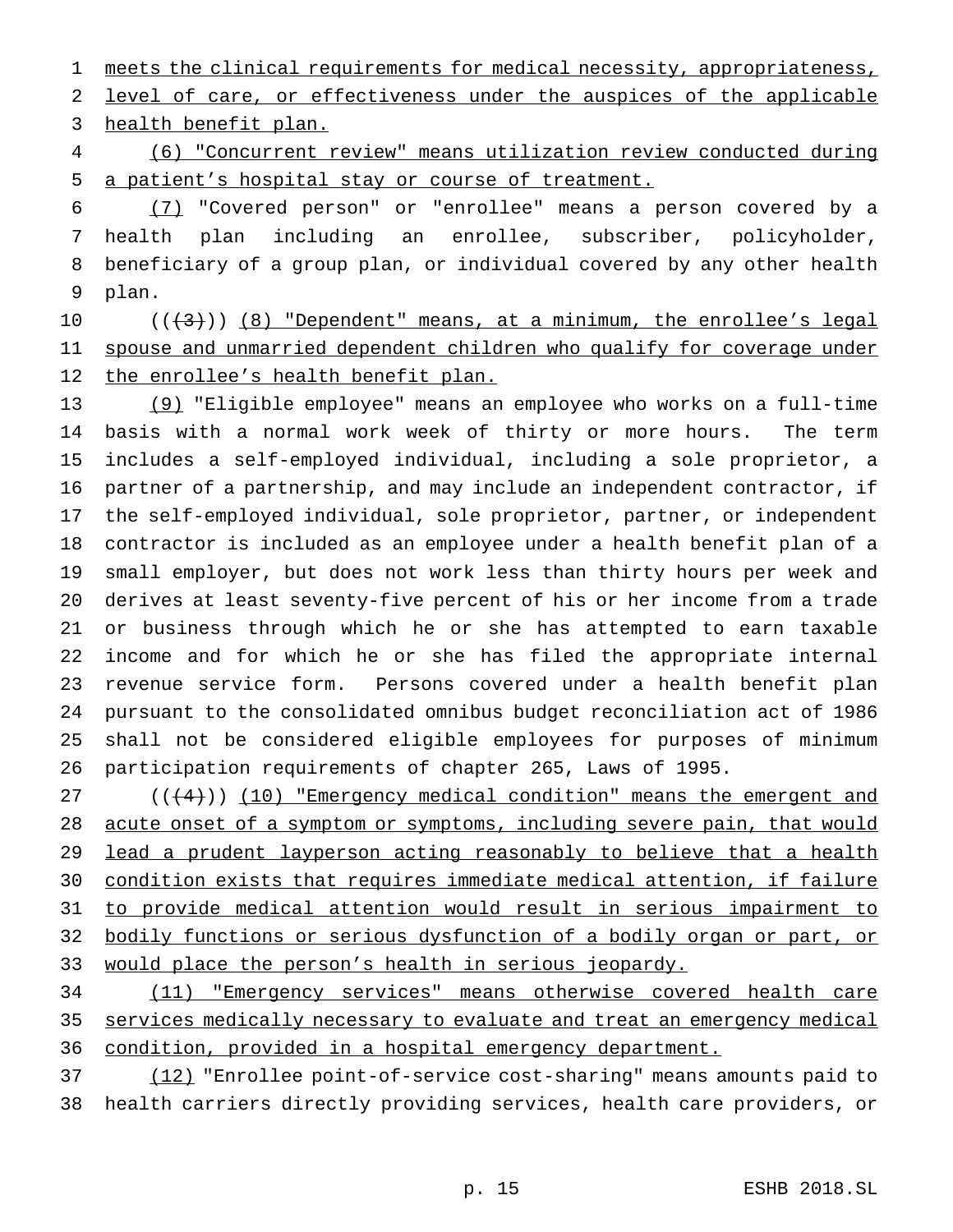health care facilities by enrollees and may include copayments, coinsurance, or deductibles.

 (((5))) (13) "Grievance" means a written complaint submitted by or on behalf of a covered person regarding: (a) Denial of payment for medical services or nonprovision of medical services included in the covered person's health benefit plan, or (b) service delivery issues other than denial of payment for medical services or nonprovision of medical services, including dissatisfaction with medical care, waiting time for medical services, provider or staff attitude or demeanor, or 10 dissatisfaction with service provided by the health carrier.

 (14) "Health care facility" or "facility" means hospices licensed under chapter 70.127 RCW, hospitals licensed under chapter 70.41 RCW, rural health care facilities as defined in RCW 70.175.020, psychiatric hospitals licensed under chapter 71.12 RCW, nursing homes licensed under chapter 18.51 RCW, community mental health centers licensed under chapter 71.05 or 71.24 RCW, kidney disease treatment centers licensed under chapter 70.41 RCW, ambulatory diagnostic, treatment, or surgical facilities licensed under chapter 70.41 RCW, drug and alcohol treatment facilities licensed under chapter 70.96A RCW, and home health agencies licensed under chapter 70.127 RCW, and includes such facilities if owned and operated by a political subdivision or instrumentality of the state and such other facilities as required by federal law and implementing regulations.

24  $((+6))$   $(15)$  "Health care provider" or "provider" means:

 (a) A person regulated under Title 18 or chapter 70.127 RCW, to practice health or health-related services or otherwise practicing health care services in this state consistent with state law; or

 (b) An employee or agent of a person described in (a) of this subsection, acting in the course and scope of his or her employment.

 $((+7))$   $(16)$  "Health care service" means that service offered or provided by health care facilities and health care providers relating to the prevention, cure, or treatment of illness, injury, or disease.  $((\{8\})$   $(17)$  "Health carrier" or "carrier" means a disability insurer regulated under chapter 48.20 or 48.21 RCW, a health care service contractor as defined in RCW 48.44.010, or a health maintenance organization as defined in RCW 48.46.020.

 ( $(\frac{49}{})$ )  $(18)$  "Health plan" or "health benefit plan" means any policy, contract, or agreement offered by a health carrier to provide,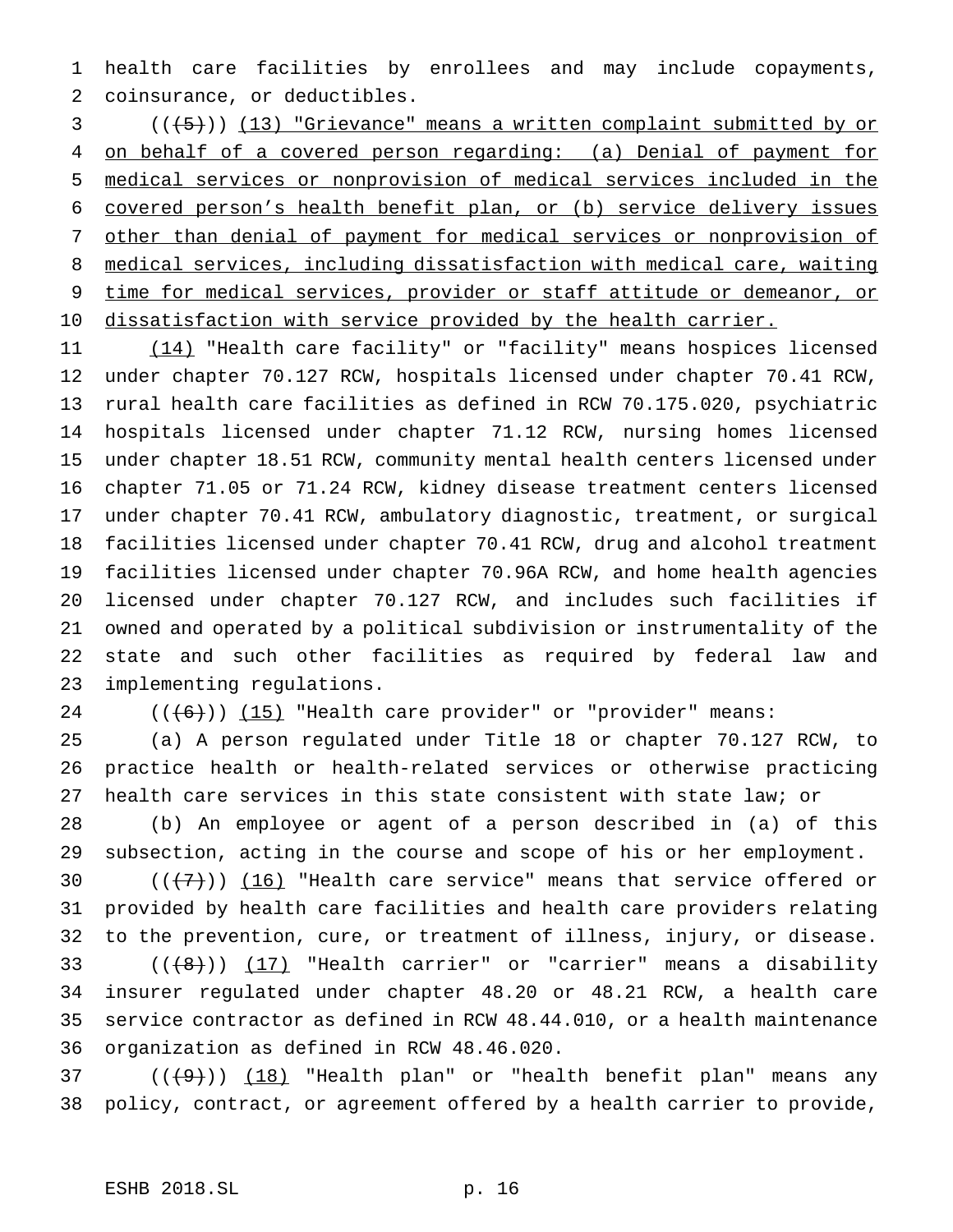arrange, reimburse, or pay for health care services except the following:

(a) Long-term care insurance governed by chapter 48.84 RCW;

 (b) Medicare supplemental health insurance governed by chapter 48.66 RCW;

 (c) Limited health care services offered by limited health care service contractors in accordance with RCW 48.44.035;

8 (d) Disability income;

 (e) Coverage incidental to a property/casualty liability insurance policy such as automobile personal injury protection coverage and homeowner guest medical;

12 (f) Workers' compensation coverage;

(g) Accident only coverage;

 (h) Specified disease and hospital confinement indemnity when marketed solely as a supplement to a health plan;

(i) Employer-sponsored self-funded health plans; and

(j) Dental only and vision only coverage.

18 ((<del>(10) "Basic health plan services" means that schedule of covered</del> health services, including the description of how those benefits are to be administered, that are required to be delivered to an enrollee under 21 the basic health plan, as revised from time to time.))

 (19) "Material modification" means a change in the actuarial value 23 of the health plan as modified of more than five percent but less than 24 fifteen percent.

 (20) "Open enrollment" means the annual sixty-two day period during the months of July and August during which every health carrier offering individual health plan coverage must accept onto individual coverage any state resident within the carrier's service area 29 regardless of health condition who submits an application in accordance with RCW 48.43.035(1).

31  $((+11))$  (21) "Preexisting condition" means any medical condition, illness, or injury that existed any time prior to the effective date of coverage.

 ( $(\frac{12}{12})$ ) (22) "Premium" means all sums charged, received, or deposited by a health carrier as consideration for a health plan or the continuance of a health plan. Any assessment or any "membership," "policy," "contract," "service," or similar fee or charge made by a health carrier in consideration for a health plan is deemed part of the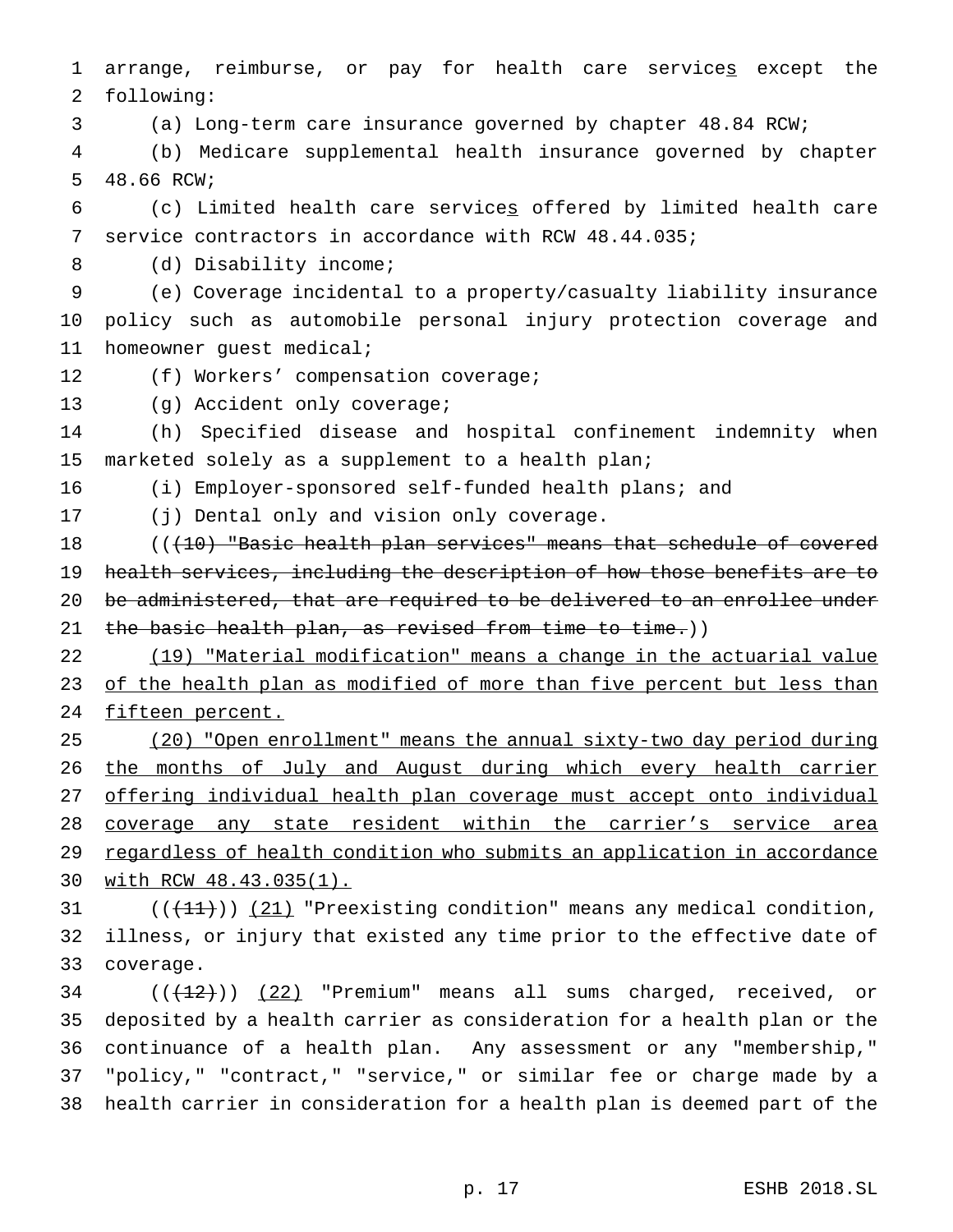premium. "Premium" shall not include amounts paid as enrollee point-of-service cost-sharing.

 (23) "Review organization" means a disability insurer regulated under chapter 48.20 or 48.21 RCW, health care service contractor as defined in RCW 48.44.010, or health maintenance organization as defined in RCW 48.46.020, and entities affiliated with, under contract with, or acting on behalf of a health carrier to perform a utilization review.

8 (( $\left(\frac{13}{13}\right)$ ) (24) "Small employer" means any person, firm, corporation, partnership, association, political subdivision except school districts, or self-employed individual that is actively engaged in business that, on at least fifty percent of its working days during the preceding calendar quarter, employed no more than fifty eligible employees, with a normal work week of thirty or more hours, the majority of whom were employed within this state, and is not formed primarily for purposes of buying health insurance and in which a bona fide employer-employee relationship exists. In determining the number of eligible employees, companies that are affiliated companies, or that are eligible to file a combined tax return for purposes of taxation by this state, shall be considered an employer. Subsequent to the issuance of a health plan to a small employer and for the purpose of determining eligibility, the size of a small employer shall be determined annually. Except as otherwise specifically provided, a small employer shall continue to be considered a small employer until the plan anniversary following the date the small employer no longer meets the requirements of this definition. The term "small employer" includes a self-employed individual or sole proprietor. The term "small employer" also includes a self-employed individual or sole proprietor who derives at least seventy-five percent of his or her income from a trade or business through which the individual or sole proprietor has attempted to earn taxable income and for which he or she has filed the appropriate internal revenue service form 1040, schedule C or F, for the previous taxable year.

 (25) "Utilization review" means the prospective, concurrent, or retrospective assessment of the necessity and appropriateness of the allocation of health care resources and services of a provider or facility, given or proposed to be given to an enrollee or group of enrollees.

38  $((+14))$   $(26)$  "Wellness activity" means an explicit program of an activity consistent with department of health guidelines, such as,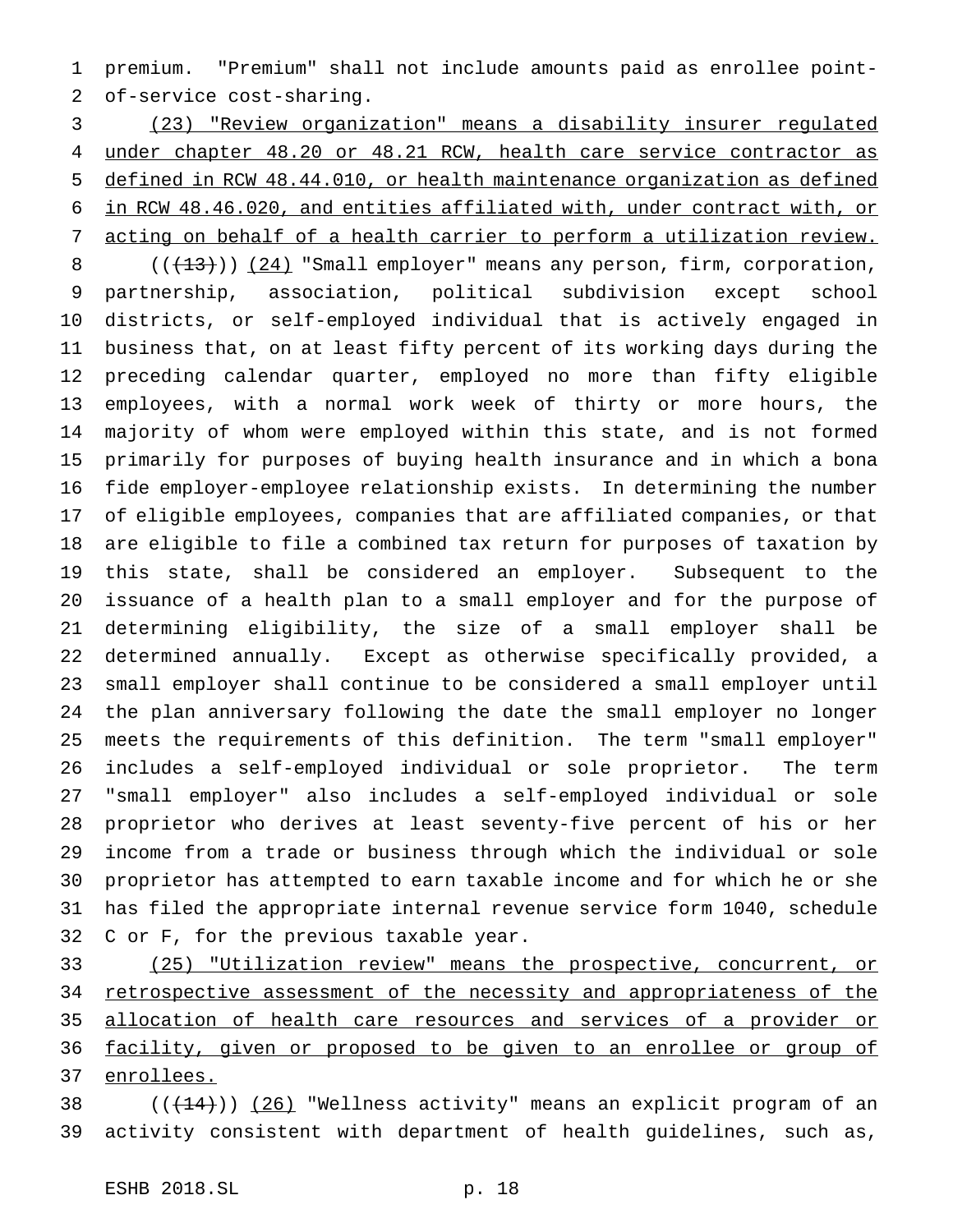smoking cessation, injury and accident prevention, reduction of alcohol misuse, appropriate weight reduction, exercise, automobile and motorcycle safety, blood cholesterol reduction, and nutrition education for the purpose of improving enrollee health status and reducing health service costs.

6 (((15) "Basic health plan" means the plan described under chapter 7 70.47 RCW, as revised from time to time.))

8 \*Sec. 203. RCW 48.43.025 and <sup>1995</sup> <sup>c</sup> <sup>265</sup> <sup>s</sup> <sup>6</sup> are each amended to 9 read as follows:

10 PREEXISTING CONDITION LIMITATIONS MODIFIED. (1) <u>Except as</u> 11 otherwise specified in this section and in RCW 48.43.035:

 $12$  (a) No carrier may reject an individual for health plan coverage 13 based upon preexisting conditions of the individual ((and)).

14 (b) No carrier may deny, exclude, or otherwise limit coverage for an individual's preexisting health conditions; except that <sup>a</sup> carrier may impose <sup>a</sup> three-month benefit waiting period for preexisting conditions for which medical advice was given, or for which <sup>a</sup> health care provider recommended or provided treatment within three months 19 before the effective date of coverage.

20 (c) Every health carrier offering any individual health plan to any 21 individual must allow open enrollment to eligible applicants into all 22 individual health plans offered by the carrier during the full month of 23 July of each year. The individual health plans exempt from guaranteed 24 continuity under RCW 48.43.035(4) are exempt from this requirement. 25 All applications for open enrollment coverage must be complete and 26 postmarked to or received by the carrier in the months of July or 27 August in any year following the effective date of this section. 28 Coverage for these applicants must begin the first day of the next 29 month subject to receipt of timely payment consistent with the terms of 30 the policies.

31 (d) At any time other than the open enrollment period specified in 32 (c) of this subsection, a carrier may either decline to accept an 33 applicant for enrollment or apply to such applicant's coverage a 34 preexisting condition benefit waiting period not to exceed the amount 35 of time remaining until the next open enrollment period, or three 36 months, whichever is greater, provided that in either case all of the 37 following conditions are met: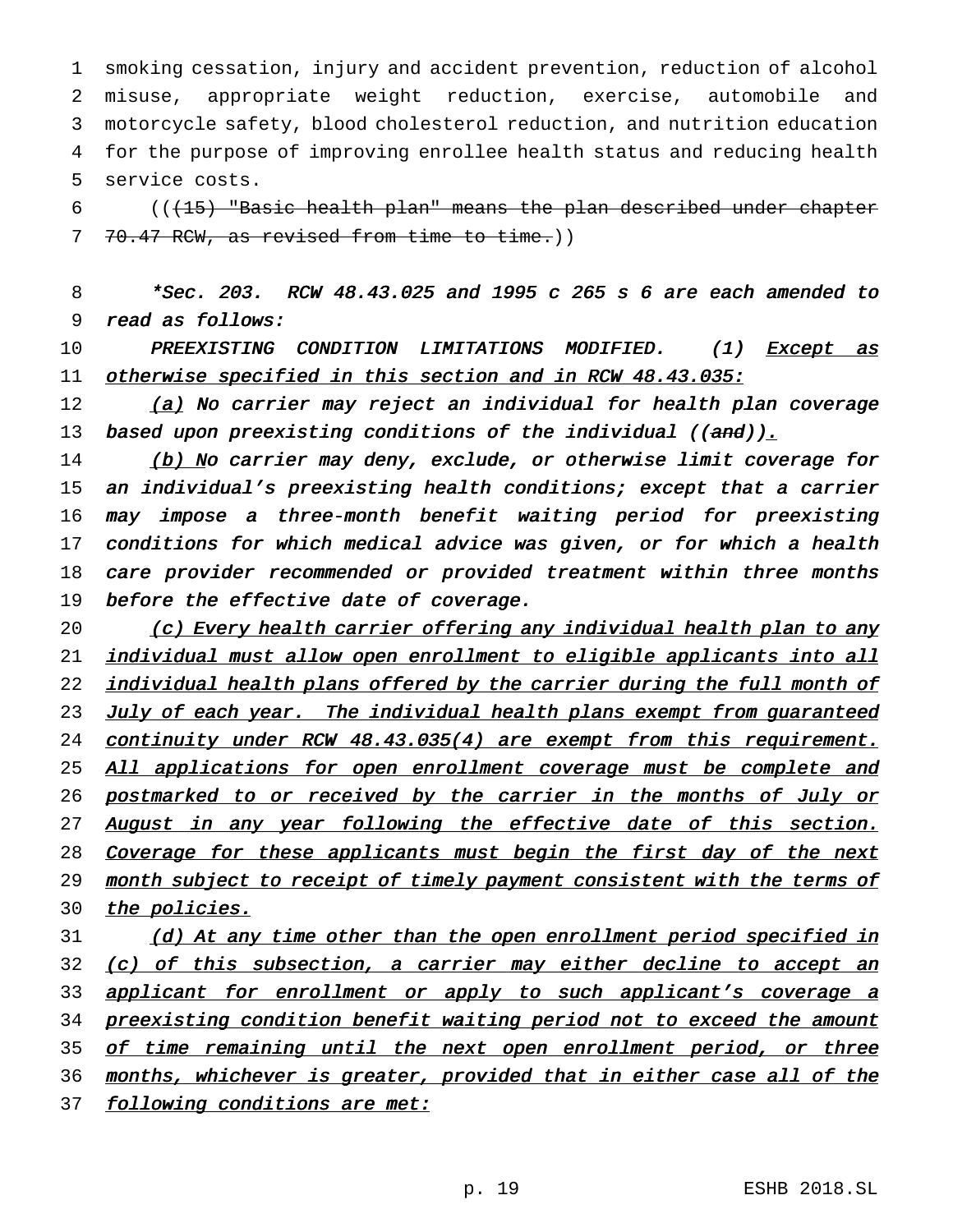- 1 (i) The applicant has not maintained coverage as required in (f) of 2 this subsection;
- 3 (ii) The applicant is not applying as a newly eligible dependent 4 meeting the requirements of (g) of this subsection; and
- 5 (iii) The carrier uses uniform health evaluation criteria and 6 practices among all individual health plans it offers.
- 7 (e) If <sup>a</sup> carrier exercises the options specified in (d) of this 8 subsection it must advise the applicant in writing within ten business 9 days of such decision. Notice of the availability of Washington state 10 health insurance pool coverage and a brochure outlining the benefits 11 and exclusions of the Washington state health insurance pool policy or 12 policies must be provided in accordance with RCW 48.41.180 to any 13 person rejected for individual health plan coverage, who has had any 14 health condition limited or excluded through health underwriting or who 15 otherwise meets requirements for notice in chapter 48.41 RCW. Provided 16 timely and complete application is received by the pool, eligible 17 individuals shall be enrolled in the Washington state health insurance 18 pool in an expeditious manner as determined by the board of directors 19 of the pool.
- 20 (f) <sup>A</sup> carrier may not refuse enrollment at any time based upon 21 health evaluation criteria to otherwise eligible applicants who have 22 been covered for any part of the three-month period immediately 23 preceding the date of application for the new individual health plan 24 under a comparable group or individual health benefit plan with 25 substantially similar benefits. For purposes of this subsection, in 26 addition to provisions in RCW 48.43.015, the following publicly 27 administered coverage shall be considered comparable health benefit 28 plans: The basic health plan established by chapter 70.47 RCW; the 29 medical assistance program established by chapter 74.09 RCW; and the 30 Washington state health insurance pool, established by chapter 48.41 31 RCW, as long as the person is continuously enrolled in the pool until 32 the next open enrollment period. If the person is enrolled in the pool 33 for less than three months, she or he will be credited for that period 34 up to three months. 35 (g) <sup>A</sup> carrier must accept for enrollment all newly eligible
- 36 dependents of an enrollee for enrollment onto the enrollee's individual 37 health plan at any time of the year, provided application is made 38 within sixty-three days of eligibility, or such longer time as provided
- 39 by law or contract.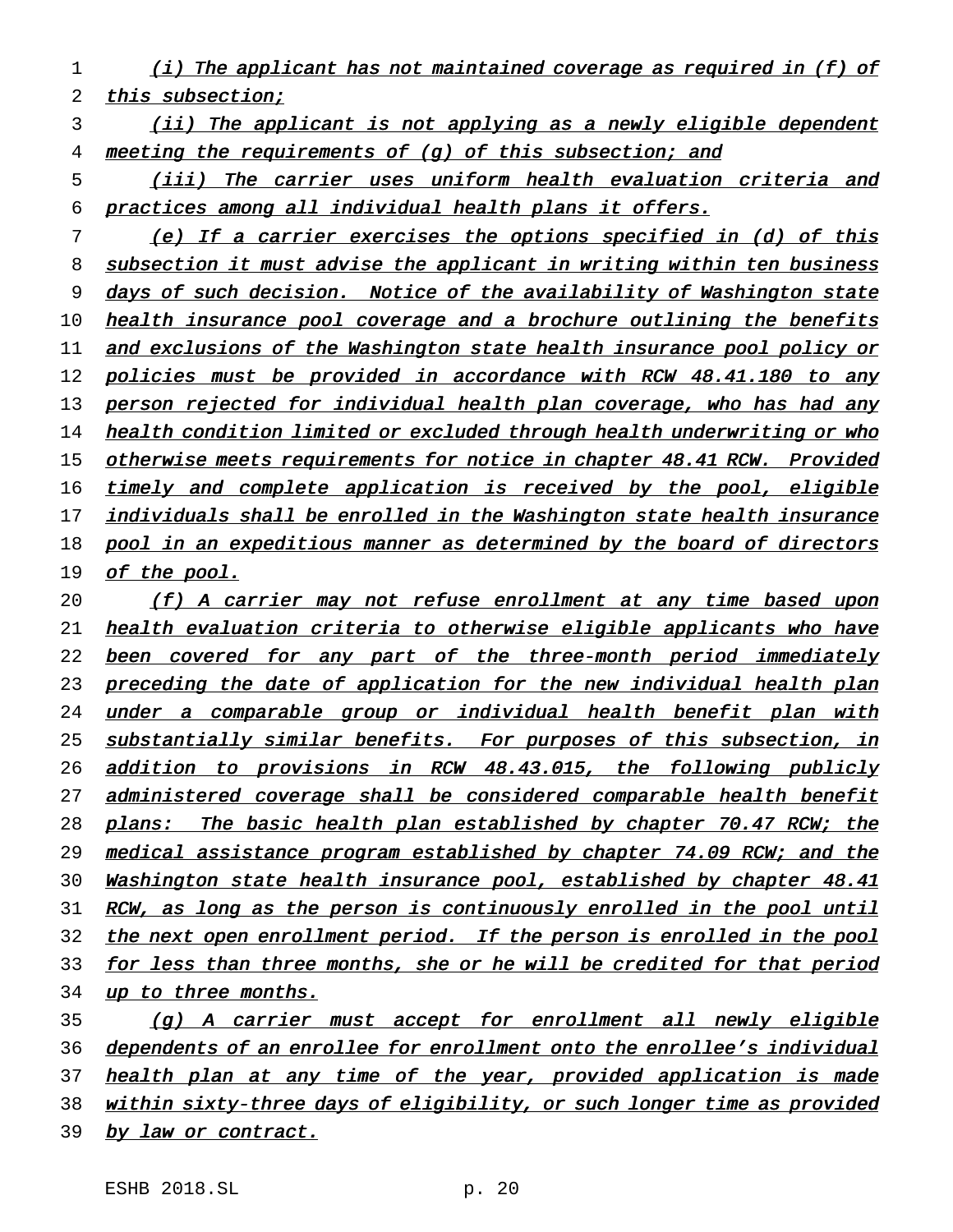1 (h) At no time are carriers required to accept for enrollment any 2 individual residing outside the state of Washington, except for 3 qualifying dependents who reside outside the carrier service area.

 (2) No carrier may avoid the requirements of this section through the creation of <sup>a</sup> new rate classification or the modification of an existing rate classification. <sup>A</sup> new or changed rate classification will be deemed an attempt to avoid the provisions of this section if the new or changed classification would substantially discourage applications for coverage from individuals or groups who are higher 10 than average health risks. ((These)) The provisions of this section apply only to individuals who are Washington residents.

**\*Sec. 203 was vetoed. See message at end of chapter.**

 \*Sec. 204. RCW 48.43.035 and <sup>1995</sup> <sup>c</sup> <sup>265</sup> <sup>s</sup> <sup>7</sup> are each amended to read as follows:

15 GUARANTEED ISSUE AND CONTINUITY OF COVERAGE MODIFIED. (1) ((All)) 16 Except as otherwise specified in this section and in RCW 48.43.025, 17 every health carrier( $(s)$ ) shall accept for enrollment any state resident within the carrier's service area and provide or assure the provision of all covered services regardless of age, sex, family structure, ethnicity, race, health condition, geographic location, employment status, socioeconomic status, other condition or situation, or the provisions of RCW 49.60.174(2). The insurance commissioner may grant <sup>a</sup> temporary exemption from this subsection, if, upon application by <sup>a</sup> health carrier the commissioner finds that the clinical, financial, or administrative capacity to serve existing enrollees will be impaired if <sup>a</sup> health carrier is required to continue enrollment of additional eligible individuals.

28 (2) Except as provided in subsection  $((+5))$  (6) of this section, all health plans shall contain or incorporate by endorsement <sup>a</sup> guarantee of the continuity of coverage of the plan. For the purposes of this section, <sup>a</sup> plan is "renewed" when it is continued beyond the earliest date upon which, at the carrier's sole option, the plan could have been terminated for other than nonpayment of premium. In the case of group plans, the carrier may consider the group's anniversary date as the renewal date for purposes of complying with the provisions of this section.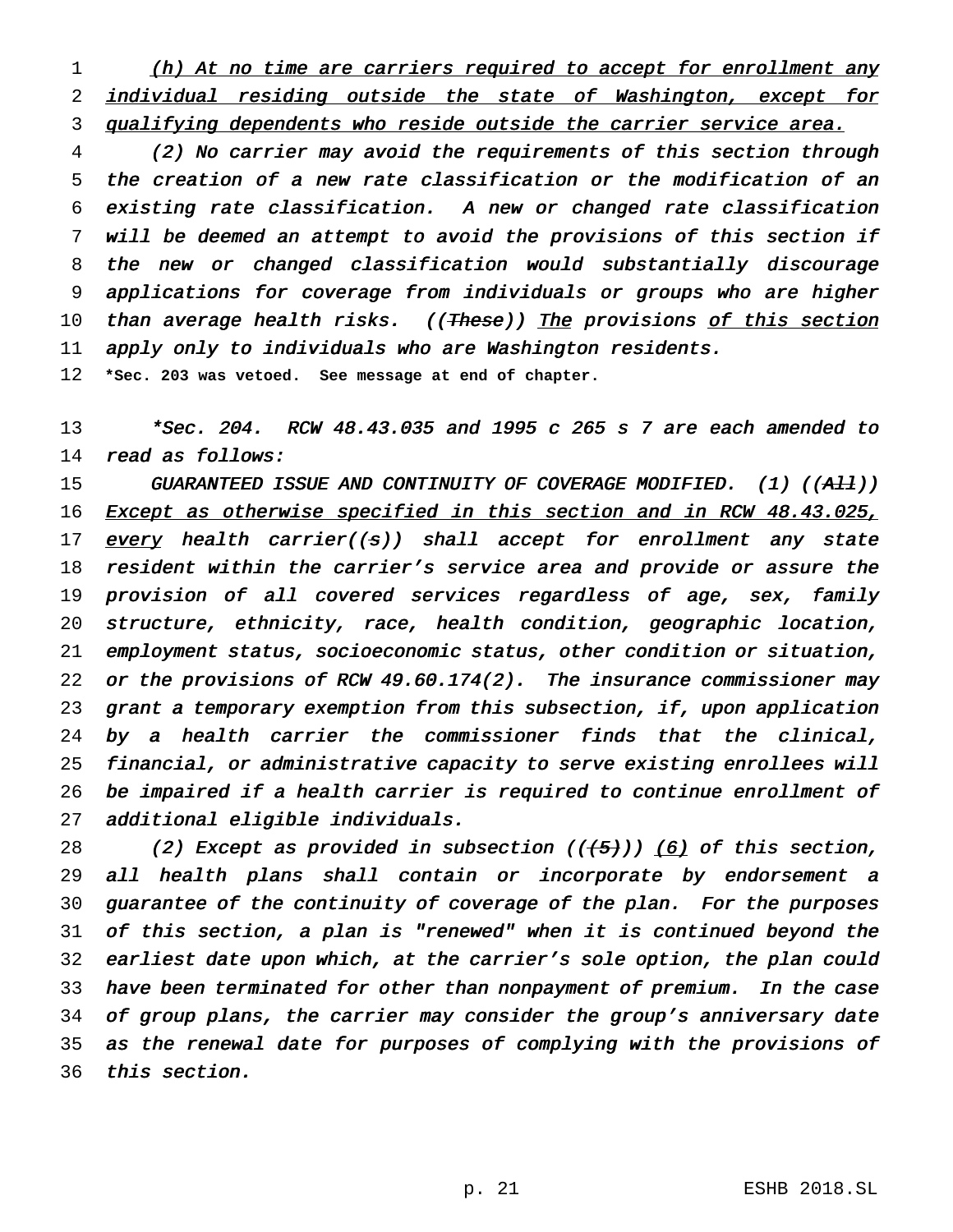(3) The guarantee of continuity of coverage required in health plans shall not prevent <sup>a</sup> carrier from canceling or nonrenewing <sup>a</sup> health plan for:

(a) Nonpayment of premium;

 (b) Violation of published policies of the carrier approved by the insurance commissioner;

 (c) Covered persons entitled to become eligible for medicare benefits by reason of age who fail to apply for <sup>a</sup> medicare supplement plan or medicare cost, risk, or other plan offered by the carrier 10 pursuant to federal laws and regulations;

 (d) Covered persons who fail to pay any deductible or copayment amount owed to the carrier and not the provider of health care 13 services;

(e) Covered persons committing fraudulent acts as to the carrier;

15 (f) Covered persons who materially breach the health plan;  $((\theta r))$ 

 (g) Change or implementation of federal or state laws that no 17 longer permit the continued offering of such coverage; or

18 (h) Cessation of a plan in accordance with subsection (5) or (7) of 19 this section.

 (4) The provisions of this section do not apply in the following 21 cases:

22 (a) A carrier has zero enrollment on a product;  $((\theta \cdot r))$ 

 (b) <sup>A</sup> carrier replaces <sup>a</sup> product and the replacement product is provided to all covered persons within that class or line of business, includes all of the services covered under the replaced product, and does not significantly limit access to the kind of services covered under the replaced product. The health plan may also allow unrestricted conversion to <sup>a</sup> fully comparable product; or

 (c) <sup>A</sup> carrier is withdrawing from <sup>a</sup> service area or from <sup>a</sup> segment of its service area because the carrier has demonstrated to the insurance commissioner that the carrier's clinical, financial, or administrative capacity to serve enrollees would be exceeded.

 (5) <sup>A</sup> health carrier may discontinue or materially modify <sup>a</sup> 34 particular health plan, only if:

35 (a) The health carrier provides notice to each covered person or 36 group provided coverage of this type of such discontinuation or 37 modification at least ninety days prior to the date of the 38 discontinuation or modification of coverage;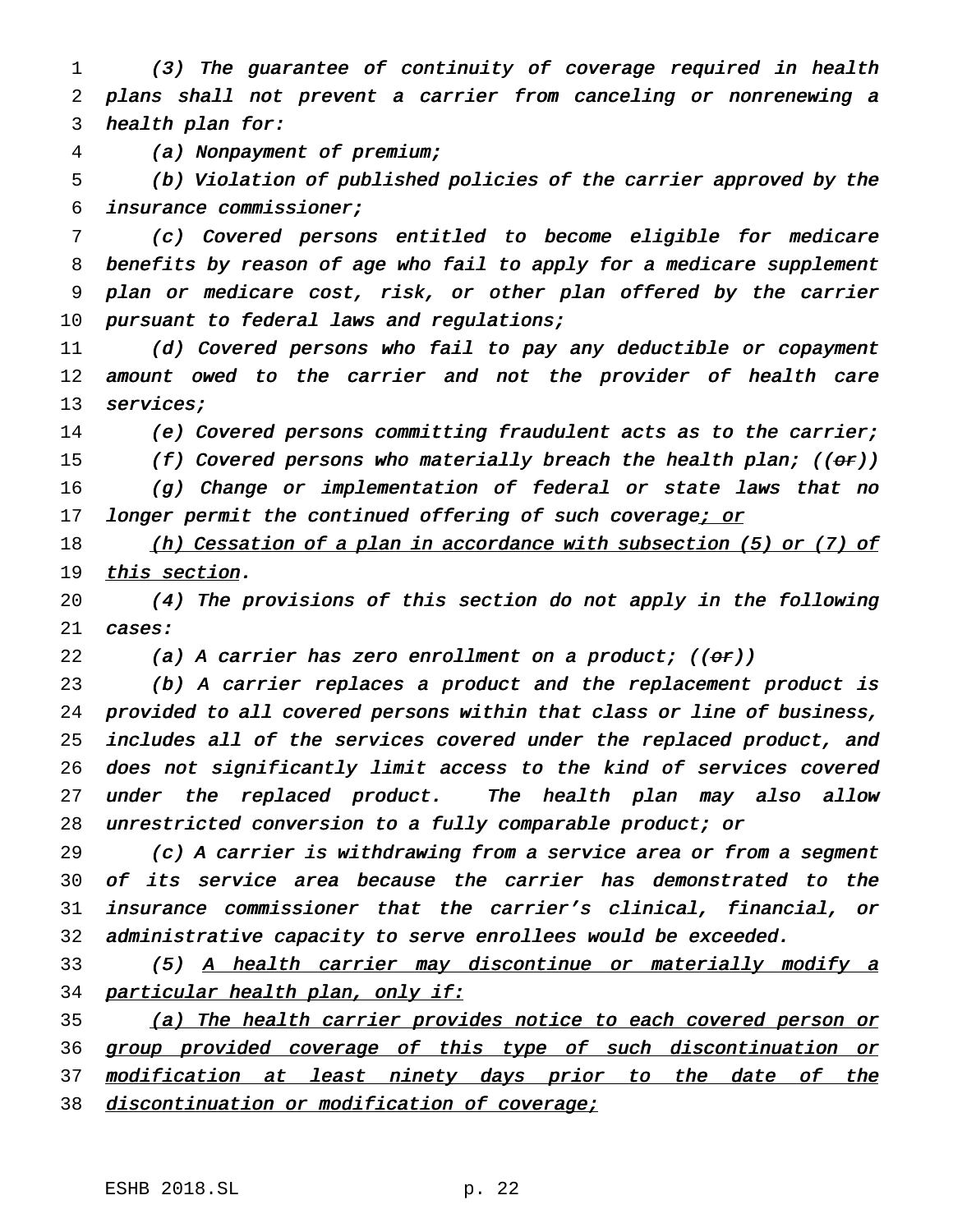1 (b) The health carrier offers to each covered person provided 2 coverage of this type the option to purchase any other health plan 3 currently being offered by the health carrier to similar covered 4 persons in the market category and geographic area; and 5 (c) In exercising the option to discontinue or modify <sup>a</sup> particular 6 health plan and in offering the option of coverage under (b) of this 7 subsection, the health carrier acts uniformly without regard to any 8 health-status related factor of covered persons or persons who may 9 become eligible for coverage. 10 (6) The provisions of this section do not apply to health plans 11 deemed by the insurance commissioner to be unique or limited or have <sup>a</sup> 12 short-term purpose, after <sup>a</sup> written request for such classification by 13 the carrier and subsequent written approval by the insurance 14 commissioner. 15 (7) A health carrier may discontinue all health plan coverage in 16 one or more of the following lines of business:  $17$  (a)(i) Individual; or 18 (ii)(A) Small group (1-50 eligible employees); and 19 (B) Large group (51+ eligible employees); 20  $(b)$  Only if: 21 (i) The health carrier provides notice to the office of the 22 insurance commissioner and to each person covered by a plan within the 23 line of business of such discontinuation at least one hundred eighty 24 days prior to the expiration of coverage; and 25 (ii) All plans issued or delivered in the state by the health 26 carrier in such line of business are discontinued, and coverage under 27 such plans in such line of business is not renewed; and 28 (iii) The health carrier may not issue any health plan coverage in 29 the line of business and state involved during the five-year period 30 beginning on the date of the discontinuation of the last health plan 31 not so renewed. 32 (8) The portability provisions of RCW 48.43.015 continue to apply 33 to all enrollees whose health insurance coverage is modified or 34 discontinued pursuant to this section. 35 (9) Nothing in this section modifies <sup>a</sup> health carrier's 36 responsibility to offer the basic health plan model plan as required by 37 RCW 70.47.060(2)(d).

38 **\*Sec. 204 was vetoed. See message at end of chapter.**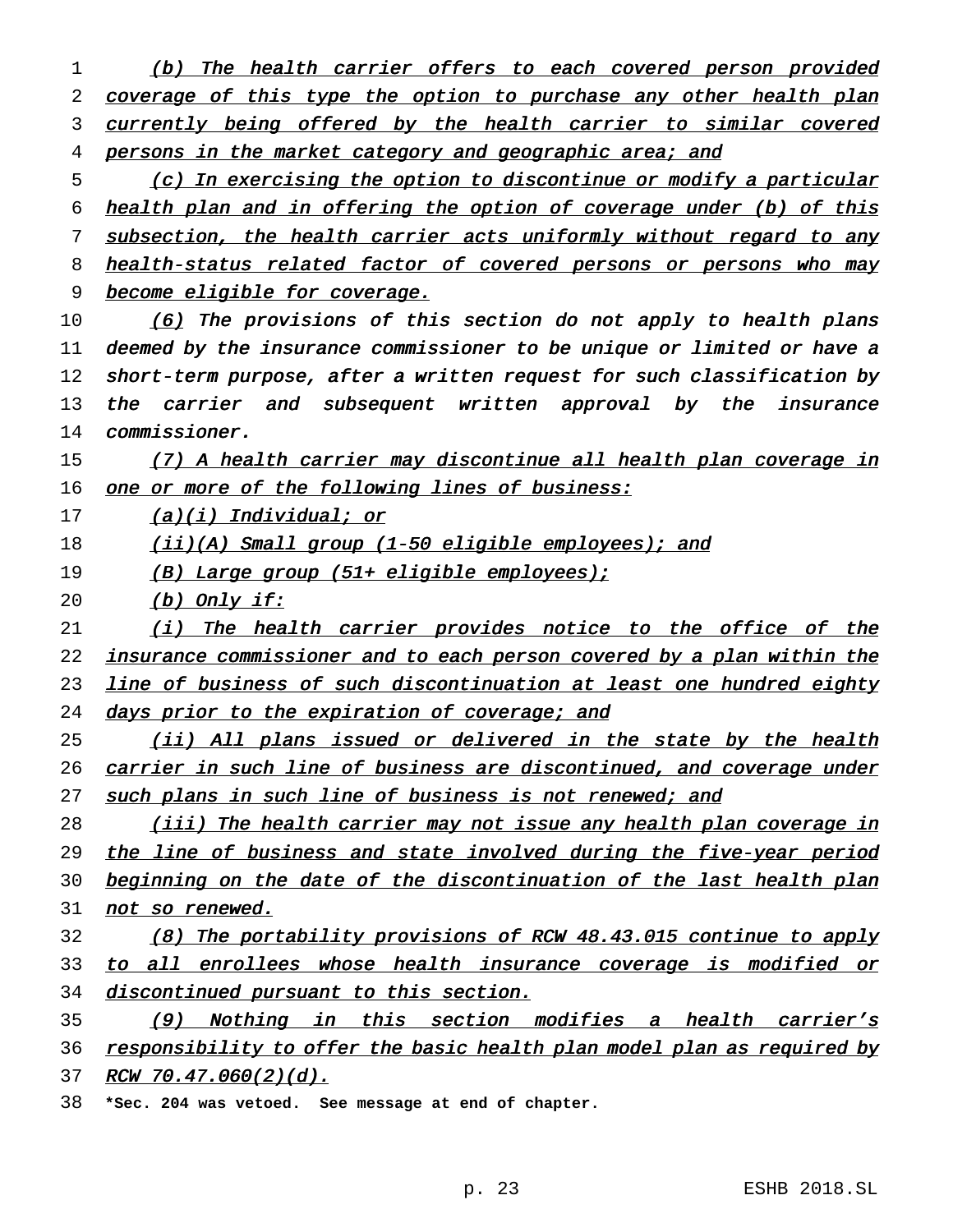**Sec. 205.** RCW 48.43.045 and 1995 c 265 s 8 are each amended to read as follows:

 MODIFYING CARRIER REPORTING REQUIREMENTS. Every health plan delivered, issued for delivery, or renewed by a health carrier on and after January 1, 1996, shall:

 (1) Permit every category of health care provider to provide health services or care for conditions included in the basic health plan services to the extent that:

 (a) The provision of such health services or care is within the health care providers' permitted scope of practice; and

(b) The providers agree to abide by standards related to:

 (i) Provision, utilization review, and cost containment of health services;

(ii) Management and administrative procedures; and

 (iii) Provision of cost-effective and clinically efficacious health services.

 (2) Annually report the names and addresses of all officers, directors, or trustees of the health carrier during the preceding year, and the amount of wages, expense reimbursements, or other payments to 20 such individuals. This requirement does not apply to a foreign or alien insurer regulated under chapter 48.20 or 48.21 RCW that files a supplemental compensation exhibit in its annual statement as required 23 <u>by law.</u>

 **Sec. 206.** RCW 70.47.060 and 1995 c 266 s 1 and 1995 c 2 s 4 are each reenacted and amended to read as follows:

 MODEL PLAN DEFINED. The administrator has the following powers and duties:

 (1) To design and from time to time revise a schedule of covered basic health care services, including physician services, inpatient and outpatient hospital services, prescription drugs and medications, and other services that may be necessary for basic health care. In addition, the administrator may offer as basic health plan services chemical dependency services, mental health services and organ transplant services; however, no one service or any combination of these three services shall increase the actuarial value of the basic health plan benefits by more than five percent excluding inflation, as determined by the office of financial management. All subsidized and nonsubsidized enrollees in any participating managed health care system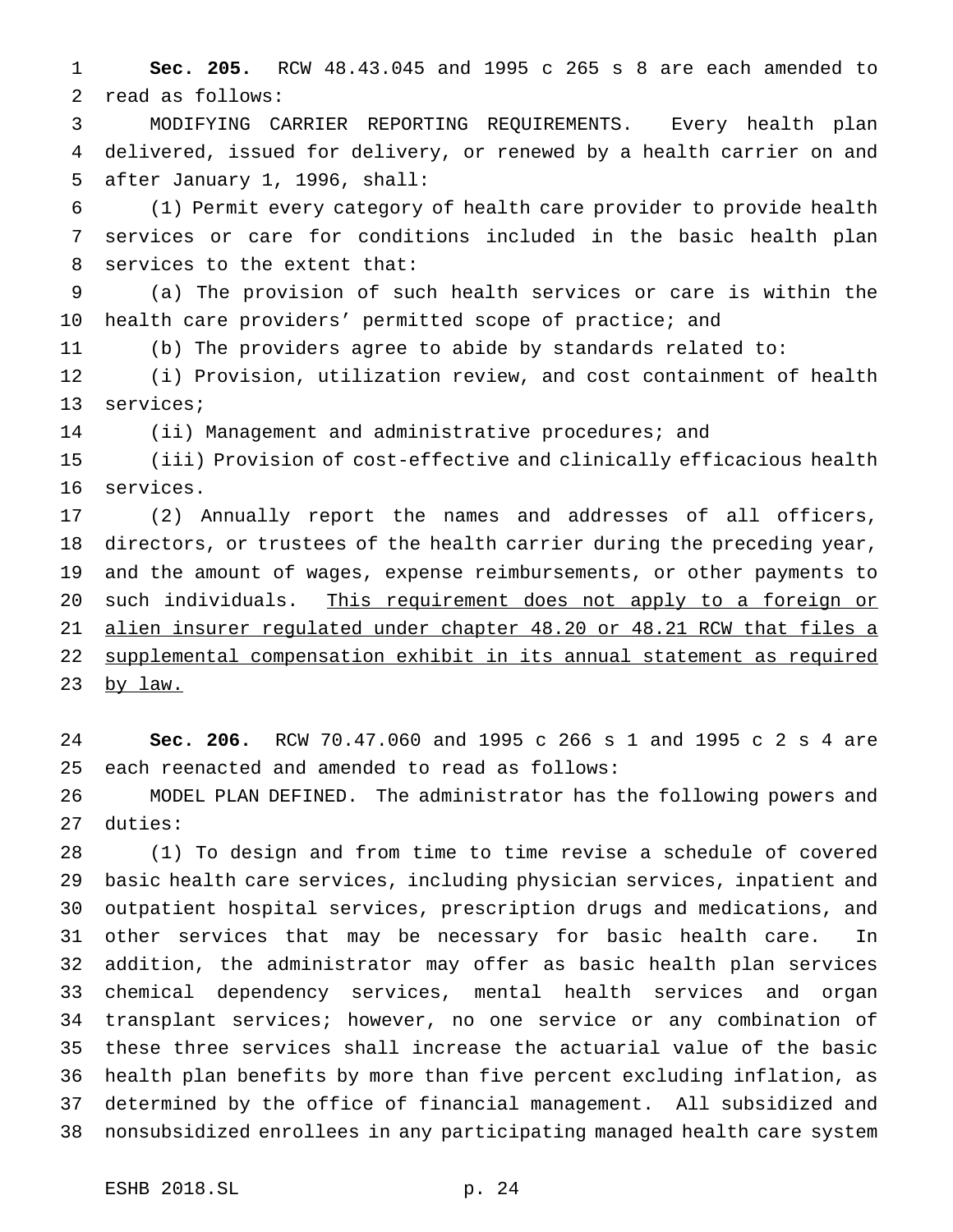under the Washington basic health plan shall be entitled to receive 2 ((<del>[covered basic health care services]</del>)) covered basic health care 3 services in return for premium payments to the plan. The schedule of services shall emphasize proven preventive and primary health care and shall include all services necessary for prenatal, postnatal, and well- child care. However, with respect to coverage for groups of subsidized enrollees who are eligible to receive prenatal and postnatal services through the medical assistance program under chapter 74.09 RCW, the administrator shall not contract for such services except to the extent that such services are necessary over not more than a one-month period in order to maintain continuity of care after diagnosis of pregnancy by the managed care provider. The schedule of services shall also include a separate schedule of basic health care services for children, eighteen years of age and younger, for those subsidized or nonsubsidized enrollees who choose to secure basic coverage through the plan only for their dependent children. In designing and revising the schedule of services, the administrator shall consider the guidelines for assessing health services under the mandated benefits act of 1984, RCW 48.42.080, and such other factors as the administrator deems appropriate.

 However, with respect to coverage for subsidized enrollees who are eligible to receive prenatal and postnatal services through the medical assistance program under chapter 74.09 RCW, the administrator shall not contract for such services except to the extent that the services are necessary over not more than a one-month period in order to maintain continuity of care after diagnosis of pregnancy by the managed care provider.

 (2)(a) To design and implement a structure of periodic premiums due the administrator from subsidized enrollees that is based upon gross family income, giving appropriate consideration to family size and the ages of all family members. The enrollment of children shall not require the enrollment of their parent or parents who are eligible for the plan. The structure of periodic premiums shall be applied to subsidized enrollees entering the plan as individuals pursuant to subsection (9) of this section and to the share of the cost of the plan due from subsidized enrollees entering the plan as employees pursuant to subsection (10) of this section.

 (b) To determine the periodic premiums due the administrator from nonsubsidized enrollees. Premiums due from nonsubsidized enrollees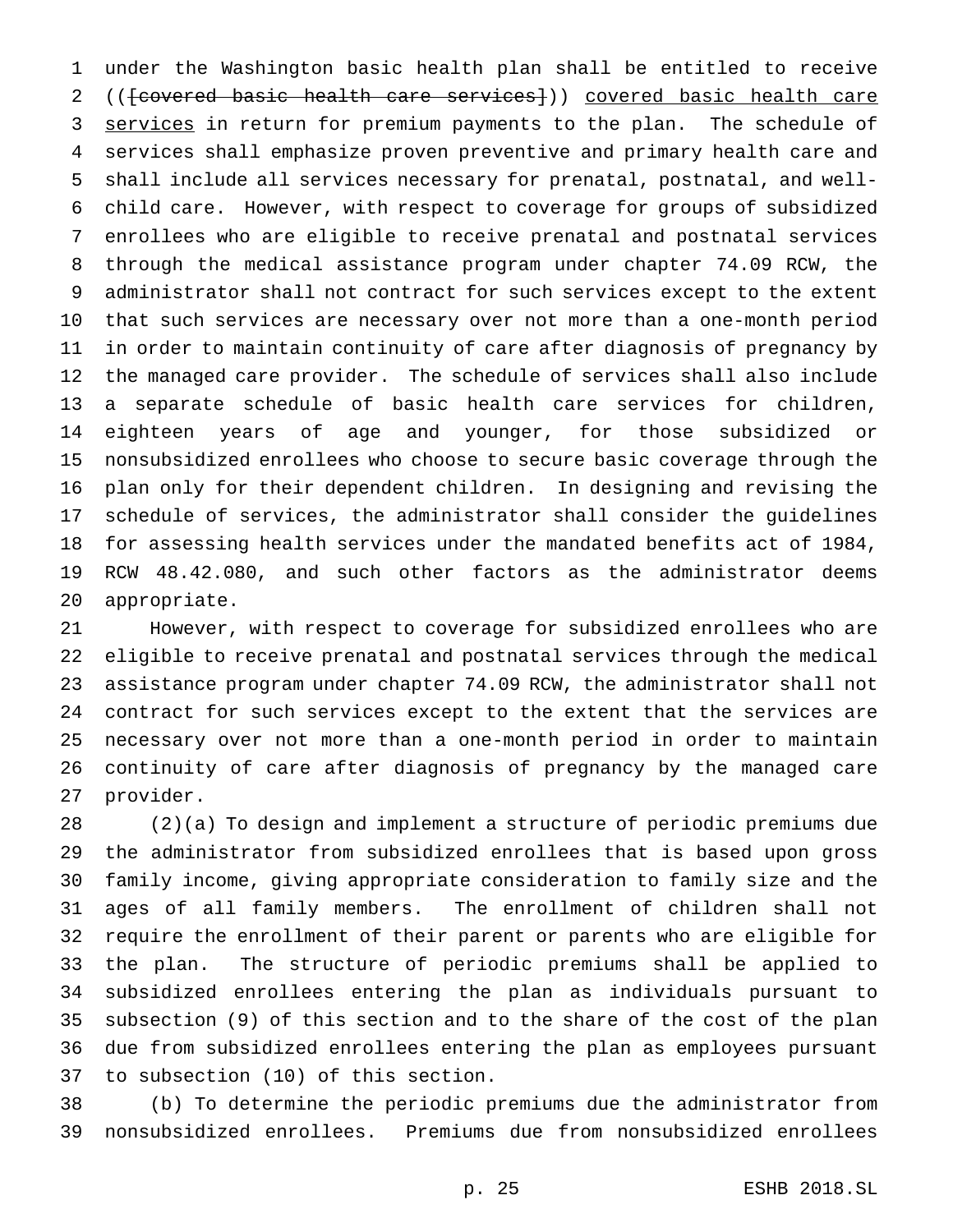shall be in an amount equal to the cost charged by the managed health care system provider to the state for the plan plus the administrative cost of providing the plan to those enrollees and the premium tax under RCW 48.14.0201.

 (c) An employer or other financial sponsor may, with the prior approval of the administrator, pay the premium, rate, or any other amount on behalf of a subsidized or nonsubsidized enrollee, by arrangement with the enrollee and through a mechanism acceptable to the administrator, but in no case shall the payment made on behalf of the enrollee exceed the total premiums due from the enrollee.

11 (d) To develop, as an offering by  $((aH))$  every health carrier((s)) providing coverage identical to the basic health plan, as configured on 13 January 1, 1996, a basic health plan model plan ((benefits package)) with uniformity in enrollee cost-sharing requirements.

 (3) To design and implement a structure of enrollee cost sharing due a managed health care system from subsidized and nonsubsidized enrollees. The structure shall discourage inappropriate enrollee utilization of health care services, and may utilize copayments, deductibles, and other cost-sharing mechanisms, but shall not be so costly to enrollees as to constitute a barrier to appropriate utilization of necessary health care services.

 (4) To limit enrollment of persons who qualify for subsidies so as to prevent an overexpenditure of appropriations for such purposes. Whenever the administrator finds that there is danger of such an overexpenditure, the administrator shall close enrollment until the administrator finds the danger no longer exists.

 (5) To limit the payment of subsidies to subsidized enrollees, as defined in RCW 70.47.020. The level of subsidy provided to persons who qualify may be based on the lowest cost plans, as defined by the administrator.

 (6) To adopt a schedule for the orderly development of the delivery of services and availability of the plan to residents of the state, subject to the limitations contained in RCW 70.47.080 or any act appropriating funds for the plan.

 (7) To solicit and accept applications from managed health care systems, as defined in this chapter, for inclusion as eligible basic health care providers under the plan. The administrator shall endeavor to assure that covered basic health care services are available to any enrollee of the plan from among a selection of two or more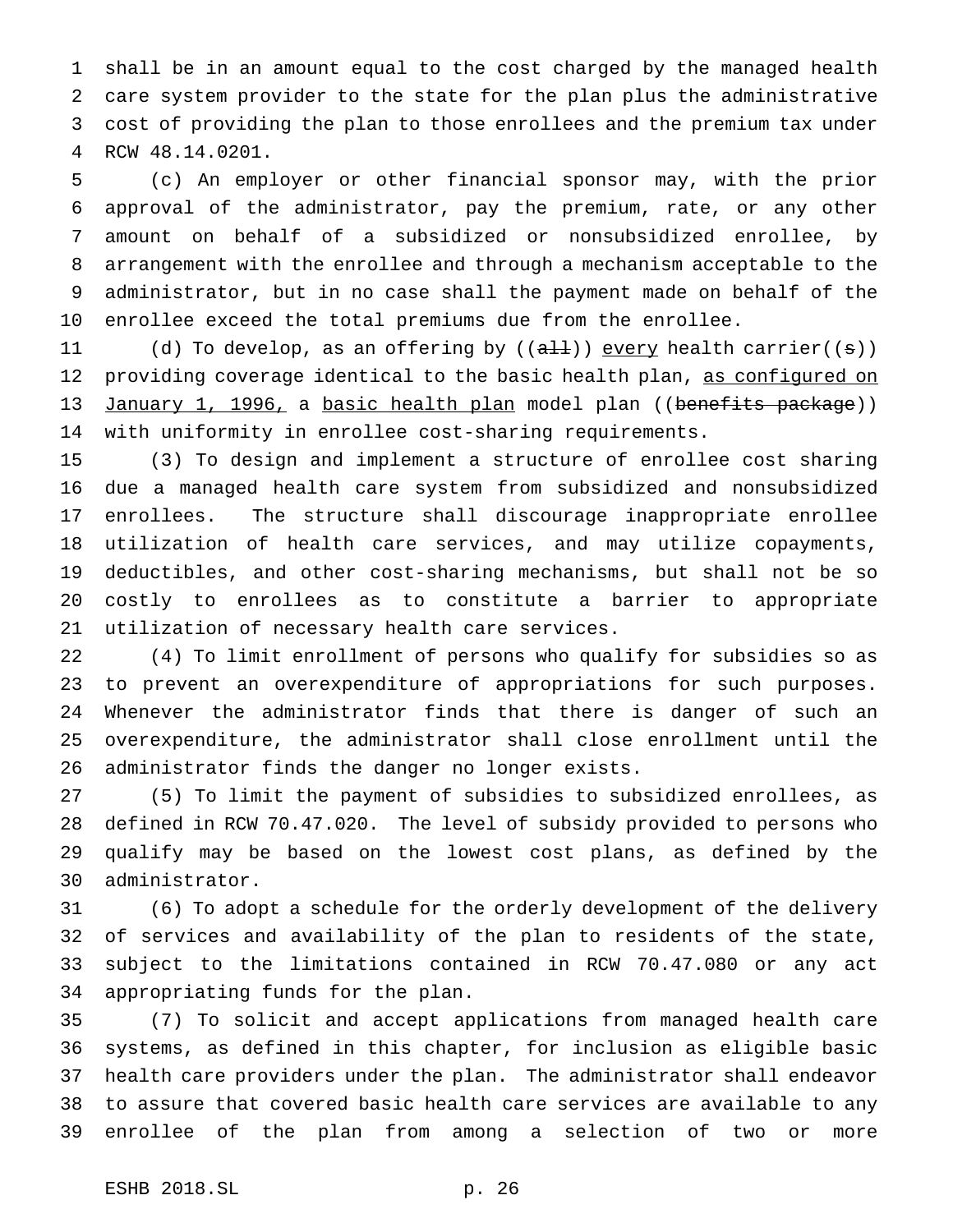participating managed health care systems. In adopting any rules or procedures applicable to managed health care systems and in its dealings with such systems, the administrator shall consider and make suitable allowance for the need for health care services and the differences in local availability of health care resources, along with other resources, within and among the several areas of the state. Contracts with participating managed health care systems shall ensure that basic health plan enrollees who become eligible for medical assistance may, at their option, continue to receive services from their existing providers within the managed health care system if such providers have entered into provider agreements with the department of social and health services.

 (8) To receive periodic premiums from or on behalf of subsidized and nonsubsidized enrollees, deposit them in the basic health plan operating account, keep records of enrollee status, and authorize periodic payments to managed health care systems on the basis of the number of enrollees participating in the respective managed health care systems.

 (9) To accept applications from individuals residing in areas served by the plan, on behalf of themselves and their spouses and dependent children, for enrollment in the Washington basic health plan as subsidized or nonsubsidized enrollees, to establish appropriate minimum-enrollment periods for enrollees as may be necessary, and to determine, upon application and on a reasonable schedule defined by the authority, or at the request of any enrollee, eligibility due to current gross family income for sliding scale premiums. No subsidy may be paid with respect to any enrollee whose current gross family income exceeds twice the federal poverty level or, subject to RCW 70.47.110, who is a recipient of medical assistance or medical care services under chapter 74.09 RCW. If, as a result of an eligibility review, the administrator determines that a subsidized enrollee's income exceeds twice the federal poverty level and that the enrollee knowingly failed to inform the plan of such increase in income, the administrator may bill the enrollee for the subsidy paid on the enrollee's behalf during the period of time that the enrollee's income exceeded twice the federal poverty level. If a number of enrollees drop their enrollment for no apparent good cause, the administrator may establish appropriate rules or requirements that are applicable to such individuals before they will be allowed to reenroll in the plan.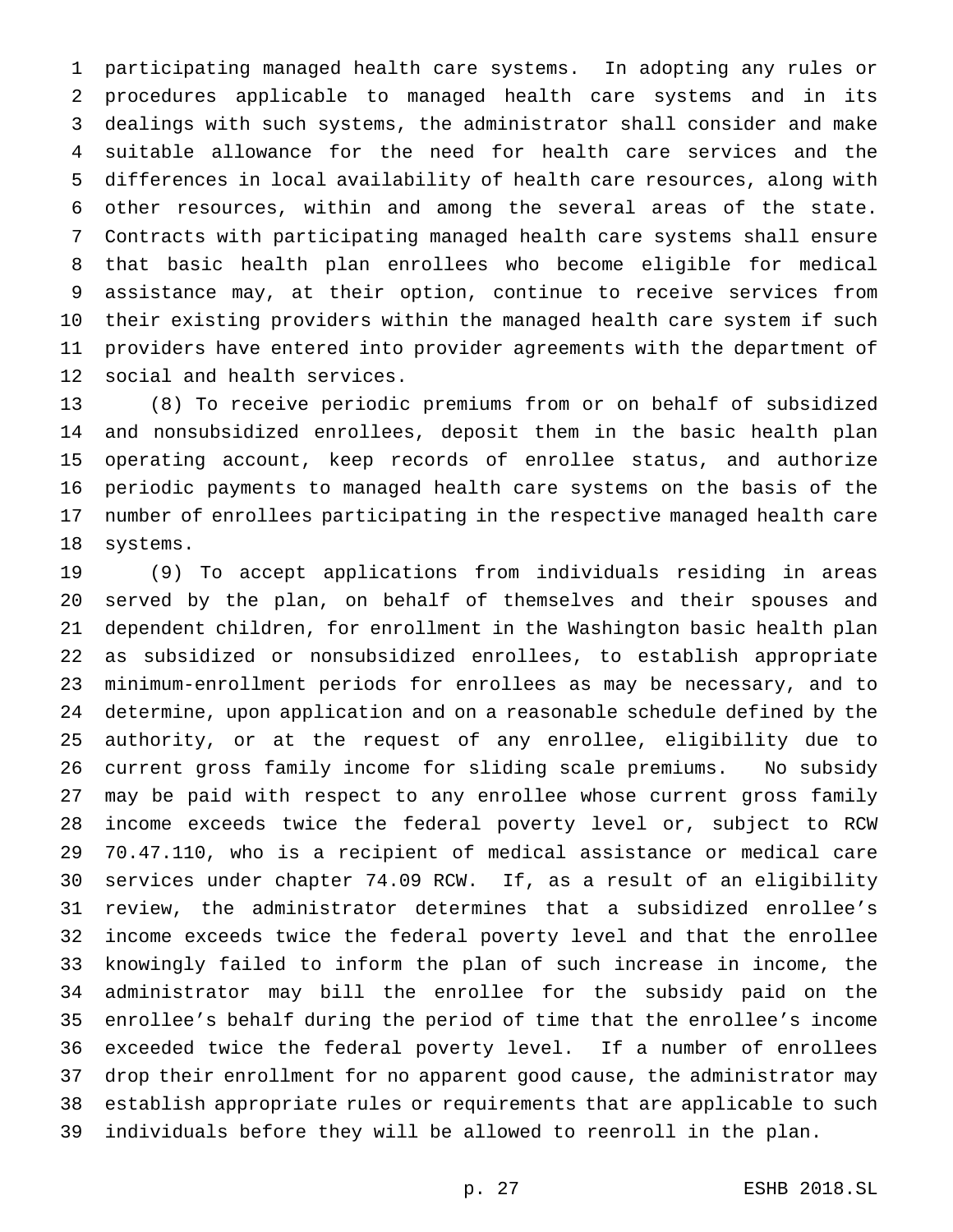(10) To accept applications from business owners on behalf of themselves and their employees, spouses, and dependent children, as subsidized or nonsubsidized enrollees, who reside in an area served by the plan. The administrator may require all or the substantial majority of the eligible employees of such businesses to enroll in the plan and establish those procedures necessary to facilitate the orderly enrollment of groups in the plan and into a managed health care system. The administrator may require that a business owner pay at least an amount equal to what the employee pays after the state pays its portion of the subsidized premium cost of the plan on behalf of each employee enrolled in the plan. Enrollment is limited to those not eligible for medicare who wish to enroll in the plan and choose to obtain the basic health care coverage and services from a managed care system participating in the plan. The administrator shall adjust the amount determined to be due on behalf of or from all such enrollees whenever the amount negotiated by the administrator with the participating managed health care system or systems is modified or the administrative cost of providing the plan to such enrollees changes.

 (11) To determine the rate to be paid to each participating managed health care system in return for the provision of covered basic health care services to enrollees in the system. Although the schedule of covered basic health care services will be the same for similar enrollees, the rates negotiated with participating managed health care systems may vary among the systems. In negotiating rates with participating systems, the administrator shall consider the characteristics of the populations served by the respective systems, economic circumstances of the local area, the need to conserve the resources of the basic health plan trust account, and other factors the administrator finds relevant.

 (12) To monitor the provision of covered services to enrollees by participating managed health care systems in order to assure enrollee access to good quality basic health care, to require periodic data reports concerning the utilization of health care services rendered to enrollees in order to provide adequate information for evaluation, and to inspect the books and records of participating managed health care systems to assure compliance with the purposes of this chapter. In requiring reports from participating managed health care systems, including data on services rendered enrollees, the administrator shall endeavor to minimize costs, both to the managed health care systems and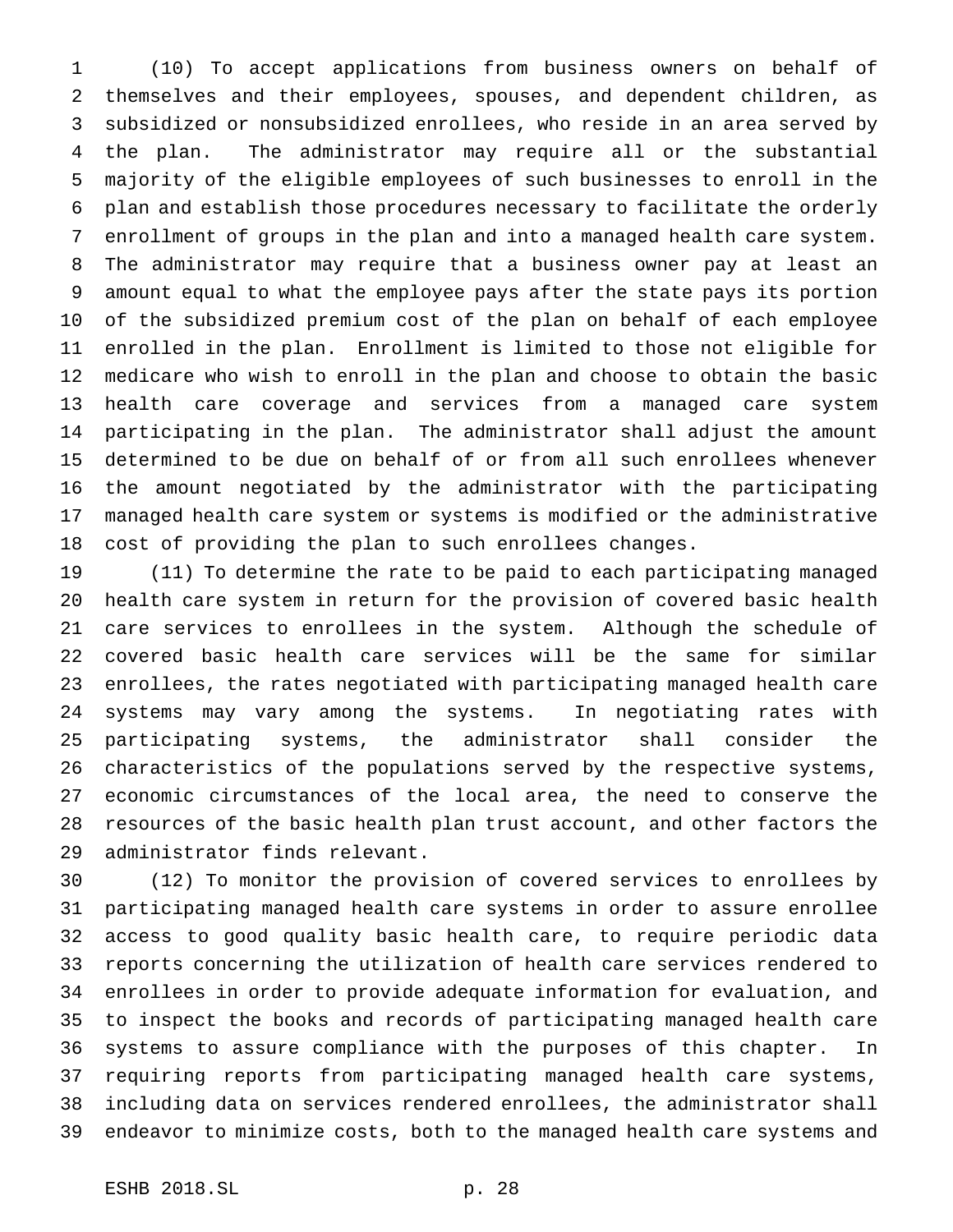to the plan. The administrator shall coordinate any such reporting requirements with other state agencies, such as the insurance commissioner and the department of health, to minimize duplication of effort.

 (13) To evaluate the effects this chapter has on private employer- based health care coverage and to take appropriate measures consistent with state and federal statutes that will discourage the reduction of such coverage in the state.

 (14) To develop a program of proven preventive health measures and to integrate it into the plan wherever possible and consistent with this chapter.

 (15) To provide, consistent with available funding, assistance for rural residents, underserved populations, and persons of color.

 **Sec. 207.** RCW 48.20.028 and 1995 c 265 s 13 are each amended to read as follows:

 TENURE DISCOUNTS--INDIVIDUAL DISABILITY COVERAGE. (1)(a) An insurer offering any health benefit plan to any individual shall offer and actively market to all individuals a health benefit plan providing 19 benefits identical to the schedule of covered health ((services)) benefits that are required to be delivered to an individual enrolled in 21 the basic health plan subject to RCW 48.43.025 and 48.43.035. Nothing in this subsection shall preclude an insurer from offering, or an individual from purchasing, other health benefit plans that may have more or less comprehensive benefits than the basic health plan, provided such plans are in accordance with this chapter. An insurer offering a health benefit plan that does not include benefits provided in the basic health plan shall clearly disclose these differences to the individual in a brochure approved by the commissioner.

 (b) A health benefit plan shall provide coverage for hospital expenses and services rendered by a physician licensed under chapter 18.57 or 18.71 RCW but is not subject to the requirements of RCW 48.20.390, 48.20.393, 48.20.395, 48.20.397, 48.20.410, 48.20.411, 48.20.412, 48.20.416, and 48.20.420 if the health benefit plan is the mandatory offering under (a) of this subsection that provides benefits identical to the basic health plan, to the extent these requirements differ from the basic health plan.

 (2) Premiums for health benefit plans for individuals shall be calculated using the adjusted community rating method that spreads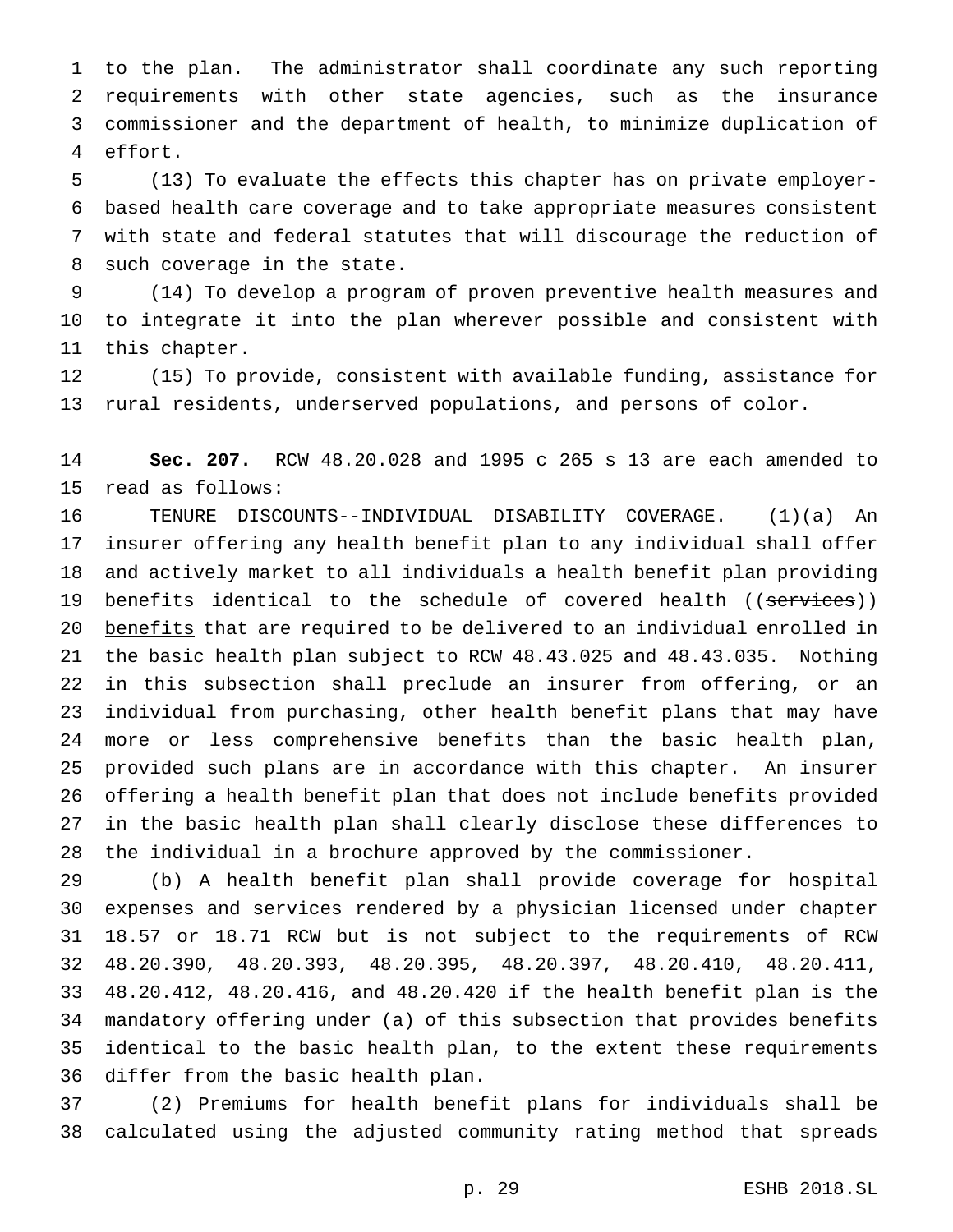financial risk across the carrier's entire individual product population. All such rates shall conform to the following:

 (a) The insurer shall develop its rates based on an adjusted community rate and may only vary the adjusted community rate for:

- (i) Geographic area;
- (ii) Family size;
- 7 (iii) Age; ((<del>and</del>))

8 (iv) Tenure discounts; and

9 (v) Wellness activities.

 (b) The adjustment for age in (a)(iii) of this subsection may not use age brackets smaller than five-year increments which shall begin with age twenty and end with age sixty-five. Individuals under the age of twenty shall be treated as those age twenty.

 (c) The insurer shall be permitted to develop separate rates for individuals age sixty-five or older for coverage for which medicare is the primary payer and coverage for which medicare is not the primary payer. Both rates shall be subject to the requirements of this subsection.

 (d) The permitted rates for any age group shall be no more than four hundred twenty-five percent of the lowest rate for all age groups on January 1, 1996, four hundred percent on January 1, 1997, and three hundred seventy-five percent on January 1, 2000, and thereafter.

 (e) A discount for wellness activities shall be permitted to reflect actuarially justified differences in utilization or cost attributed to such programs not to exceed twenty percent.

 (f) The rate charged for a health benefit plan offered under this section may not be adjusted more frequently than annually except that the premium may be changed to reflect:

(i) Changes to the family composition;

 (ii) Changes to the health benefit plan requested by the individual; or

 (iii) Changes in government requirements affecting the health benefit plan.

 (g) For the purposes of this section, a health benefit plan that contains a restricted network provision shall not be considered similar coverage to a health benefit plan that does not contain such a provision, provided that the restrictions of benefits to network providers result in substantial differences in claims costs. This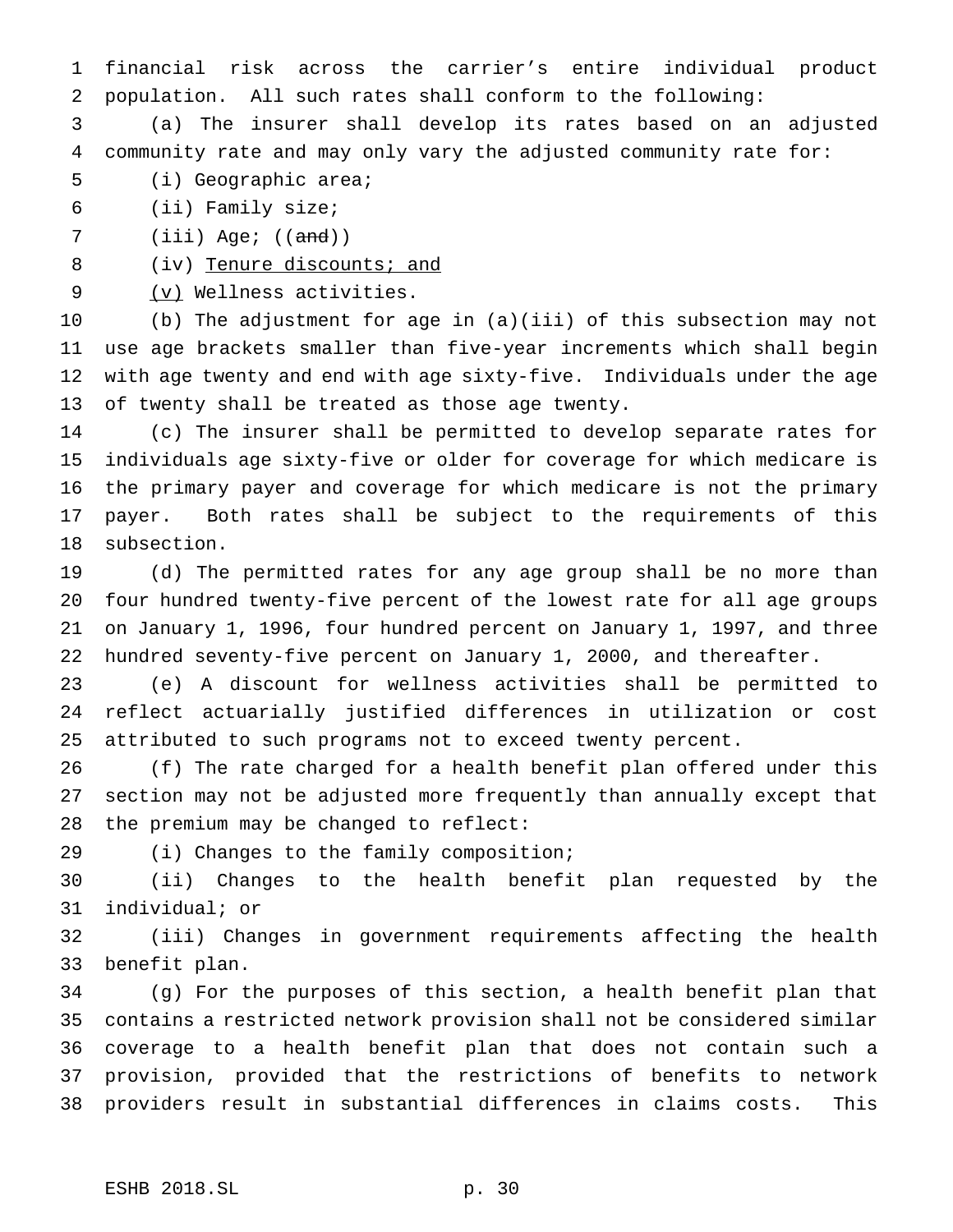subsection does not restrict or enhance the portability of benefits as provided in RCW 48.43.015.

 (h) A tenure discount for continuous enrollment in the health plan 4 of two years or more may be offered, not to exceed ten percent.

 (3) Adjusted community rates established under this section shall pool the medical experience of all individuals purchasing coverage, and shall not be required to be pooled with the medical experience of health benefit plans offered to small employers under RCW 48.21.045.

 (4) As used in this section, "health benefit plan," "basic health plan," "adjusted community rate," and "wellness activities" mean the same as defined in RCW 48.43.005.

 **Sec. 208.** RCW 48.44.022 and 1995 c 265 s 15 are each amended to read as follows:

 TENURE DISCOUNTS--HEALTH CARE SERVICE CONTRACTORS. (1)(a) A health care service contractor offering any health benefit plan to any individual shall offer and actively market to all individuals a health benefit plan providing benefits identical to the schedule of covered 18 health ((services)) benefits that are required to be delivered to an 19 individual enrolled in the basic health plan, subject to the provisions in RCW 48.43.025 and 48.43.035. Nothing in this subsection shall preclude a contractor from offering, or an individual from purchasing, other health benefit plans that may have more or less comprehensive benefits than the basic health plan, provided such plans are in accordance with this chapter. A contractor offering a health benefit plan that does not include benefits provided in the basic health plan shall clearly disclose these differences to the individual in a brochure approved by the commissioner.

 (b) A health benefit plan shall provide coverage for hospital expenses and services rendered by a physician licensed under chapter 18.57 or 18.71 RCW but is not subject to the requirements of RCW 48.44.225, 48.44.240, 48.44.245, 48.44.290, 48.44.300, 48.44.310, 48.44.320, 48.44.325, 48.44.330, 48.44.335, 48.44.340, 48.44.344, 48.44.360, 48.44.400, 48.44.440, 48.44.450, and 48.44.460 if the health benefit plan is the mandatory offering under (a) of this subsection that provides benefits identical to the basic health plan, to the extent these requirements differ from the basic health plan.

 (2) Premium rates for health benefit plans for individuals shall be subject to the following provisions: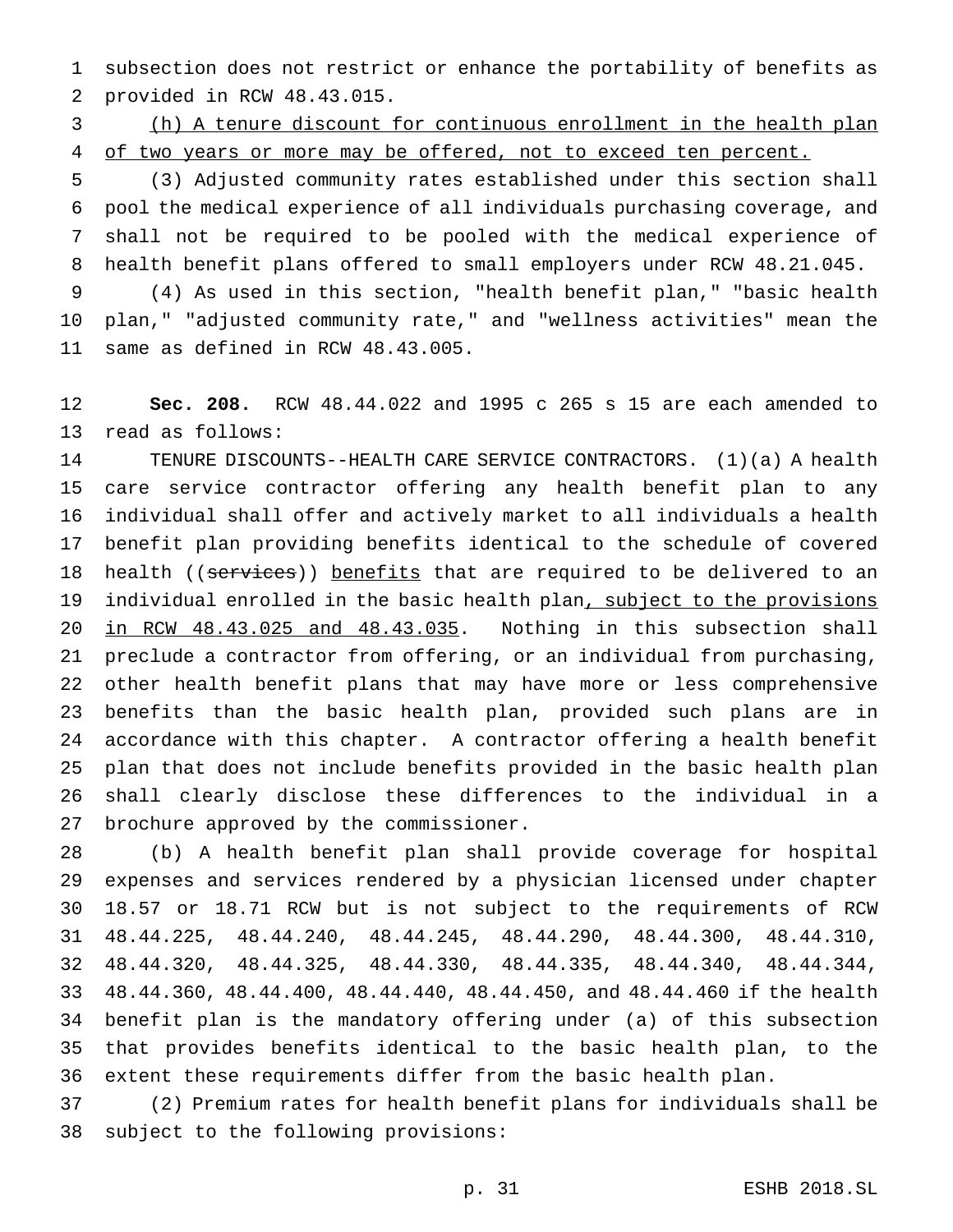(a) The health care service contractor shall develop its rates based on an adjusted community rate and may only vary the adjusted community rate for:

- (i) Geographic area;
- (ii) Family size;

6 (iii) Age; (( $\text{and}$ ))

7 (iv) Tenure discounts; and

8 (v) Wellness activities.

 (b) The adjustment for age in (a)(iii) of this subsection may not use age brackets smaller than five-year increments which shall begin with age twenty and end with age sixty-five. Individuals under the age 12 of twenty shall be treated as those age twenty.

 (c) The health care service contractor shall be permitted to develop separate rates for individuals age sixty-five or older for coverage for which medicare is the primary payer and coverage for which medicare is not the primary payer. Both rates shall be subject to the requirements of this subsection.

 (d) The permitted rates for any age group shall be no more than four hundred twenty-five percent of the lowest rate for all age groups on January 1, 1996, four hundred percent on January 1, 1997, and three hundred seventy-five percent on January 1, 2000, and thereafter.

 (e) A discount for wellness activities shall be permitted to reflect actuarially justified differences in utilization or cost attributed to such programs not to exceed twenty percent.

 (f) The rate charged for a health benefit plan offered under this section may not be adjusted more frequently than annually except that the premium may be changed to reflect:

(i) Changes to the family composition;

 (ii) Changes to the health benefit plan requested by the individual; or

 (iii) Changes in government requirements affecting the health benefit plan.

 (g) For the purposes of this section, a health benefit plan that contains a restricted network provision shall not be considered similar coverage to a health benefit plan that does not contain such a provision, provided that the restrictions of benefits to network providers result in substantial differences in claims costs. This subsection does not restrict or enhance the portability of benefits as provided in RCW 48.43.015.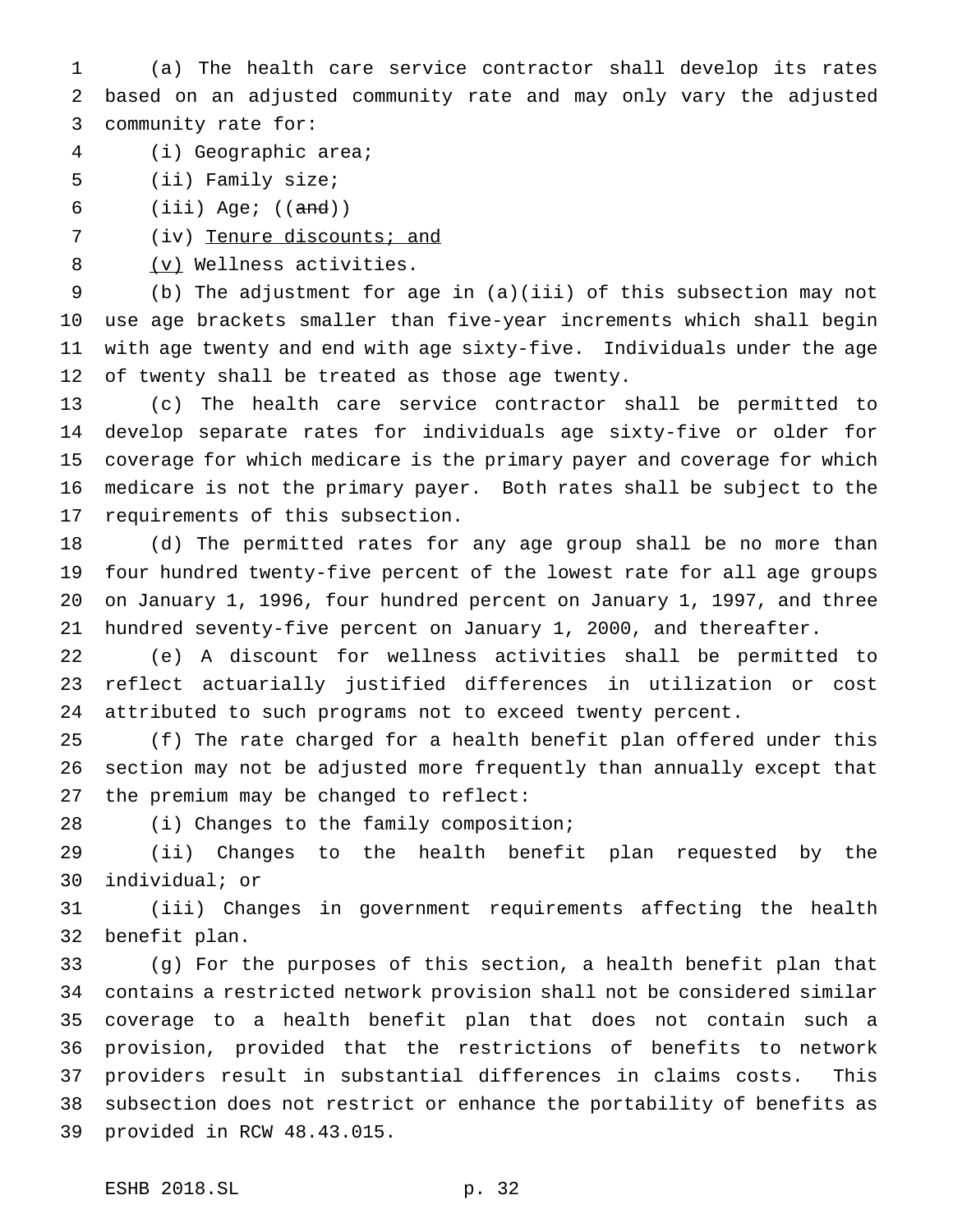(h) A tenure discount for continuous enrollment in the health plan of two years or more may be offered, not to exceed ten percent.

 (3) Adjusted community rates established under this section shall pool the medical experience of all individuals purchasing coverage, and shall not be required to be pooled with the medical experience of health benefit plans offered to small employers under RCW 48.44.023.

 (4) As used in this section and RCW 48.44.023 "health benefit plan," "small employer," "basic health plan," "adjusted community rates," and "wellness activities" mean the same as defined in RCW 48.43.005.

 **Sec. 209.** RCW 48.46.064 and 1995 c 265 s 17 are each amended to read as follows:

 TENURE DISCOUNTS--HEALTH MAINTENANCE ORGANIZATIONS. (1)(a) A health maintenance organization offering any health benefit plan to any individual shall offer and actively market to all individuals a health benefit plan providing benefits identical to the schedule of covered 17 health ((services)) benefits that are required to be delivered to an 18 individual enrolled in the basic health plan, subject to the provisions in RCW 48.43.025 and 48.43.035. Nothing in this subsection shall preclude a health maintenance organization from offering, or an individual from purchasing, other health benefit plans that may have more or less comprehensive benefits than the basic health plan, provided such plans are in accordance with this chapter. A health maintenance organization offering a health benefit plan that does not include benefits provided in the basic health plan shall clearly disclose these differences to the individual in a brochure approved by the commissioner.

 (b) A health benefit plan shall provide coverage for hospital expenses and services rendered by a physician licensed under chapter 18.57 or 18.71 RCW but is not subject to the requirements of RCW 48.46.275, ((48.26.280 [48.46.280])) 48.46.280, 48.46.285, 48.46.290, 48.46.350, 48.46.355, 48.46.375, 48.46.440, 48.46.480, 48.46.510, 48.46.520, and 48.46.530 if the health benefit plan is the mandatory offering under (a) of this subsection that provides benefits identical to the basic health plan, to the extent these requirements differ from the basic health plan.

 (2) Premium rates for health benefit plans for individuals shall be subject to the following provisions: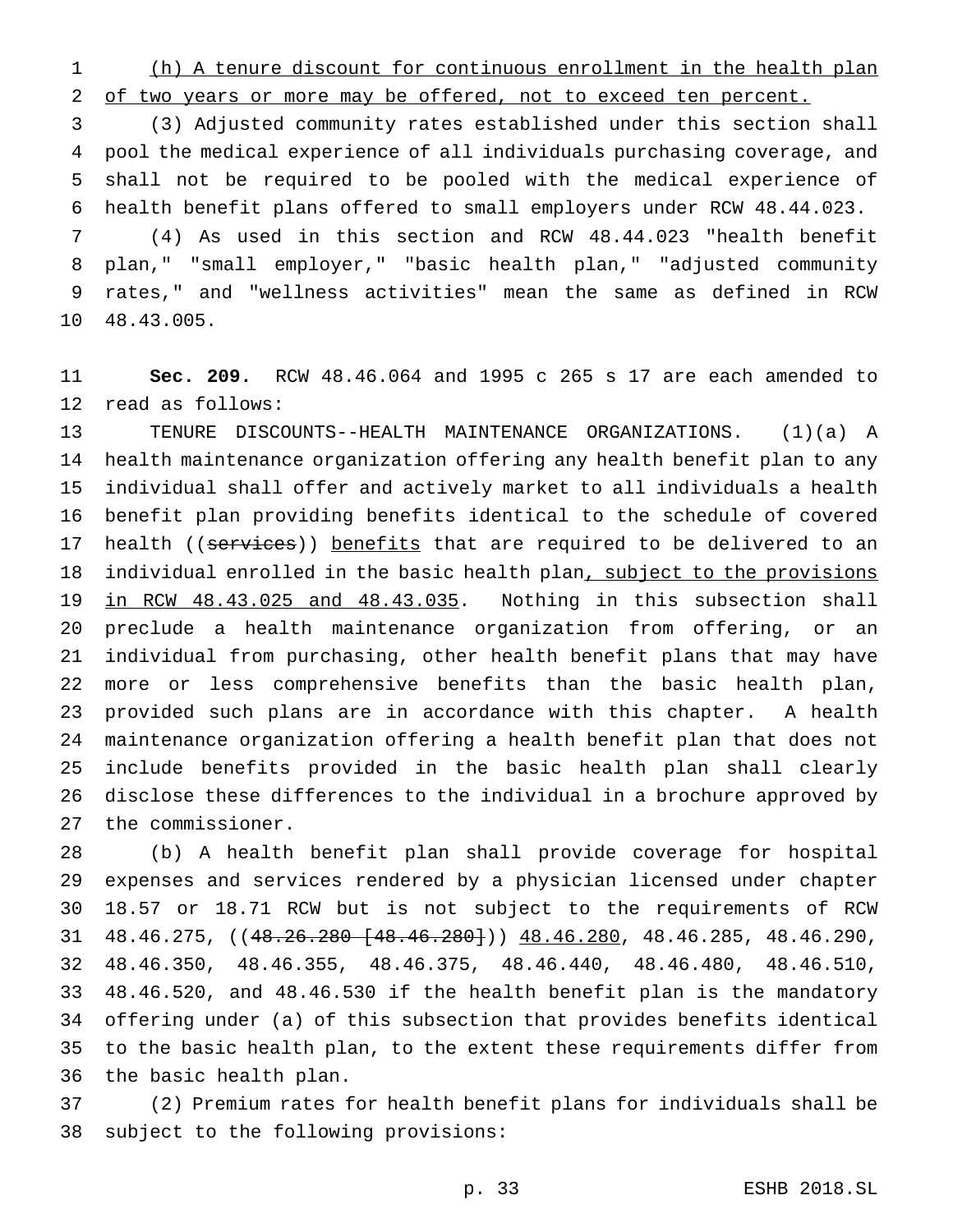(a) The health maintenance organization shall develop its rates based on an adjusted community rate and may only vary the adjusted community rate for:

- (i) Geographic area;
- (ii) Family size;

6 (iii) Age; (( $\text{and}$ ))

7 (iv) Tenure discounts; and

8 (v) Wellness activities.

 (b) The adjustment for age in (a)(iii) of this subsection may not use age brackets smaller than five-year increments which shall begin with age twenty and end with age sixty-five. Individuals under the age of twenty shall be treated as those age twenty.

 (c) The health maintenance organization shall be permitted to develop separate rates for individuals age sixty-five or older for coverage for which medicare is the primary payer and coverage for which medicare is not the primary payer. Both rates shall be subject to the requirements of this subsection.

 (d) The permitted rates for any age group shall be no more than four hundred twenty-five percent of the lowest rate for all age groups on January 1, 1996, four hundred percent on January 1, 1997, and three hundred seventy-five percent on January 1, 2000, and thereafter.

 (e) A discount for wellness activities shall be permitted to reflect actuarially justified differences in utilization or cost attributed to such programs not to exceed twenty percent.

 (f) The rate charged for a health benefit plan offered under this section may not be adjusted more frequently than annually except that the premium may be changed to reflect:

(i) Changes to the family composition;

 (ii) Changes to the health benefit plan requested by the individual; or

 (iii) Changes in government requirements affecting the health benefit plan.

 (g) For the purposes of this section, a health benefit plan that contains a restricted network provision shall not be considered similar coverage to a health benefit plan that does not contain such a provision, provided that the restrictions of benefits to network providers result in substantial differences in claims costs. This subsection does not restrict or enhance the portability of benefits as provided in RCW 48.43.015.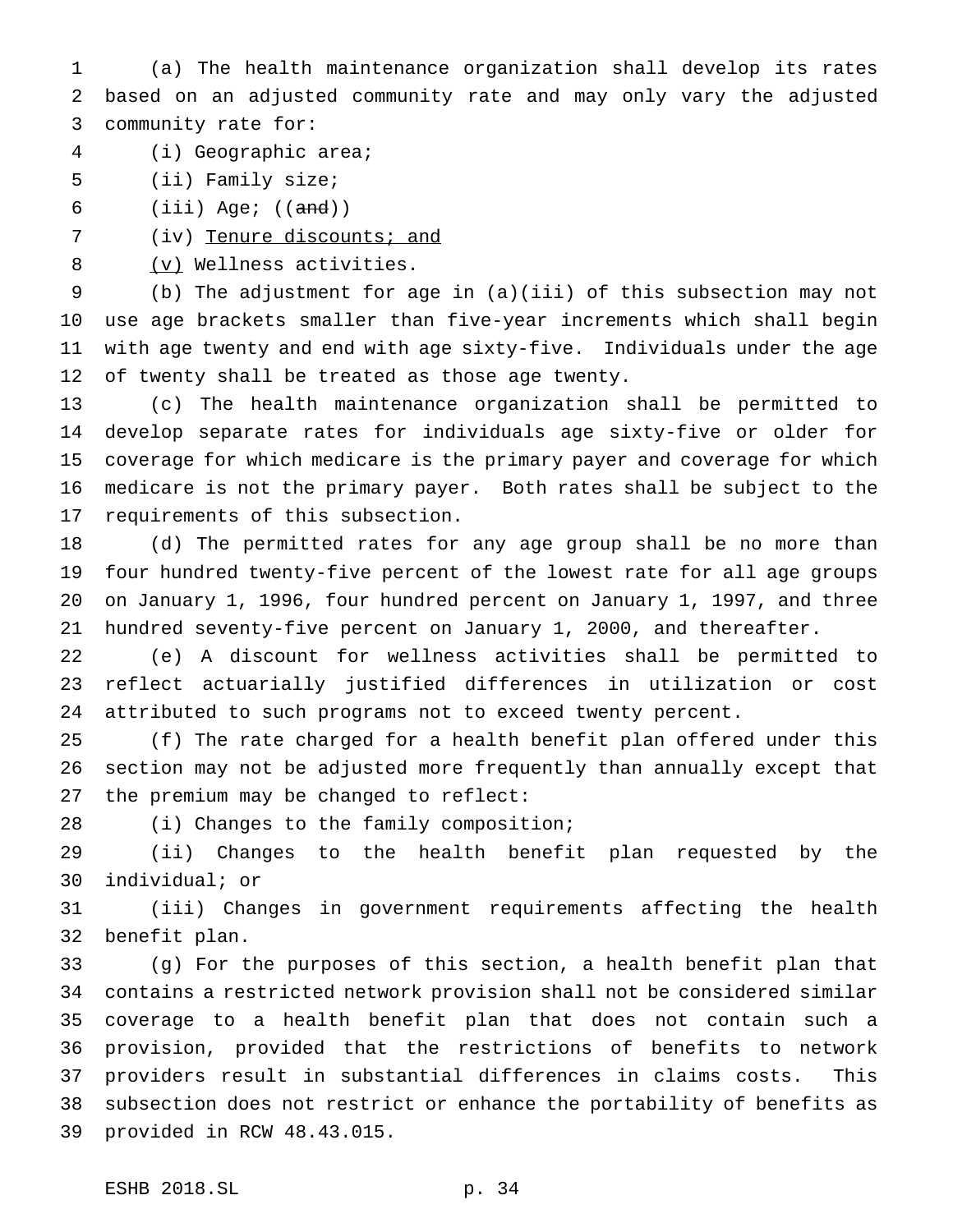(h) A tenure discount for continuous enrollment in the health plan of two years or more may be offered, not to exceed ten percent.

 (3) Adjusted community rates established under this section shall pool the medical experience of all individuals purchasing coverage, and shall not be required to be pooled with the medical experience of health benefit plans offered to small employers under RCW 48.46.066.

 (4) As used in this section and RCW 48.46.066, "health benefit plan," "basic health plan," "adjusted community rate," "small employer," and "wellness activities" mean the same as defined in RCW 48.43.005.

 **Sec. 210.** RCW 48.41.030 and 1989 c 121 s 1 are each amended to read as follows:

 HEALTH INSURANCE POOL--DEFINITIONS. As used in this chapter, the following terms have the meaning indicated, unless the context requires otherwise:

 (1) "Accounting year" means a twelve-month period determined by the board for purposes of record-keeping and accounting. The first accounting year may be more or less than twelve months and, from time to time in subsequent years, the board may order an accounting year of other than twelve months as may be required for orderly management and accounting of the pool.

 (2) "Administrator" means the entity chosen by the board to administer the pool under RCW 48.41.080.

(3) "Board" means the board of directors of the pool.

(4) "Commissioner" means the insurance commissioner.

 (5) "Health care facility" has the same meaning as in RCW 70.38.025.

 (6) "Health care provider" means any physician, facility, or health care professional, who is licensed in Washington state and entitled to reimbursement for health care services.

 (7) "Health care services" means services for the purpose of preventing, alleviating, curing, or healing human illness or injury.

33 (8) "Health ((insurance)) coverage" means any group or individual disability insurance policy, health care service contract, and health maintenance agreement, except those contracts entered into for the provision of health care services pursuant to Title XVIII of the Social Security Act, 42 U.S.C. Sec. 1395 et seq. The term does not include short-term care, long-term care, dental, vision, accident, fixed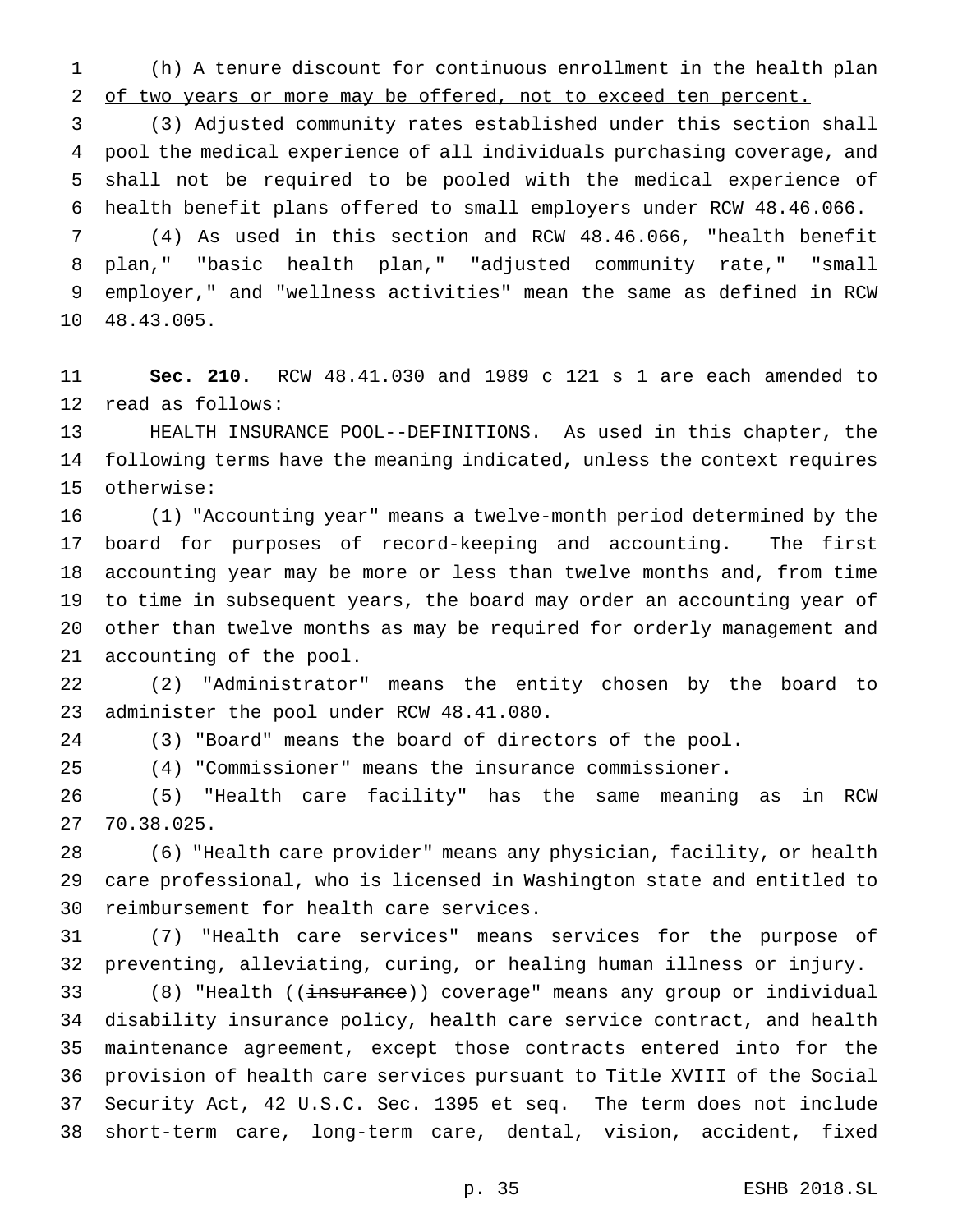indemnity, disability income contracts, civilian health and medical program for the uniform services (CHAMPUS), 10 U.S.C. 55, limited benefit or credit insurance, coverage issued as a supplement to liability insurance, insurance arising out of the worker's compensation or similar law, automobile medical payment insurance, or insurance under which benefits are payable with or without regard to fault and which is statutorily required to be contained in any liability insurance policy or equivalent self-insurance.

 (9) "Health plan" means any arrangement by which persons, including dependents or spouses, covered or making application to be covered under this pool, have access to hospital and medical benefits or reimbursement including any group or individual disability insurance 13 policy; health care service contract; health maintenance agreement; uninsured arrangements of group or group-type contracts including employer self-insured, cost-plus, or other benefit methodologies not involving insurance or not governed by Title 48 RCW; coverage under group-type contracts which are not available to the general public and can be obtained only because of connection with a particular organization or group; and coverage by medicare or other governmental 20 benefits. This term includes coverage through "health ((insurance)) 21 coverage" as defined under this section, and specifically excludes those types of programs excluded under the definition of "health 23 ((insurance)) coverage" in subsection (8) of this section.

24 (10) (("Insured" means any individual resident of this state who is 25 eligible to receive benefits from any member, or other health plan.

 $(11)$ ) "Medical assistance" means coverage under Title XIX of the federal Social Security Act (42 U.S.C., Sec. 1396 et seq.) and chapter 74.09 RCW.

29  $((+12))$   $(11)$  "Medicare" means coverage under Title XVIII of the Social Security Act, (42 U.S.C. Sec. 1395 et seq., as amended).

 $((+13))$   $(12)$  "Member" means any commercial insurer which provides disability insurance, any health care service contractor, and any health maintenance organization licensed under Title 48 RCW. "Member" shall also mean, as soon as authorized by federal law, employers and other entities, including a self-funding entity and employee welfare benefit plans that provide health plan benefits in this state on or after May 18, 1987. "Member" does not include any insurer, health care service contractor, or health maintenance organization whose products are exclusively dental products or those products excluded from the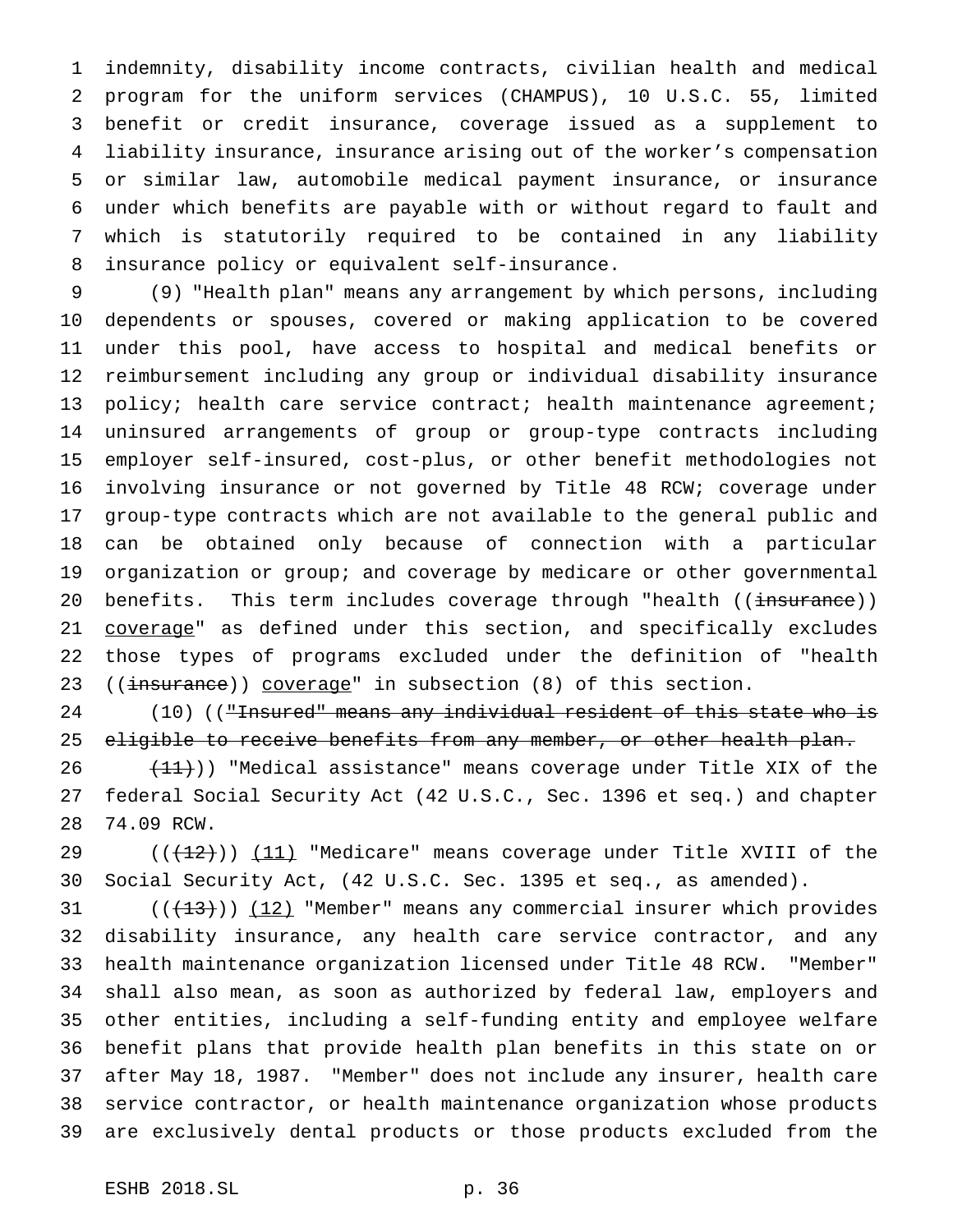1 definition of "health ((insurance)) coverage" set forth in subsection (8) of this section.

 (13) "Network provider" means a health care provider who has contracted in writing with the pool administrator to accept payment from and to look solely to the pool according to the terms of the pool health plans.

 (14) "Plan of operation" means the pool, including articles, by- laws, and operating rules, adopted by the board pursuant to RCW 48.41.050.

10 (15) <u>"Point of service plan" means a benefit plan offered by the</u> pool under which a covered person may elect to receive covered services 12 from network providers, or nonnetwork providers at a reduced rate of benefits.

 (16) "Pool" means the Washington state health insurance pool as created in RCW 48.41.040.

 $((+16))$   $(17)$  "Substantially equivalent health plan" means a "health plan" as defined in subsection (9) of this section which, in the judgment of the board or the administrator, offers persons including dependents or spouses covered or making application to be covered by this pool an overall level of benefits deemed approximately equivalent to the minimum benefits available under this pool.

 **Sec. 211.** RCW 48.41.060 and 1989 c 121 s 3 are each amended to read as follows:

 HEALTH INSURANCE POOL--BOARD POWERS MODIFIED. The board shall have the general powers and authority granted under the laws of this state 26 to insurance companies, health care service contractors, and health 27 maintenance organizations, licensed or registered to ((transact)) offer 28 or provide the kinds of ((insurance)) health coverage defined under this title. In addition thereto, the board may:

 (1) Enter into contracts as are necessary or proper to carry out the provisions and purposes of this chapter including the authority, with the approval of the commissioner, to enter into contracts with similar pools of other states for the joint performance of common administrative functions, or with persons or other organizations for the performance of administrative functions;

 (2) Sue or be sued, including taking any legal action as necessary to avoid the payment of improper claims against the pool or the coverage provided by or through the pool;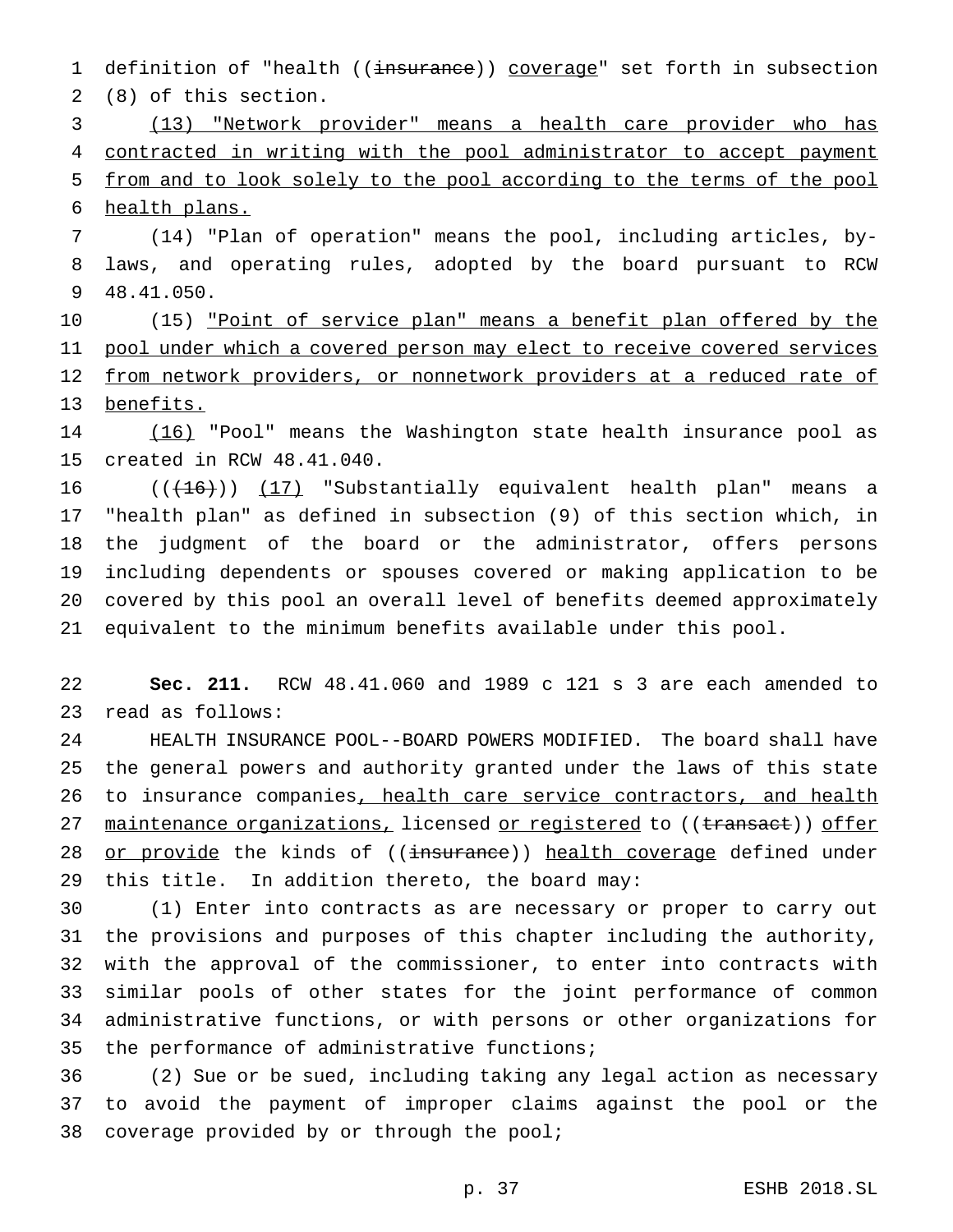(3) Establish appropriate rates, rate schedules, rate adjustments, expense allowances, agent referral fees, claim reserve formulas and any other actuarial functions appropriate to the operation of the pool. Rates shall not be unreasonable in relation to the coverage provided, the risk experience, and expenses of providing the coverage. Rates and rate schedules may be adjusted for appropriate risk factors such as age and area variation in claim costs and shall take into consideration appropriate risk factors in accordance with established actuarial 9 underwriting practices consistent with Washington state small group plan rating requirements under RCW 48.20.028, 48.44.022, and 48.46.064;

 (4) Assess members of the pool in accordance with the provisions of this chapter, and make advance interim assessments as may be reasonable and necessary for the organizational or interim operating expenses. Any interim assessments will be credited as offsets against any regular 15 assessments due following the close of the year;

16 (5) Issue policies of ((insurance)) health coverage in accordance with the requirements of this chapter;

 (6) Appoint appropriate legal, actuarial and other committees as necessary to provide technical assistance in the operation of the pool, policy, and other contract design, and any other function within the 21 authority of the pool; and

 (7) Conduct periodic audits to assure the general accuracy of the financial data submitted to the pool, and the board shall cause the pool to have an annual audit of its operations by an independent certified public accountant.

 **Sec. 212.** RCW 48.41.080 and 1989 c 121 s 5 are each amended to read as follows:

 HEALTH INSURANCE POOL--ADMINISTRATOR'S POWER MODIFIED. The board shall select an administrator from the membership of the pool whether domiciled in this state or another state through a competitive bidding process to administer the pool.

 (1) The board shall evaluate bids based upon criteria established by the board, which shall include:

34 (a) The administrator's proven ability to handle ((<del>accident and</del> 35 health insurance) health coverage;

 (b) The efficiency of the administrator's claim-paying procedures; (c) An estimate of the total charges for administering the plan; and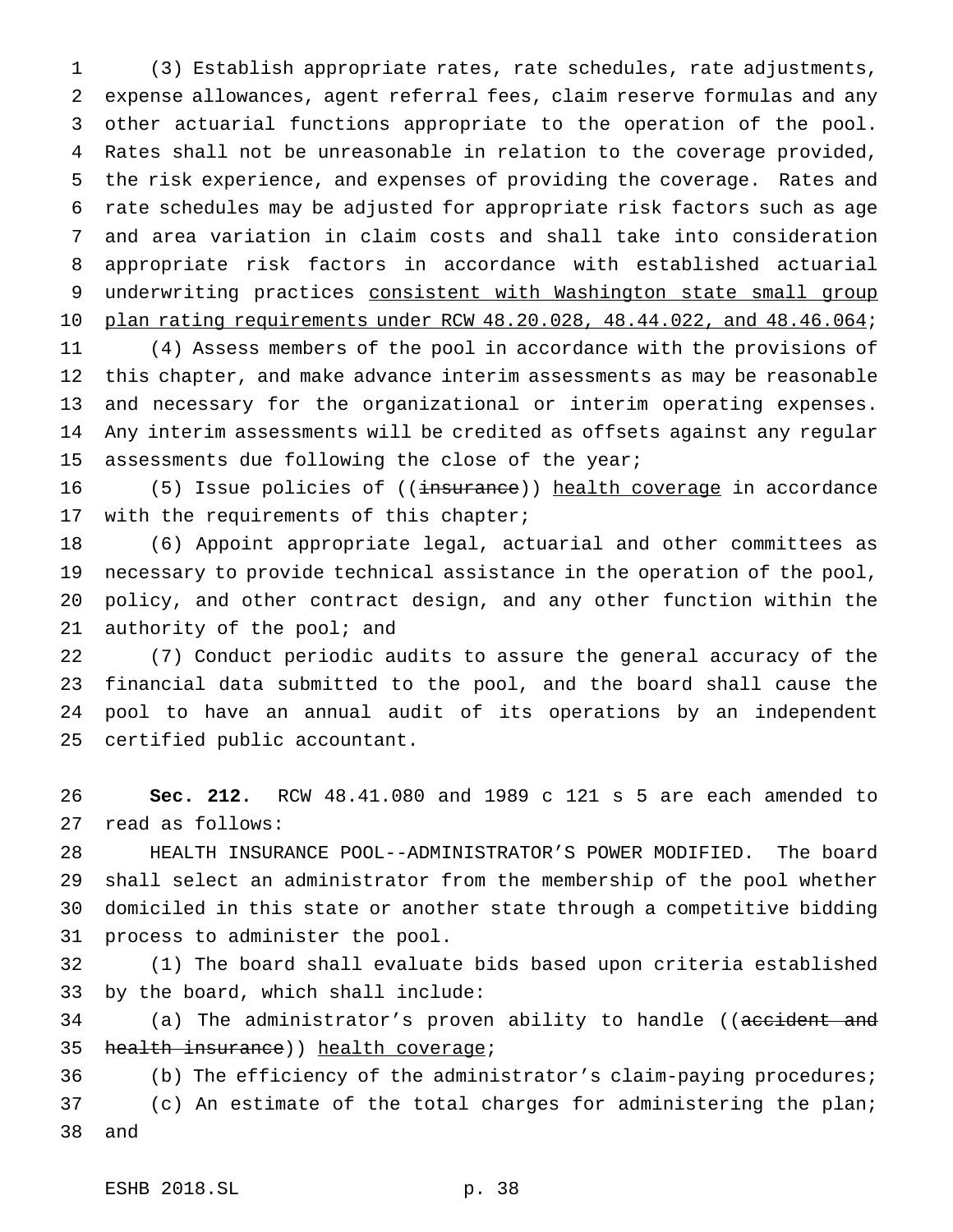(d) The administrator's ability to administer the pool in a cost-effective manner.

 (2) The administrator shall serve for a period of three years subject to removal for cause. At least six months prior to the expiration of each three-year period of service by the administrator, the board shall invite all interested parties, including the current administrator, to submit bids to serve as the administrator for the succeeding three-year period. Selection of the administrator for this succeeding period shall be made at least three months prior to the end of the current three-year period.

 (3) The administrator shall perform such duties as may be assigned by the board including:

 (a) All eligibility and administrative claim payment functions relating to the pool;

 (b) Establishing a premium billing procedure for collection of 16 premiums from ((insured)) covered persons. Billings shall be made on a periodic basis as determined by the board, which shall not be more frequent than a monthly billing;

 (c) Performing all necessary functions to assure timely payment of benefits to covered persons under the pool including:

 (i) Making available information relating to the proper manner of submitting a claim for benefits to the pool, and distributing forms 23 upon which submission shall be made;  $((and))$ 

24 (ii) Taking steps necessary to offer and administer managed care 25 benefit plans; and

26 (iii) Evaluating the eligibility of each claim for payment by the pool;

 (d) Submission of regular reports to the board regarding the operation of the pool. The frequency, content, and form of the report shall be as determined by the board;

 (e) Following the close of each accounting year, determination of net paid and earned premiums, the expense of administration, and the paid and incurred losses for the year and reporting this information to the board and the commissioner on a form as prescribed by the commissioner.

 (4) The administrator shall be paid as provided in the contract between the board and the administrator for its expenses incurred in the performance of its services.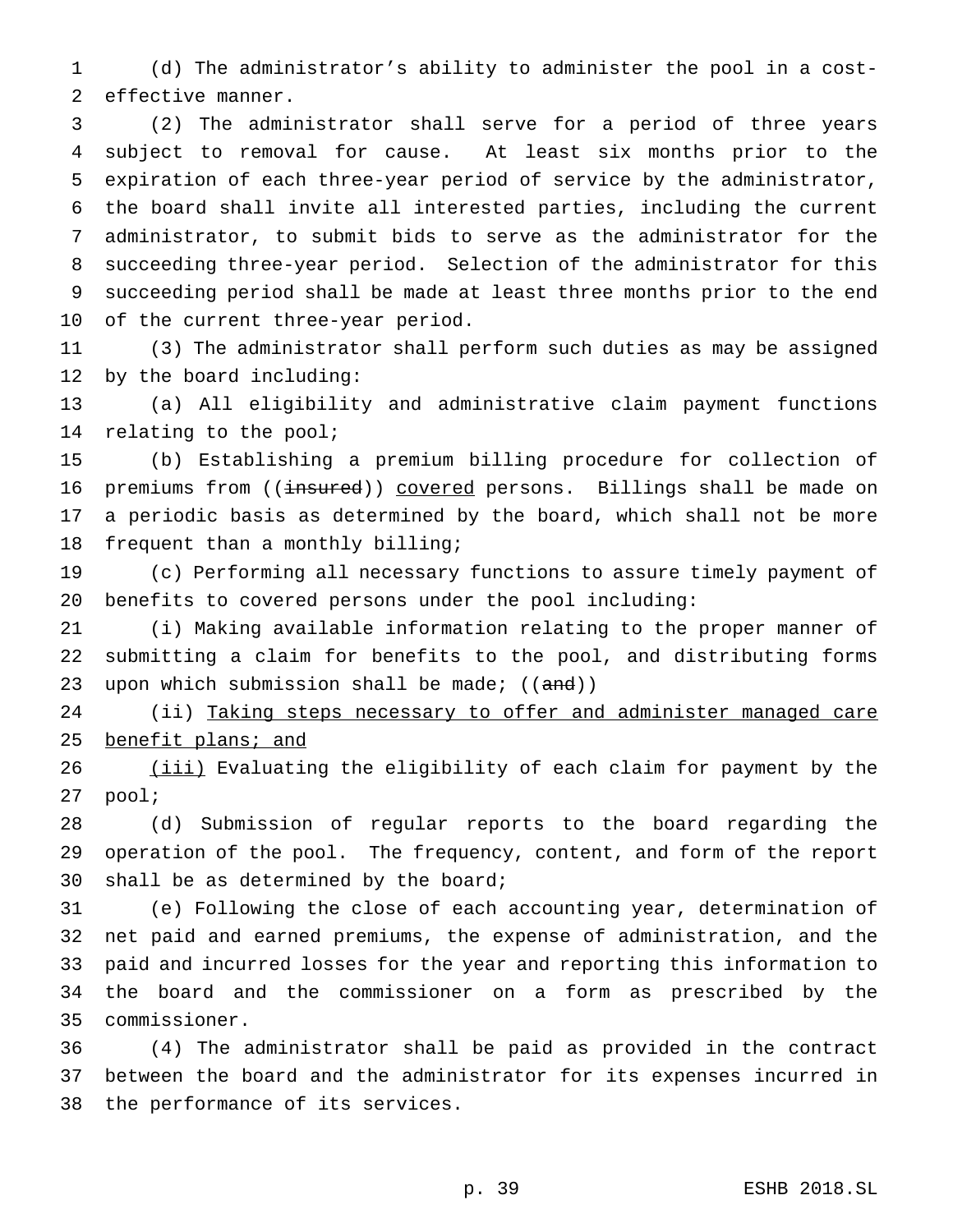**Sec. 213.** RCW 48.41.110 and 1987 c 431 s 11 are each amended to read as follows:

 HEALTH INSURANCE POOL--BENEFITS MODIFIED. (1) The pool is 4 authorized to offer one or more managed care plans of coverage. Such plans may, but are not required to, include point of service features that permit participants to receive in-network benefits or out-of- network benefits subject to differential cost shares. Covered persons 8 enrolled in the pool on January 1, 1997, may continue coverage under the pool plan in which they are enrolled on that date. However, the 10 pool may incorporate managed care features into such existing plans.

 (2) The administrator shall prepare a brochure outlining the benefits and exclusions of the pool policy in plain language. After approval by the board of directors, such brochure shall be made reasonably available to participants or potential participants. The health insurance policy issued by the pool shall pay only usual, customary, and reasonable charges for medically necessary eligible health care services rendered or furnished for the diagnosis or treatment of illnesses, injuries, and conditions which are not otherwise limited or excluded. Eligible expenses are the usual, customary, and reasonable charges for the health care services and items for which benefits are extended under the pool policy. Such benefits shall at minimum include, but not be limited to, the following services or related items:

 (a) Hospital services, including charges for the most common semiprivate room, for the most common private room if semiprivate rooms do not exist in the health care facility, or for the private room if medically necessary, but limited to a total of one hundred eighty inpatient days in a calendar year, and limited to thirty days inpatient care for mental and nervous conditions, or alcohol, drug, or chemical dependency or abuse per calendar year;

 (b) Professional services including surgery for the treatment of injuries, illnesses, or conditions, other than dental, which are rendered by a health care provider, or at the direction of a health care provider, by a staff of registered or licensed practical nurses, or other health care providers;

 (c) The first twenty outpatient professional visits for the diagnosis or treatment of one or more mental or nervous conditions or alcohol, drug, or chemical dependency or abuse rendered during a calendar year by one or more physicians, psychologists, or community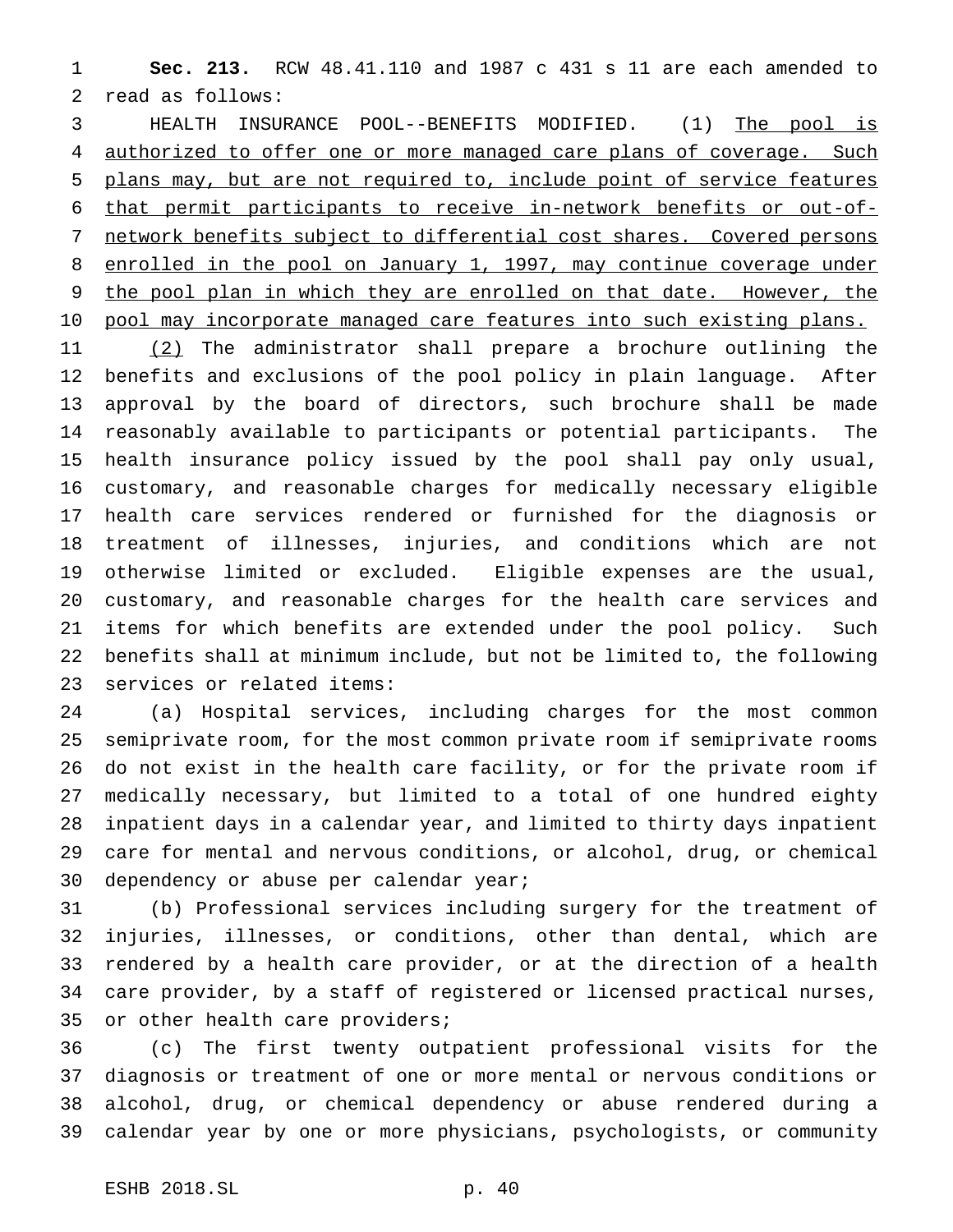mental health professionals, or, at the direction of a physician, by 2 other qualified licensed health care practitioners, in the case of mental or nervous conditions, and rendered by a state certified chemical dependency program approved under chapter 70.96A RCW, in the case of alcohol, drug, or chemical dependency or abuse; (d) Drugs and contraceptive devices requiring a prescription; (e) Services of a skilled nursing facility, excluding custodial and convalescent care, for not more than one hundred days in a calendar year as prescribed by a physician; 10 (f) Services of a home health agency; (g) Chemotherapy, radioisotope, radiation, and nuclear medicine therapy; (h) Oxygen; (i) Anesthesia services; (j) Prostheses, other than dental; (k) Durable medical equipment which has no personal use in the 17 absence of the condition for which prescribed; (l) Diagnostic x-rays and laboratory tests; (m) Oral surgery limited to the following: Fractures of facial bones; excisions of mandibular joints, lesions of the mouth, lip, or tongue, tumors, or cysts excluding treatment for temporomandibular 22 joints; incision of accessory sinuses, mouth salivary glands or ducts; dislocations of the jaw; plastic reconstruction or repair of traumatic 24 injuries occurring while covered under the pool; and excision of impacted wisdom teeth;

 (n) Maternity care services, as provided in the managed care plan 27 to be designed by the pool board of directors, and for which no 28 preexisting condition waiting periods may apply;

 (o) Services of a physical therapist and services of a speech therapist;

31  $((+o))$  (p) Hospice services;

32 ( $(\frac{p}{p})$ ) (q) Professional ambulance service to the nearest health care facility qualified to treat the illness or injury; and

34 ( $(\overline{q})$ ) (r) Other medical equipment, services, or supplies required by physician's orders and medically necessary and consistent with the diagnosis, treatment, and condition.

 ( $(\frac{2}{3})$  The board shall design and employ cost containment 38 measures and requirements such as, but not limited to, care 39 coordination, provider network limitations, preadmission certification,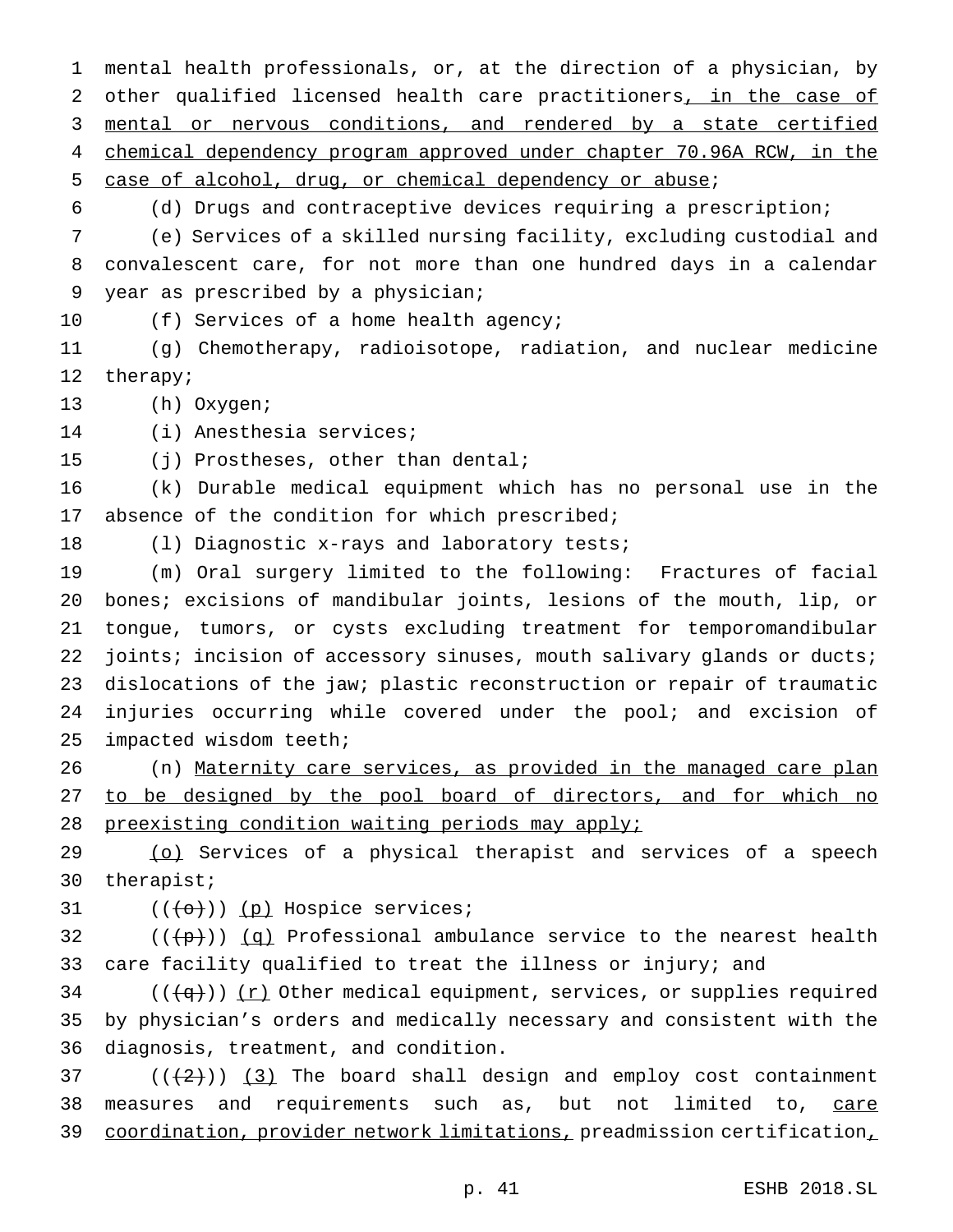and concurrent inpatient review which may make the pool more cost-effective.

  $((+3))$   $(4)$  The pool benefit policy may contain benefit 4 limitations, exceptions, and ((reductions)) cost shares such as copayments, coinsurance, and deductibles that are consistent with managed care products, except that differential cost shares may be adopted by the board for nonnetwork providers under point of service 8 plans. The pool benefit policy cost shares and limitations must be consistent with those that are generally included in health 10 ((insurance)) plans ((and are)) approved by the insurance commissioner; 11 however, no limitation, exception, or reduction may be ((approved)) 12 used that would exclude coverage for any disease, illness, or injury. (5) The pool may not reject an individual for health plan coverage based upon preexisting conditions of the individual or deny, exclude, 15 or otherwise limit coverage for an individual's preexisting health conditions; except that it may impose a three-month benefit waiting period for preexisting conditions for which medical advice was given, 18 or for which a health care provider recommended or provided treatment, 19 within three months before the effective date of coverage. The pool may not avoid the requirements of this section through the creation of a new rate classification or the modification of an existing rate classification.

 **Sec. 214.** RCW 48.41.200 and 1987 c 431 s 20 are each amended to read as follows:

 HEALTH INSURANCE POOL--RATE MODIFIED. The pool shall determine the standard risk rate by calculating the average group standard rate for 27 groups comprised of up to ((ten)) fifty persons charged by the five largest members offering coverages in the state comparable to the pool coverage. In the event five members do not offer comparable coverage, the standard risk rate shall be established using reasonable actuarial techniques and shall reflect anticipated experience and expenses for such coverage. Maximum rates for pool coverage shall be one hundred 33 fifty percent for the indemnity health plan and one hundred twenty-five percent for managed care plans of the rates established as applicable 35 for group standard risks in groups comprised of up to ((ten)) fifty persons((. All rates and rate schedules shall be submitted to the 37 commissioner for approval)).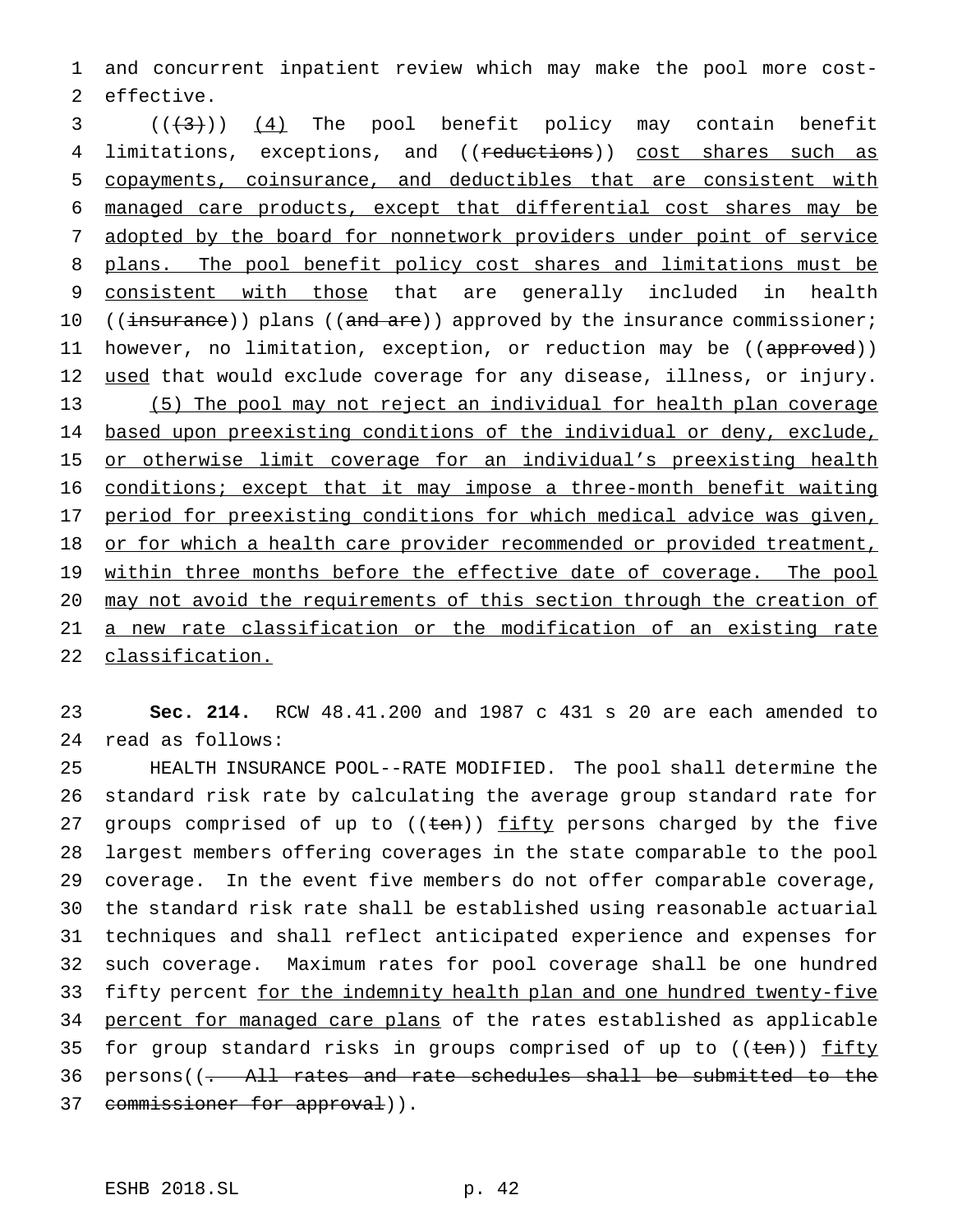**Sec. 215.** RCW 48.41.130 and 1987 c 431 s 13 are each amended to read as follows:

 HEALTH INSURANCE POOL--SUBSTANTIAL EQUIVALENT CLARIFIED. All policy forms issued by the pool shall conform in substance to prototype forms developed by the pool, and shall in all other respects conform to the requirements of this chapter, and shall be filed with and approved by the commissioner before they are issued. The pool shall not issue a pool policy to any individual who, on the effective date of the coverage applied for, already has or would have coverage substantially equivalent to a pool policy as an insured or covered dependent, or who 11 would be eligible for such coverage if he <u>or she</u> elected to obtain it 12 at a lesser premium rate. However, coverage provided by the basic health plan, as established pursuant to chapter 70.47 RCW, shall not be 14 deemed substantially equivalent for the purposes of this section.

15 \*NEW SECTION. Sec. 216. A new section is added to chapter 48.44 RCW to read as follows:

17 LOSS RATIOS--HEALTH CARE SERVICE CONTRACTORS. (1) For purposes of RCW 48.44.020(2)(d), benefits in <sup>a</sup> contract shall be deemed reasonable in relation to the amount charged provided that the anticipated loss ratio is at least:

(a) Sixty-five percent for individual subscriber contract forms;

22 (b) Seventy percent for franchise plan contract forms;

 (c) Eighty percent for group contract forms other than small group 24 contract forms; and

25 (d) Seventy-five percent for small group contract forms.

 (2) With the approval of the commissioner, contract, rider, and endorsement forms that provide substantially similar coverage may be combined for the purpose of determining the anticipated loss ratio.

 (3) <sup>A</sup> health care service contractor may charge the rate for prepayment of health care services in any contract identified in RCW 48.44.020(1) upon filing of the rate with the commissioner. If the commissioner disapproves the rate, the commissioner shall explain in writing the specific reasons for the disapproval. <sup>A</sup> health care service contractor may continue to charge such rate pending <sup>a</sup> final order in any hearing held under chapters 48.04 and 34.05 RCW, or if applicable, pending <sup>a</sup> final order in any appeal. Any amount charged that is determined in <sup>a</sup> final order on appeal to be unreasonable in relation to the benefits provided is subject to refund.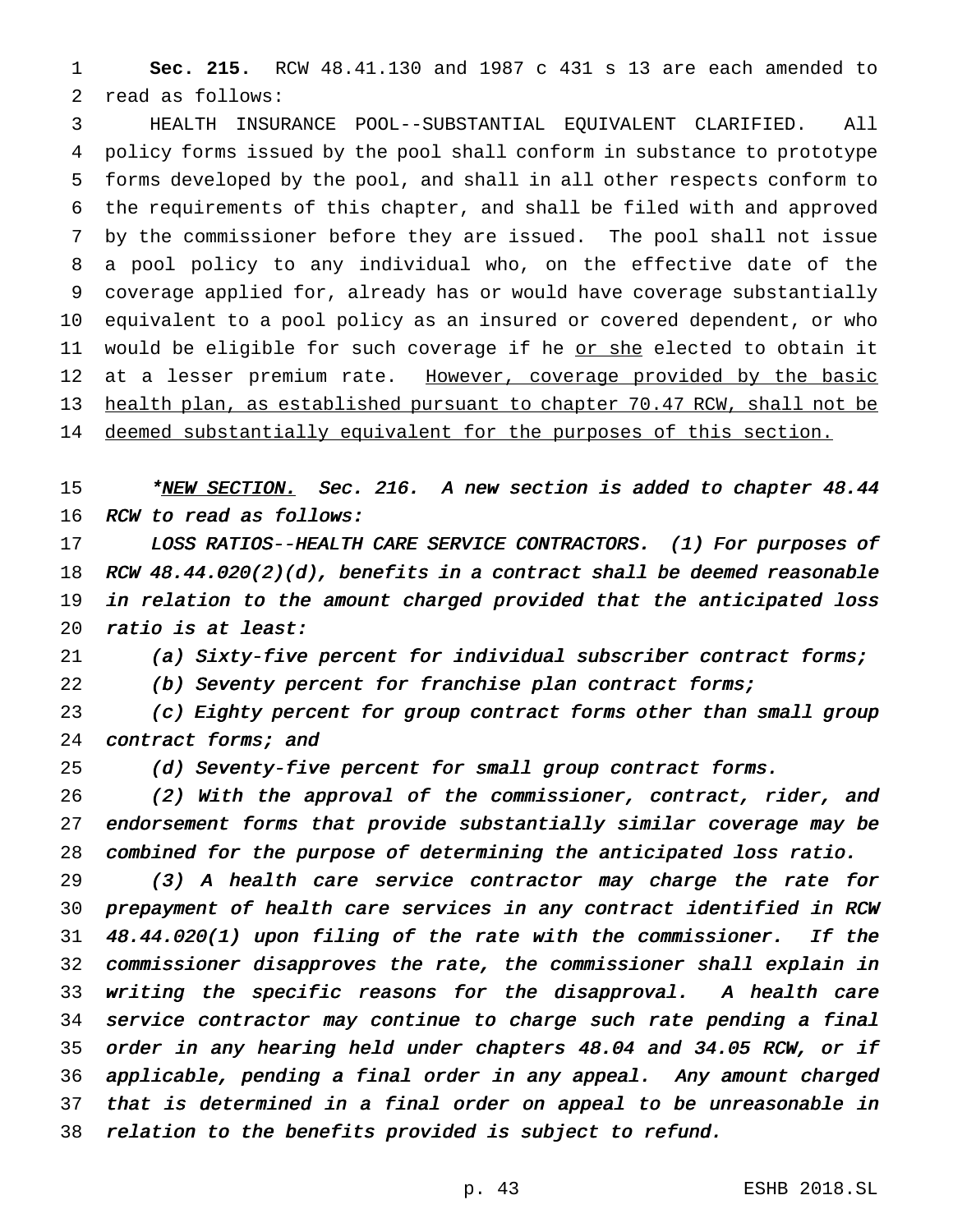(4) For the purposes of this section:

 (a) "Anticipated loss ratio" means the ratio of all anticipated claims or costs for the delivery of covered health care services including incurred but not reported claims and costs and medical management costs to premium minus any applicable taxes.

 (b) "Small group contract form" means <sup>a</sup> form offered to <sup>a</sup> small employer as defined in RCW 48.43.005(24).

**\*Sec. 216 was vetoed. See message at end of chapter.**

9 \*NEW SECTION. Sec. 217. A new section is added to chapter 48.46 10 RCW to read as follows:

11 LOSS RATIOS--HEALTH MAINTENANCE ORGANIZATIONS. (1) For purposes of 12 RCW 48.46.060(3)(d), benefits shall be deemed reasonable in relation to 13 the amount charged provided that the anticipated loss ratio is at least:

(a) Sixty-five percent for individual subscriber contract forms;

16 (b) Seventy percent for franchise plan contract forms;

 (c) Eighty percent for group contract forms other than small group 18 contract forms; and

19 (d) Seventy-five percent for small group contract forms.

 (2) With the approval of the commissioner, contract, rider, and endorsement forms that provide substantially similar coverage may be combined for the purpose of determining the anticipated loss ratio.

 (3) <sup>A</sup> health maintenance organization may charge the rate for prepayment of health care services in any contract identified in RCW 48.46.060(1) upon filing of the rate with the commissioner. If the commissioner disapproves the rate, the commissioner shall explain in writing the specific reasons for the disapproval. <sup>A</sup> health maintenance organization may continue to charge such rate pending <sup>a</sup> final order in any hearing held under chapters 48.04 and 34.05 RCW, or if applicable, pending <sup>a</sup> final order in any appeal. Any amount charged that is determined in <sup>a</sup> final order on appeal to be unreasonable in relation to the benefits provided is subject to refund.

(4) For the purposes of this section:

 (a) "Anticipated loss ratio" means the ratio of all anticipated claims or costs for the delivery of covered health care services including incurred but not reported claims and costs and medical management costs to premium minus any applicable taxes.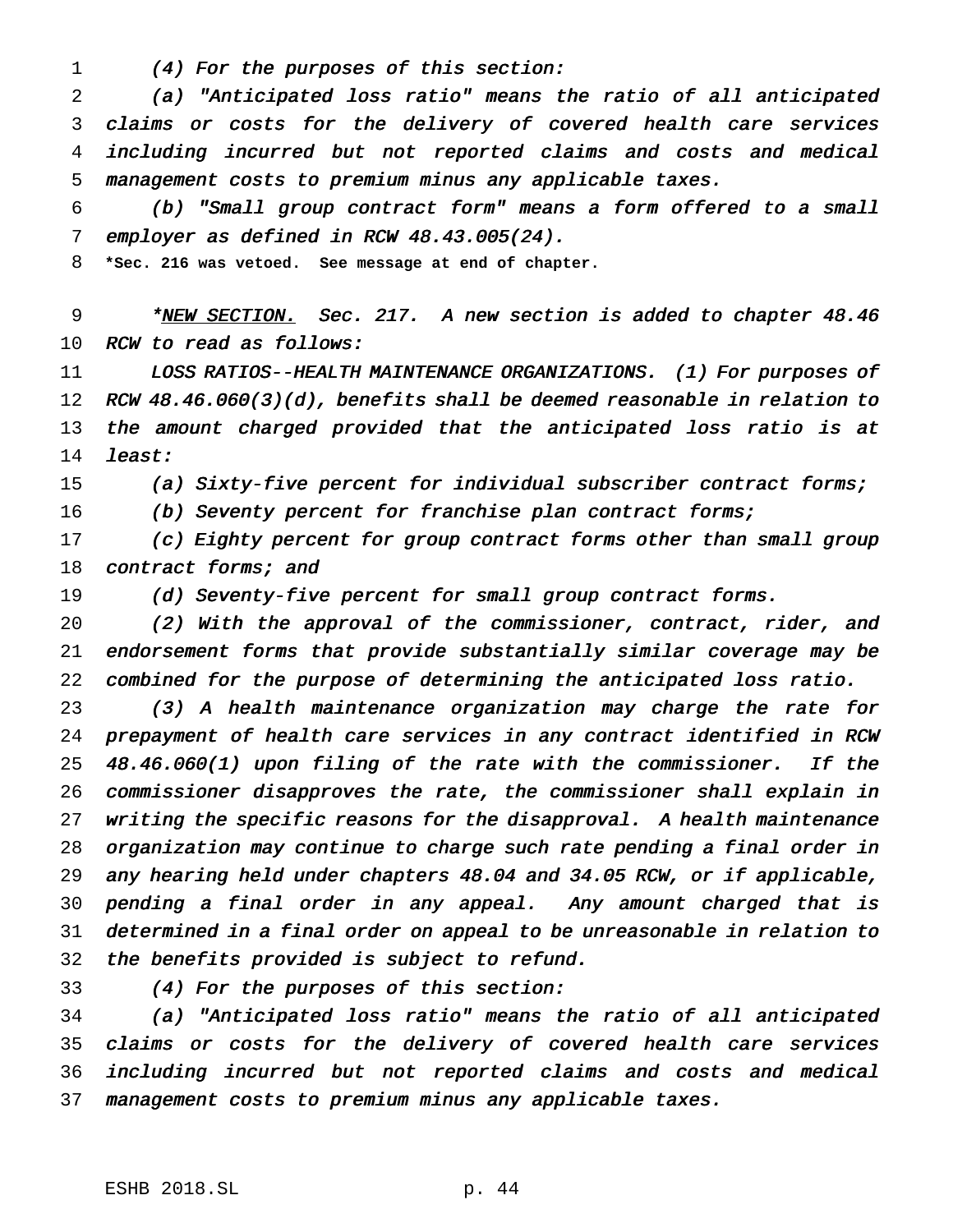(b) "Small group contract form" means <sup>a</sup> form offered to <sup>a</sup> small employer as defined in RCW 48.43.005(24).

**\*Sec. 217 was vetoed. See message at end of chapter.**

4 \*NEW SECTION. Sec. 218. A new section is added to chapter 48.21 RCW to read as follows:

 LOSS RATIOS--GROUPS' DISABILITY COVERAGE. The following standards and requirements apply to group and blanket disability insurance policy 8 forms and manual rates:

 (1) Specified disease group insurance shall generate at least <sup>a</sup> seventy-five percent loss ratio regardless of the size of the group.

 (2) Group disability insurance, other than specified disease insurance, as to which the insureds pay all or substantially all of the premium shall generate loss ratios no lower than those set forth in the following table.

| 15  | Number of Certificate Holders     | Minimum Overall |
|-----|-----------------------------------|-----------------|
|     | 16 at Issue, Renewal, or Rerating | Loss Ratio      |
|     |                                   |                 |
| 17  | <i>9</i> or less                  | 60%             |
| 18  | 10 to 24                          | 65%             |
| 19  | 25 to 49                          | 70%             |
| 20  | 50 to 99                          | 75.             |
| -21 | 100 or more                       | 80%             |

 (3) Group disability policy forms, other than for specified disease insurance, for issue to single employers insuring less than one hundred lives shall generate loss ratios no lower than those set forth in subsection (2) of this section for groups of the same size.

 (4) The calculating period may vary with the benefit and premium provisions. The company may be required to demonstrate the reasonableness of the calculating period chosen by the actuary responsible for the premium calculations.

 (5) <sup>A</sup> request for <sup>a</sup> rate increase submitted at the end of the calculating period shall include <sup>a</sup> comparison of the actual to the expected loss ratios and shall employ any accumulation of reserves in the determination of rates for the selected calculating period and account for the maintenance of such reserves for future needs. The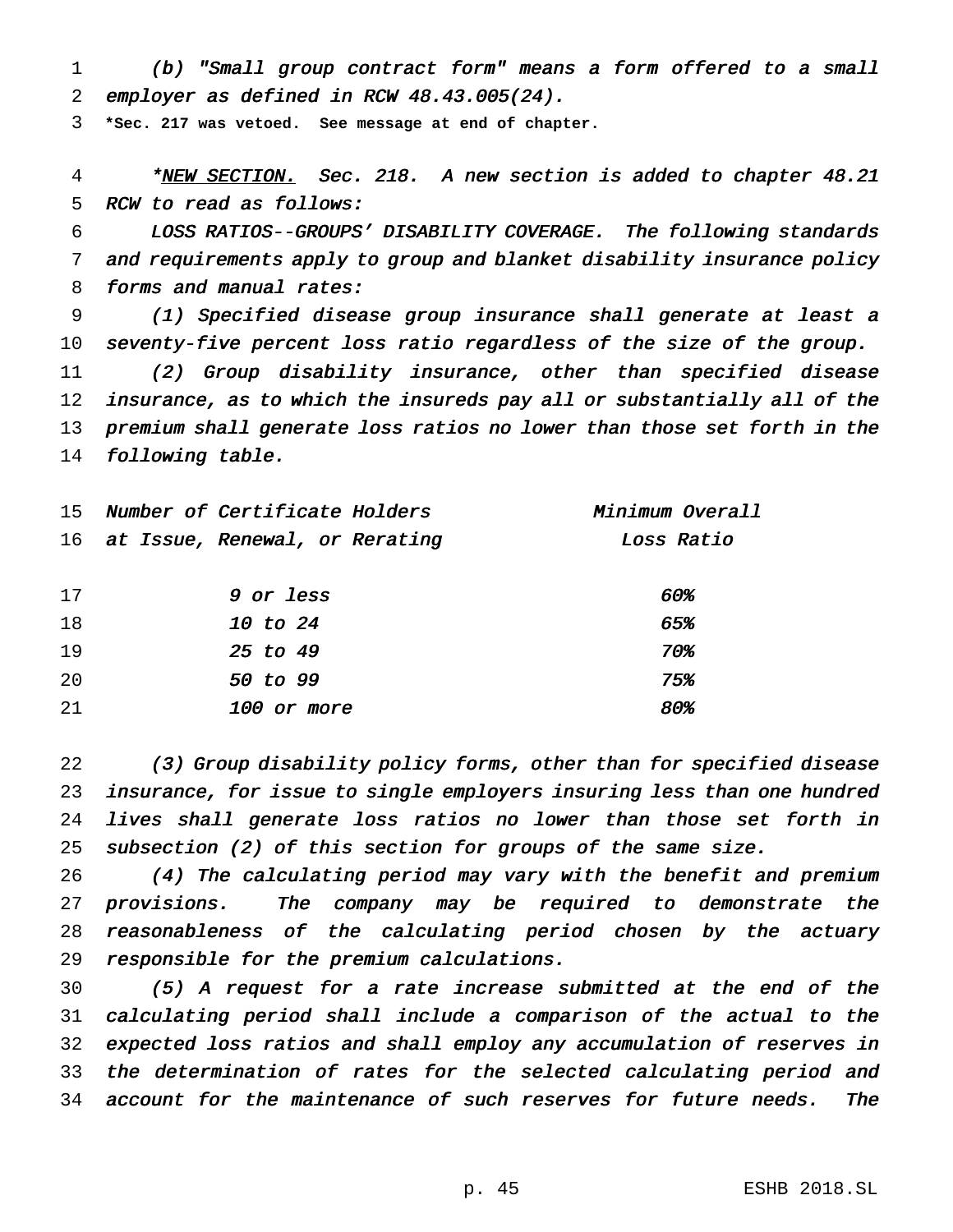request for the rate increase shall be further documented by the expected loss ratio for the new calculating period.

 (6) <sup>A</sup> request for <sup>a</sup> rate increase submitted during the calculating period shall include <sup>a</sup> comparison of the actual to the expected loss ratios, <sup>a</sup> demonstration of any contributions to or support from the reserves, and shall account for the maintenance of such reserves for future needs. If the experience justifies <sup>a</sup> premium increase it shall be deemed that the calculating period has prematurely been brought to an end. The rate increase shall further be documented by the expected loss ratio for the next calculating period.

 (7) The commissioner may approve <sup>a</sup> series of two or three smaller rate increases in lieu of one larger increase. These should be 13 calculated to reduce the lapses and antiselection that often result 14 from large rate increases. A demonstration of such calculations, 15 whether for a single rate increase or a series of smaller rate increases, satisfactory to the commissioner, shall be attached to the filing.

 (8) Companies shall review their experience periodically and file appropriate rate revisions in <sup>a</sup> timely manner to reduce the necessity 20 of later filing of exceptionally large rate increases.

 (9) The definitions in section <sup>221</sup> of this act and the provisions in section <sup>220</sup> of this act apply to this section.

**\*Sec. 218 was vetoed. See message at end of chapter.**

24 \*NEW SECTION. Sec. 219. A new section is added to chapter 48.20 RCW to read as follows:

 LOSS RATIOS--INDIVIDUAL DISABILITY COVERAGE. The following standards and requirements apply to individual disability insurance forms:

 (1) The overall loss ratio shall be deemed reasonable in relation to the premiums if the overall loss ratio is at least sixty percent over <sup>a</sup> calculating period chosen by the insurer and satisfactory to the commissioner.

 (2) The calculating period may vary with the benefit and renewal provisions. The company may be required to demonstrate the reasonableness of the calculating period chosen by the actuary responsible for the premium calculations. <sup>A</sup> brief explanation of the selected calculating period shall accompany the filing.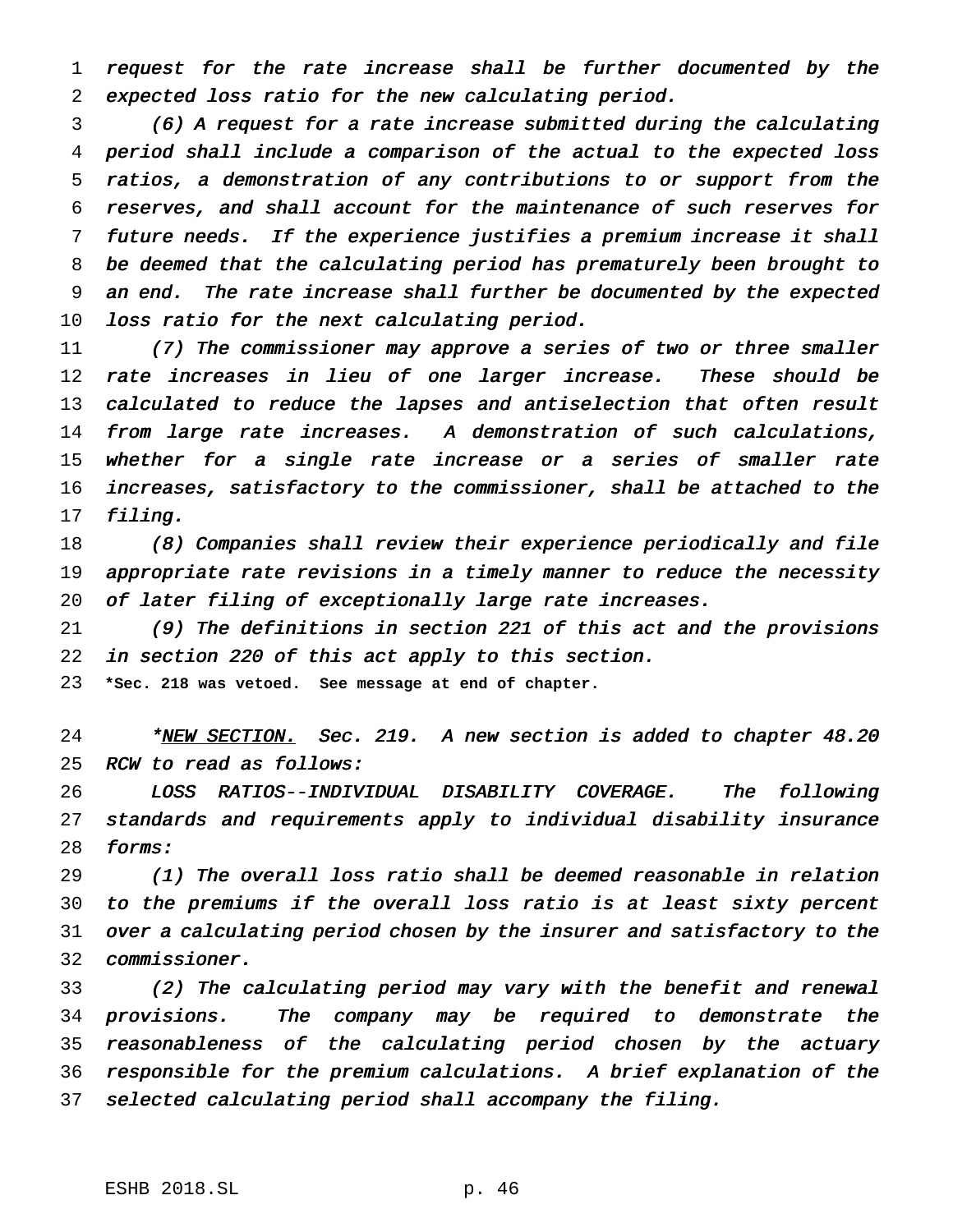(3) Policy forms, the benefits of which are particularly exposed to the effects of inflation and whose premium income may be particularly vulnerable to an eroding persistency and other similar forces, shall use <sup>a</sup> relatively short calculating period reflecting the uncertainties of estimating the risks involved. Policy forms based on more dependable statistics may employ <sup>a</sup> longer calculating period. The calculating period may be the lifetime of the contract for guaranteed renewable and noncancellable policy forms if such forms provide benefits that are supported by reliable statistics and that are protected from inflationary or eroding forces by such factors as fixed dollar coverages, inside benefit limits, or the inherent nature of the 12 benefits. The calculating period may be as short as one year for coverages that are based on statistics of minimal reliability or that 14 are highly exposed to inflation.

 (4) <sup>A</sup> request for <sup>a</sup> rate increase to be effective at the end of the calculating period shall include <sup>a</sup> comparison of the actual to the expected loss ratios, shall employ any accumulation of reserves in the determination of rates for the new calculating period, and shall 19 account for the maintenance of such reserves for future needs. The request for the rate increase shall be further documented by the expected loss ratio for the new calculating period.

 (5) <sup>A</sup> request for <sup>a</sup> rate increase submitted during the calculating period shall include <sup>a</sup> comparison of the actual to the expected loss ratios, <sup>a</sup> demonstration of any contributions to and support from the reserves, and shall account for the maintenance of such reserves for future needs. If the experience justifies <sup>a</sup> premium increase it shall be deemed that the calculating period has prematurely been brought to an end. The rate increase shall further be documented by the expected loss ratio for the next calculating period.

 (6) The commissioner may approve <sup>a</sup> series of two or three smaller rate increases in lieu of one large increase. These should be calculated to reduce lapses and anti-selection that often result from large rate increases. <sup>A</sup> demonstration of such calculations, whether for <sup>a</sup> single rate increase or for <sup>a</sup> series of smaller rate increases, satisfactory to the commissioner, shall be attached to the filing.

 (7) Companies shall review their experience periodically and file appropriate rate revisions in <sup>a</sup> timely manner to reduce the necessity of later filing of exceptionally large rate increases.

**\*Sec. 219 was vetoed. See message at end of chapter.**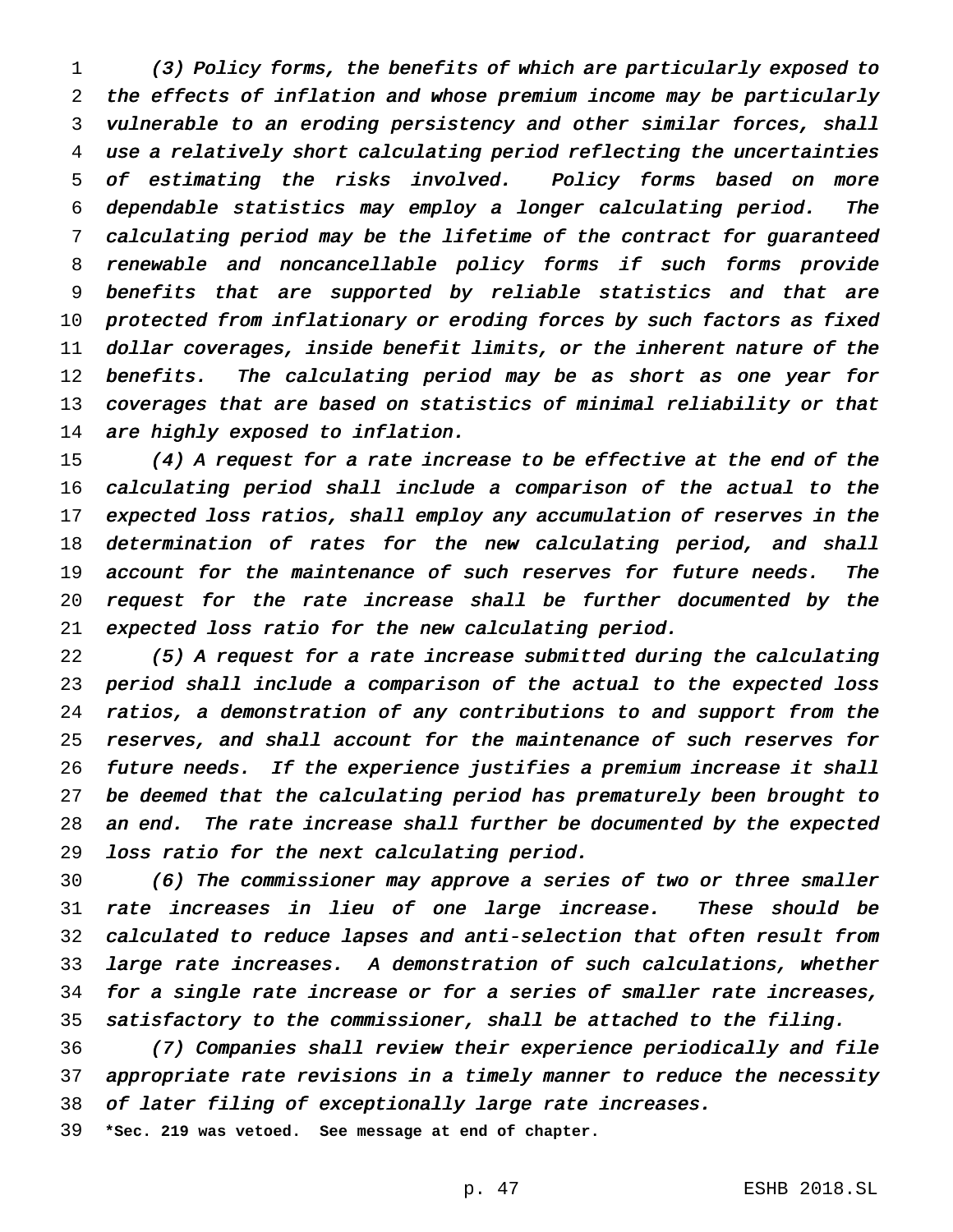1 \*NEW SECTION. Sec. 220. A new section is added to chapter 48.20 RCW to read as follows:

 LOSS RATIOS--DISABILITY COVERAGE EXEMPTIONS. Sections <sup>218</sup> and <sup>219</sup> of this act apply to all insurers and to every disability insurance policy form filed for approval in this state after the effective date of this section, except:

 (1) Additional indemnity and premium waiver forms for use only in 8 conjunction with life insurance policies;

 (2) Medicare supplement policy forms that are regulated by chapter 48.66 RCW;

11 (3) Credit insurance policy forms issued pursuant to chapter 48.34 12 RCW;

13 (4) Group policy forms other than:

(a) Specified disease policy forms;

 (b) Policy forms, other than loss of income forms, as to which all or substantially all of the premium is paid by the individuals insured 17 thereunder;

 (c) Policy forms, other than loss of income forms, for issue to 19 single employers insuring less than one hundred employees;

 (5) Policy forms filed by health care service contractors or health 21 maintenance organizations;

 (6) Policy forms initially approved, including subsequent requests for rate increases and modifications of rate manuals.

**\*Sec. 220 was vetoed. See message at end of chapter.**

<sup>25</sup> \*<u>NEW SECTION.</u> Sec. 221. A new section is added to chapter 48.20 RCW to read as follows:

 LOSS RATIOS--DISABILITY COVERAGE DEFINITIONS. (1) The "expected loss ratio" is <sup>a</sup> prospective calculation and shall be calculated as the projected "benefits incurred" divided by the projected "premiums earned" and shall be based on the actuary's best projections of the future experience within the "calculating period."

 (2) The "actual loss ratio" is <sup>a</sup> retrospective calculation and shall be calculated as the "benefits incurred" divided by the "premiums earned," both measured from the beginning of the "calculating period" to the date of the loss ratio calculations.

 (3) The "overall loss ratio" shall be calculated as the "benefits incurred" divided by the "premiums earned" over the entire "calculating period" and may involve both retrospective and prospective data.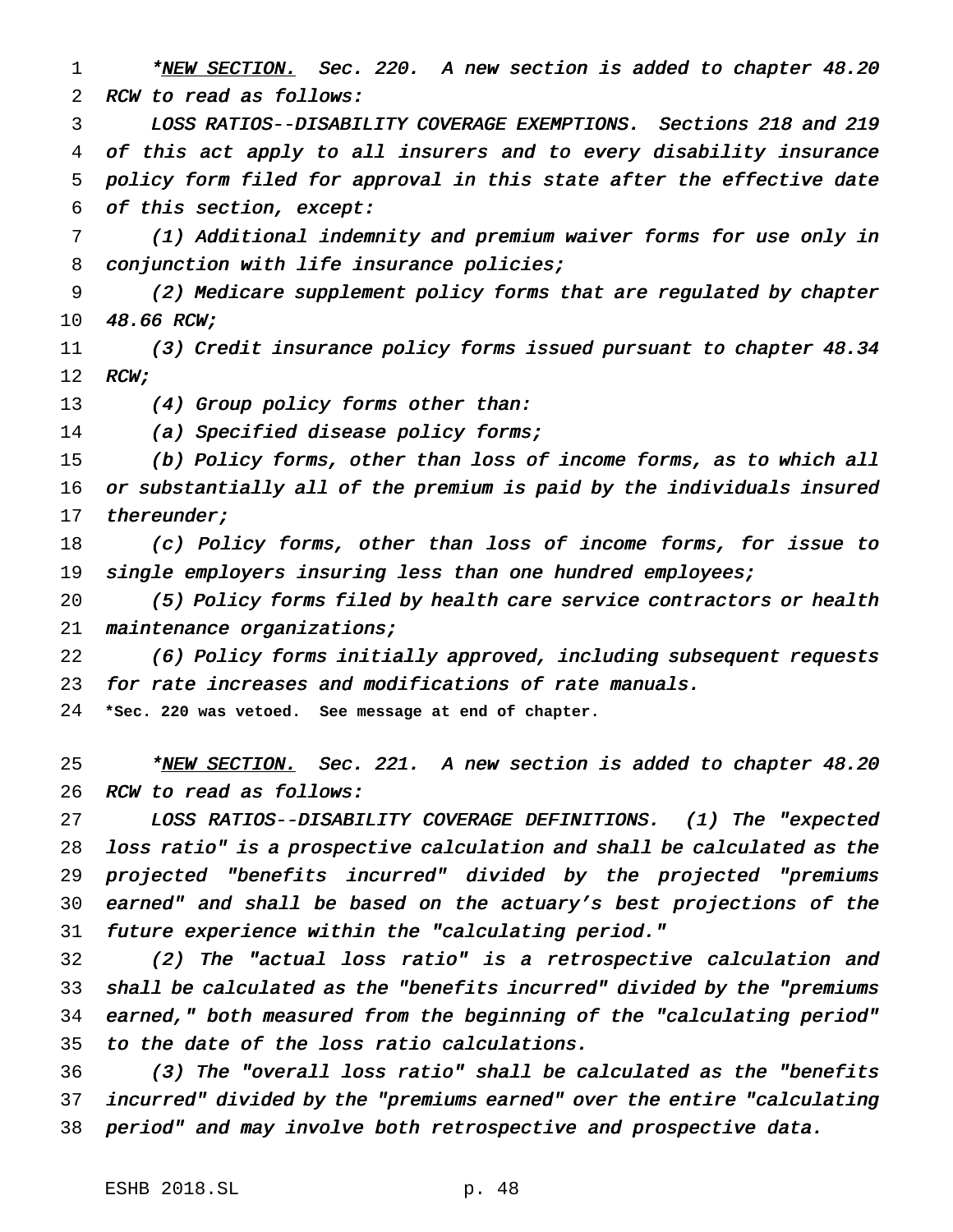(4) The "calculating period" is the time span over which the actuary expects the premium rates, whether level or increasing, to remain adequate in accordance with his or her best estimate of future experience and during which the actuary does not expect to request <sup>a</sup> rate increase.

 (5) The "benefits incurred" is the "claims incurred" plus any increase, or less any decrease, in the "reserves."

(6) The "claims incurred" means:

(a) Claims paid during the accounting period; plus

 (b) The change in the liability for claims that have been reported but not paid; plus

12 (c) The change in the liability for claims that have not been 13 reported but which may reasonably be expected.

 The "claims incurred" does not include expenses incurred in processing the claims, home office or field overhead, acquisition and selling costs, taxes or other expenses, contributions to surplus, or profit.

 (7) The "reserves," as referred to in sections <sup>218</sup> and <sup>219</sup> of this act include:

20 (a) Active life disability reserves;

 (b) Additional reserves whether for <sup>a</sup> specific liability purpose or 22 not;

23 (c) Contingency reserves;

(d) Reserves for select morbidity experience; and

(e) Increased reserves that may be required by the commissioner.

 (8) The "premiums earned" means the premiums, less experience credits, refunds, or dividends, applicable to an accounting period whether received before, during, or after such period.

(9) Renewal provisions are defined as follows:

 (a) "Guaranteed renewable" means renewal cannot be declined by the insurance company for any reason, but the insurance company can revise rates on <sup>a</sup> class basis.

 (b) "Noncancellable" means renewal cannot be declined nor can rates be revised by the insurance company.

**\*Sec. 221 was vetoed. See message at end of chapter.**

**PART III--BENEFITS AND SERVICE DELIVERY**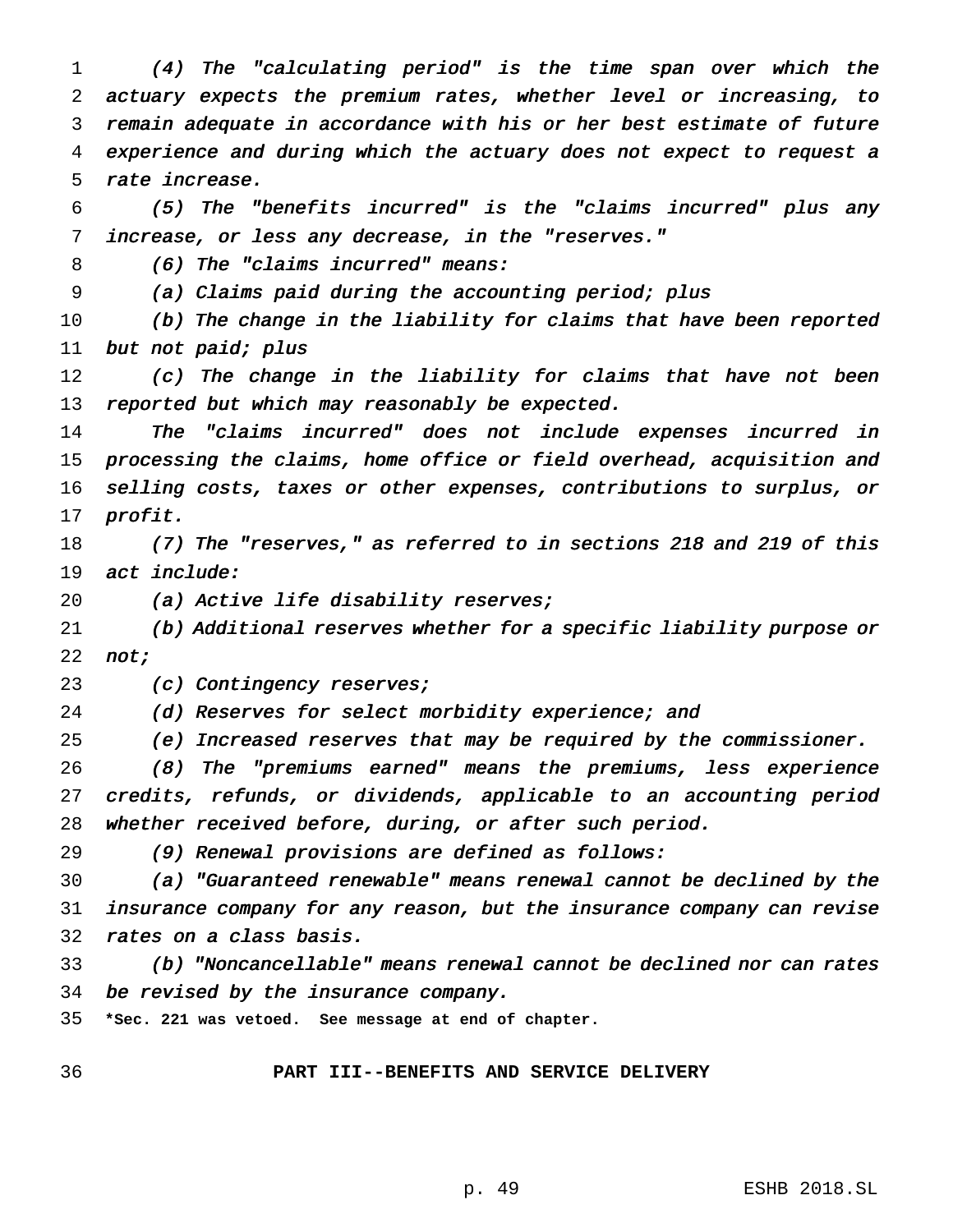NEW SECTION. **Sec. 301.** A new section is added to chapter 48.43 RCW to read as follows:

 EMERGENCY MEDICAL SERVICES. (1) When conducting a review of the necessity and appropriateness of emergency services or making a benefit determination for emergency services:

 (a) A health carrier shall cover emergency services necessary to screen and stabilize a covered person if a prudent layperson acting reasonably would have believed that an emergency medical condition existed. In addition, a health carrier shall not require prior authorization of such services provided prior to the point of stabilization if a prudent layperson acting reasonably would have believed that an emergency medical condition existed. With respect to care obtained from a nonparticipating hospital emergency department, a health carrier shall cover emergency services necessary to screen and stabilize a covered person if a prudent layperson would have reasonably believed that use of a participating hospital emergency department would result in a delay that would worsen the emergency, or if a provision of federal, state, or local law requires the use of a specific provider or facility. In addition, a health carrier shall not require prior authorization of such services provided prior to the point of stabilization if a prudent layperson acting reasonably would have believed that an emergency medical condition existed and that use of a participating hospital emergency department would result in a delay that would worsen the emergency.

 (b) If an authorized representative of a health carrier authorizes coverage of emergency services, the health carrier shall not subsequently retract its authorization after the emergency services have been provided, or reduce payment for an item or service furnished in reliance on approval, unless the approval was based on a material misrepresentation about the covered person's health condition made by the provider of emergency services.

 (c) Coverage of emergency services may be subject to applicable copayments, coinsurance, and deductibles, and a health carrier may impose reasonable differential cost-sharing arrangements for emergency services rendered by nonparticipating providers, if such differential between cost-sharing amounts applied to emergency services rendered by participating provider versus nonparticipating provider does not exceed fifty dollars. Differential cost sharing for emergency services may not be applied when a covered person presents to a nonparticipating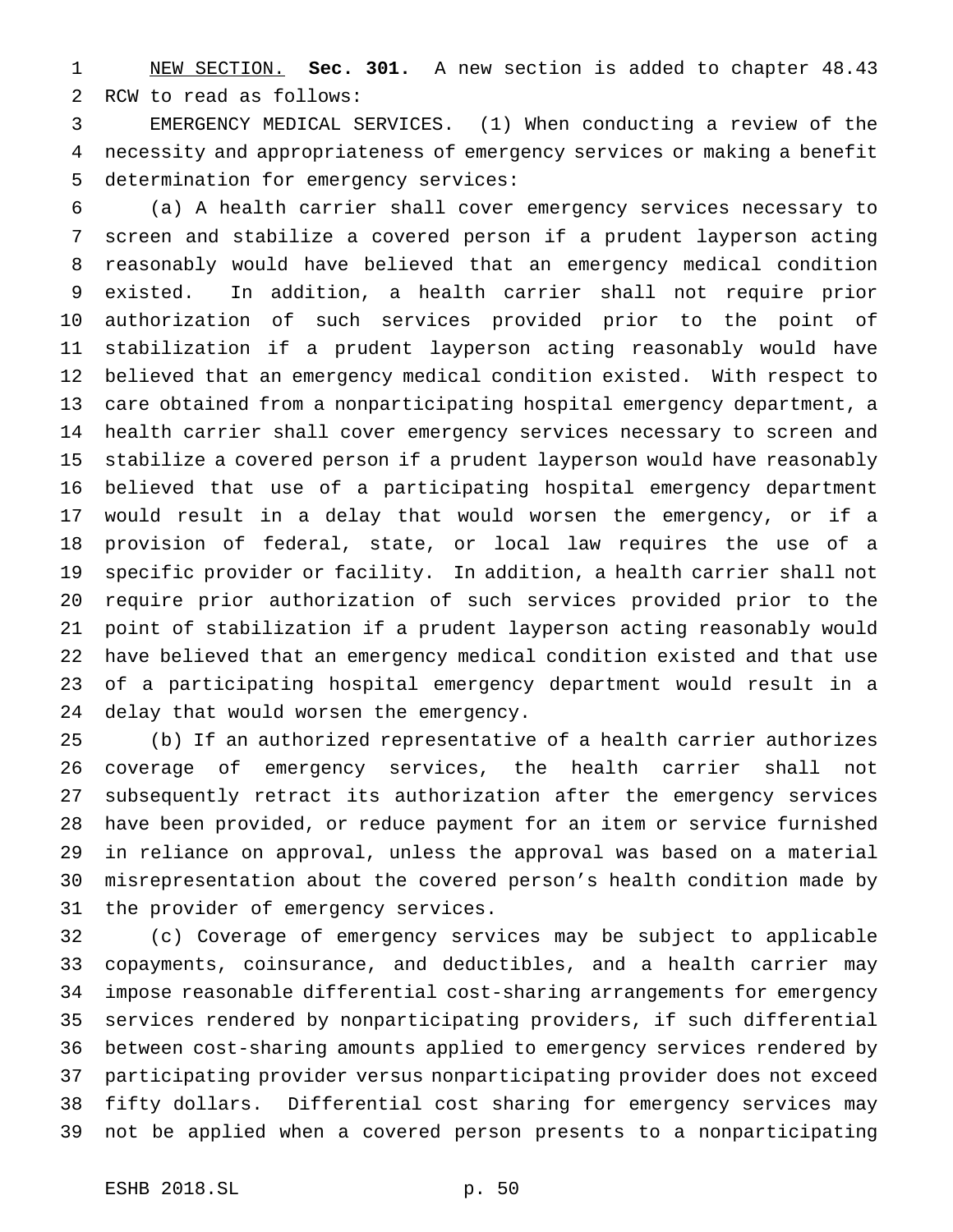hospital emergency department rather than a participating hospital emergency department when the health carrier requires preauthorization for postevaluation or poststabilization emergency services if:

 (i) Due to circumstances beyond the covered person's control, the covered person was unable to go to a participating hospital emergency department in a timely fashion without serious impairment to the covered person's health; or

 (ii) A prudent layperson possessing an average knowledge of health and medicine would have reasonably believed that he or she would be unable to go to a participating hospital emergency department in a timely fashion without serious impairment to the covered person's health.

 (d) If a health carrier requires preauthorization for postevaluation or poststabilization services, the health carrier shall provide access to an authorized representative twenty-four hours a day, seven days a week, to facilitate review. In order for postevaluation or poststabilization services to be covered by the health carrier, the provider or facility must make a documented good faith effort to contact the covered person's health carrier within thirty minutes of stabilization, if the covered person needs to be stabilized. The health carrier's authorized representative is required to respond to a telephone request for preauthorization from a provider or facility within thirty minutes. Failure of the health carrier to respond within thirty minutes constitutes authorization for the provision of immediately required medically necessary postevaluation and poststabilization services, unless the health carrier documents that it made a good faith effort but was unable to reach the provider or facility within thirty minutes after receiving the request.

 (e) A health carrier shall immediately arrange for an alternative plan of treatment for the covered person if a nonparticipating emergency provider and health plan cannot reach an agreement on which services are necessary beyond those immediately necessary to stabilize the covered person consistent with state and federal laws.

 (2) Nothing in this section is to be construed as prohibiting the health carrier from requiring notification within the time frame specified in the contract for inpatient admission or as soon thereafter as medically possible but no less than twenty-four hours. Nothing in this section is to be construed as preventing the health carrier from reserving the right to require transfer of a hospitalized covered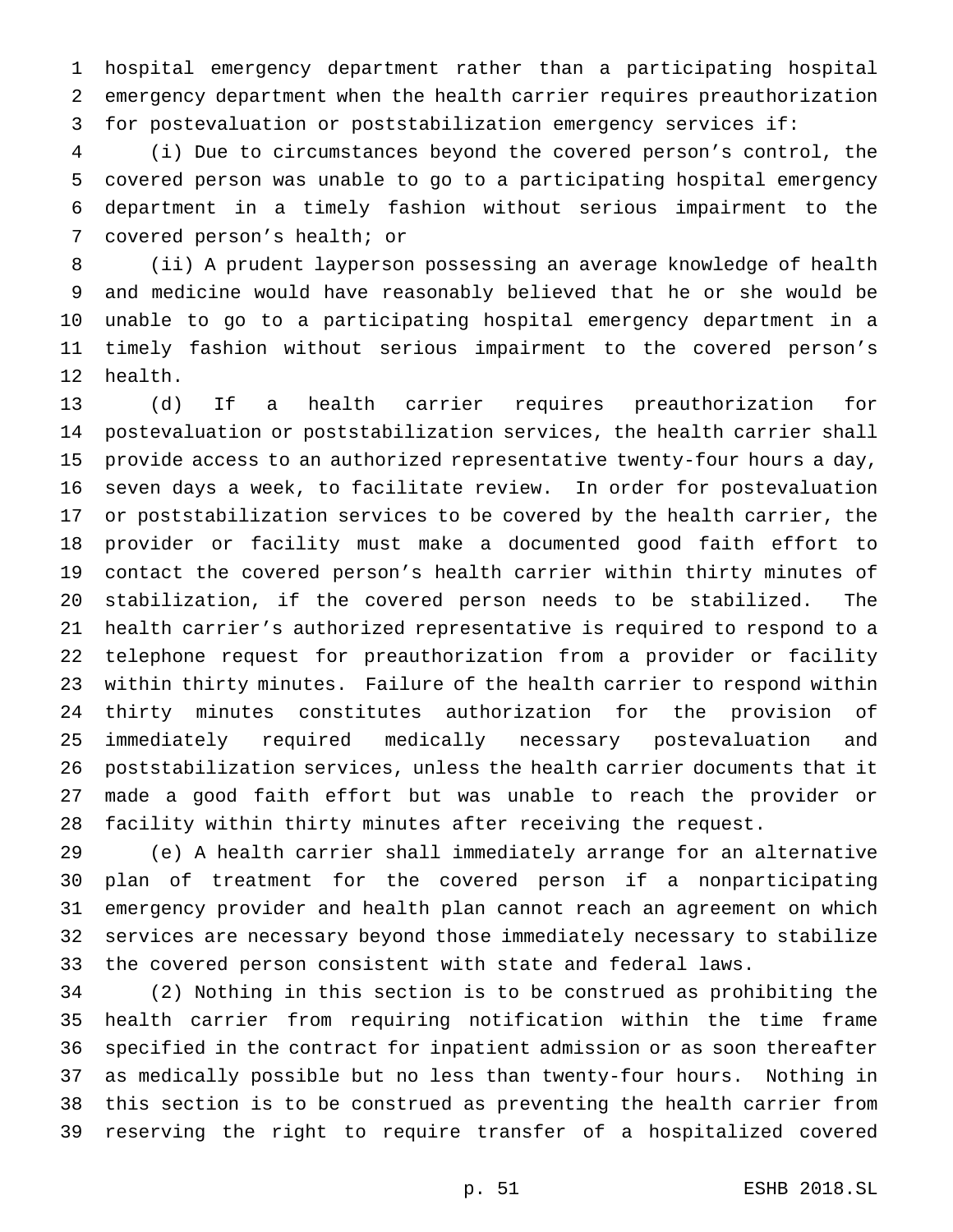person upon stabilization. Follow-up care that is a direct result of the emergency must be obtained in accordance with the health plan's usual terms and conditions of coverage. All other terms and conditions of coverage may be applied to emergency services.

# **PART IV--MISCELLANEOUS**

 NEW SECTION. **Sec. 401.** WICKLINE CLAUSE STUDY. (1) There is some question regarding who should be liable when a health carrier or other third-party payer refuses to pay for or provide health services recommended by a health care provider and the patient suffers injury as a result of not receiving the recommended care. This issue typically arises in managed care systems, which integrate the financing and delivery of health care services to covered persons through selected providers. Contracts between a health carrier and a provider may address potential liability issues regarding the relationship between the carrier and the provider. Some contracts shift potential liability for a health carrier's decision not to pay for recommended health services to the provider or patient through what are commonly referred to as "Wickline clauses." These clauses generally state it is a medical decision between the provider and patient as to whether the 20 patient receives services that the carrier refuses to cover; this ignores the fact that the decision not to provide coverage influences the decision of the patient whether to receive the recommended care. The legislature intends to review the policy questions raised by this issue, particularly to what extent the carrier should be able to avoid liability for its decisions by insulating itself through its contracts with providers.

 (2) A joint task force on Wickline clauses shall review the practice of contractually assigning or avoiding potential liability for decisions by a health carrier or other third-party payer not to pay for health care services recommended by a health care provider. The task force shall be comprised of two members of the house of representatives appointed by the speaker of the house, one from each major caucus, two members of the senate appointed by the president of the senate, one from each major caucus, and eight persons appointed by the legislative members of the task force. The eight nonlegislative persons on the task force shall consist of: Two representatives of health care providers; two representatives of health care consumers; two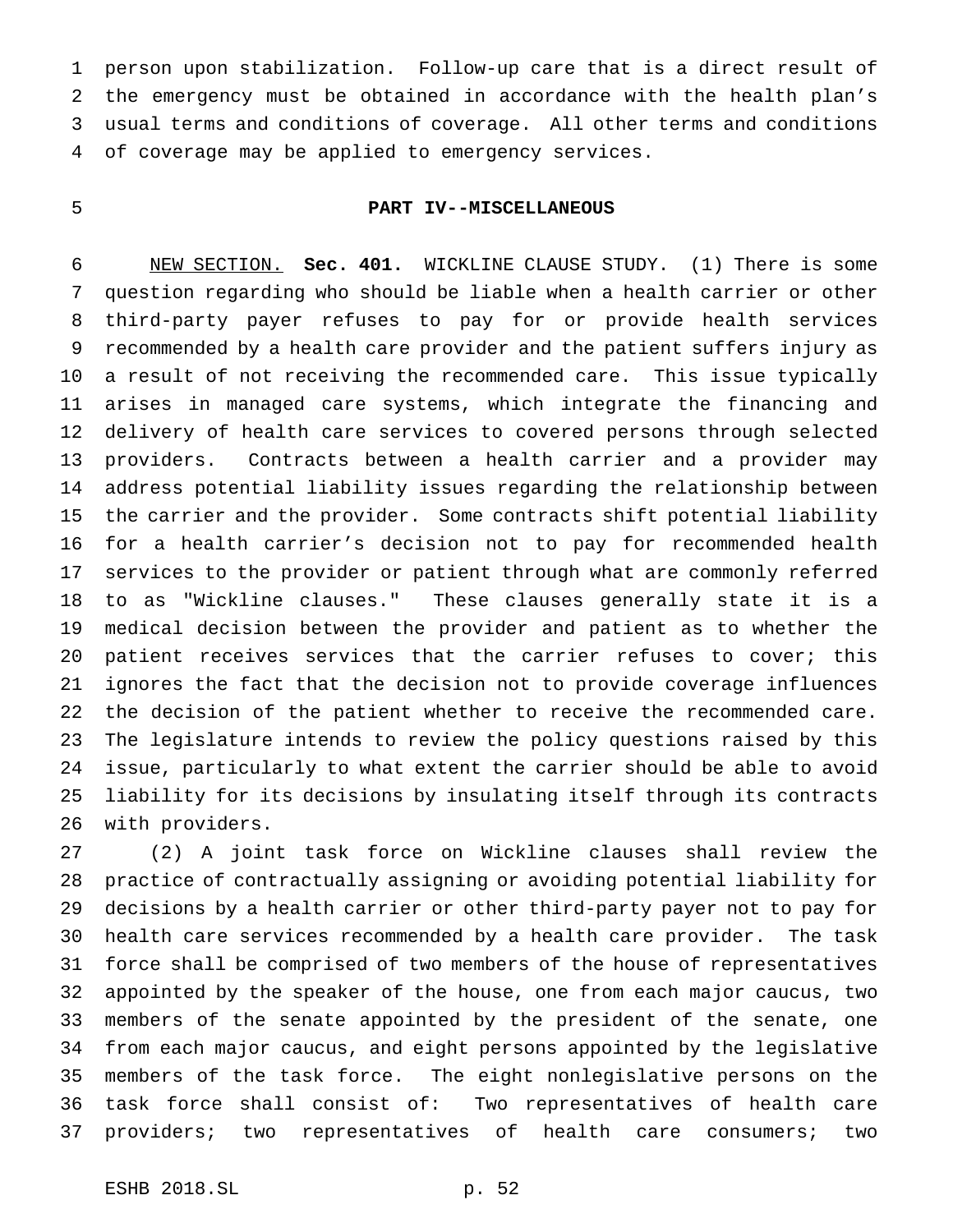representatives of health carriers; and two representatives of self- funded health plans. The legislative members shall organize and administer the task force. Staffing shall be provided by the office of program research and senate committee services.

 (3) The task force shall report to the health care committees of the legislature by December 1, 1997. The report shall discuss the policy issues regarding Wickline clauses and the more general issue of potential liability for decisions of a health carrier and others not to cover health care recommended by the provider. The report may contain recommendations for the legislature to consider.

 NEW SECTION. **Sec. 402.** COMMON TITLE. This act shall be known as the consumer assistance and insurance market stabilization act.

 NEW SECTION. **Sec. 403.** Part headings and section captions used in this act are not part of the law.

 NEW SECTION. **Sec. 404.** SEVERABILITY CLAUSE. If any provision of this act or its application to any person or circumstance is held invalid, the remainder of the act or the application of the provision to other persons or circumstances is not affected.

 NEW SECTION. **Sec. 405.** EFFECTIVE DATES. (1) Sections 104 through 108 and 301 of this act take effect January 1, 1998.

 (2) Section 111 of this act is necessary for the immediate preservation of the public peace, health, or safety, or support of the state government and its existing public institutions, and takes effect July 1, 1997.

 (3) Section 205 of this act is necessary for the immediate preservation of the public peace, health, or safety, or support of the state government and its existing public institutions, and takes effect immediately.

> Passed the House April 19, 1997. Passed the Senate April 18, 1997. Approved by the Governor April 26, 1997, with the exception of certain items that were vetoed. Filed in Office of Secretary of State April 26, 1997.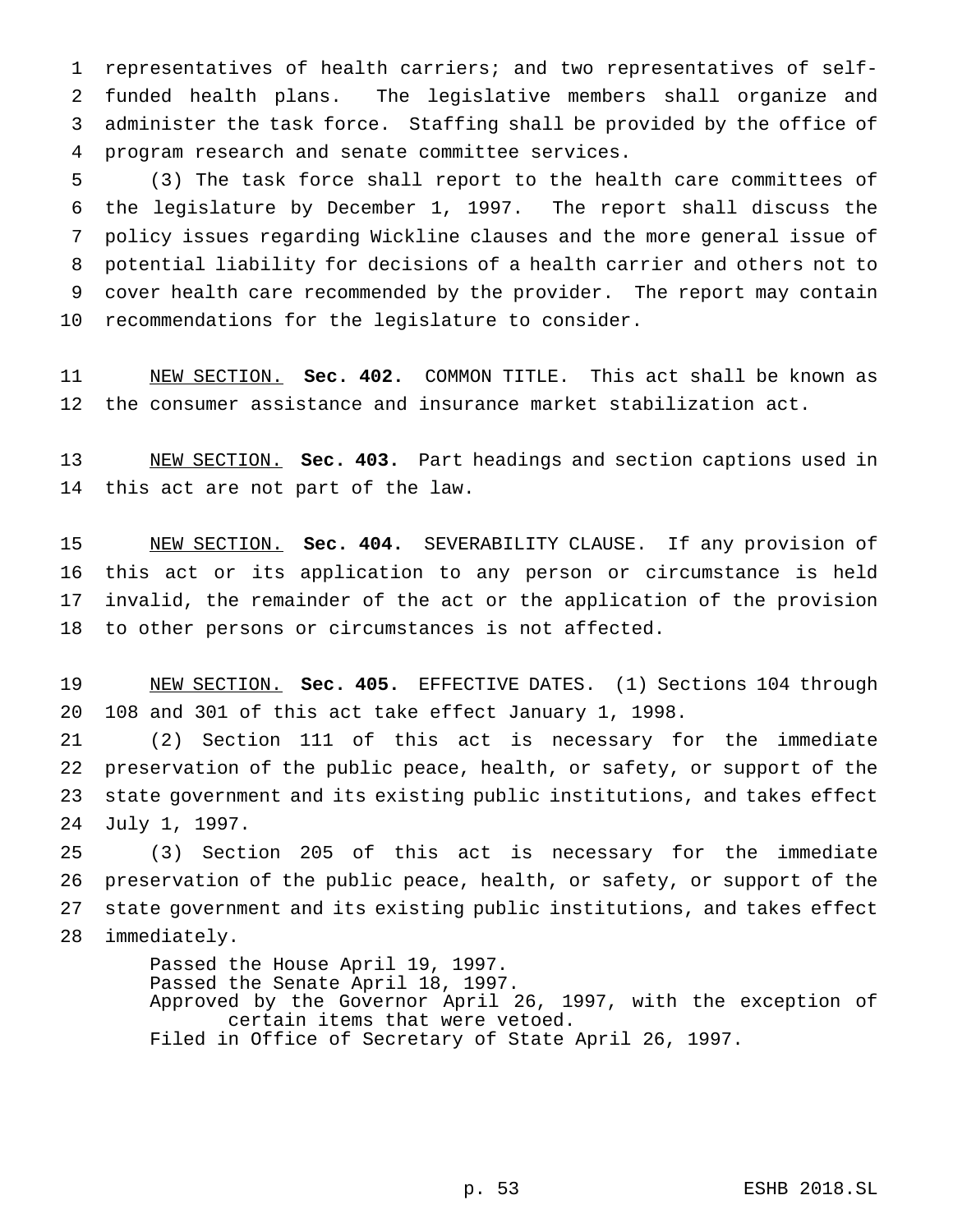Note: Governor's explanation of partial veto is as follows:

 "I am returning herewith, without my approval as to sections 101, 102, 103, 104, 105, 106, 107, 108, 109, 110, 111, 201, 203, 204, 216, 217, 218, 219, 220, and 221, Engrossed Substitute House Bill No. 2018 entitled:

"AN ACT Relating to health insurance reform;"

 For the following reasons, I have vetoed sections 101, 102, 103, 104, 105, 106, 107, 108, 109, 110, 111, 201, 203, 204, 216, 217, 218, 219, 220 and 221 of Engrossed Substitute House Bill No. 2018:

 ESHB 2018 is entitled the "Consumer Assistance and Insurance Market Stabilization Act". I believe strongly in both concepts reflected in that title, but I do not think that this bill would effectively achieve either of those goals. It is in everyone's interests to have a strong, viable private health insurance market, but it is equally important to maintain the commitments that were previously made by the legislature to guarantee access to insurance for the people of this state.

 I believe our goal must be to have a wide range of options to those in all health insurance markets. I commit to work with consumers, insurance companies, health care providers and other interested parties to develop meaningful solutions that will increase the availability of 21 a wide range of choices in the individual market, while promoting<br>22 stability. stability.

 The viability of the individual insurance market is critical, but we must consider other options that do not roll back the progress we have made in access to health care in this state. A comprehensive solution must include the Washington State Health Insurance Pool (WSHIP) (the state's high-risk pool), the Basic Health Plan, predictable rate review in a stable regulatory environment, and the involvement of consumers, health care providers, health insurers and others. I commit to work with interested parties to develop equitable solutions to these complex problems.

 I have vetoed sections 101 through 108 and section 111 which create standards for grievance procedures, utilization review and access plans for health carriers. Those sections "deem" compliance with the national organization standards of the National Commission on Quality Assurance (NCQA) to be sufficient to meet the standards contained in the bill. This would be a direct violation of Woodson v. State, 95 Wn.2d 257 (1980) which prohibits delegation of legislative power to non- governmental entities. NCQA is a private organization that can change standards at any time. I would hope that by working together, we can 41 develop or appropriately adopt standards to protect consumers and<br>42 achieve stability for managed care plans. I am not opposed to looking achieve stability for managed care plans. I am not opposed to looking 43 at the use of national standards on these issues in a constitutional<br>44 manner. manner.

 ESHB 2018 directs the Health Care Authority, along with state agencies, consumers, carriers and providers to review the need for network adequacy requirements. While there may be a need for such a study, no funding is provided for the Health Care Authority to conduct the study. Therefore, I have vetoed sections 109 and 110.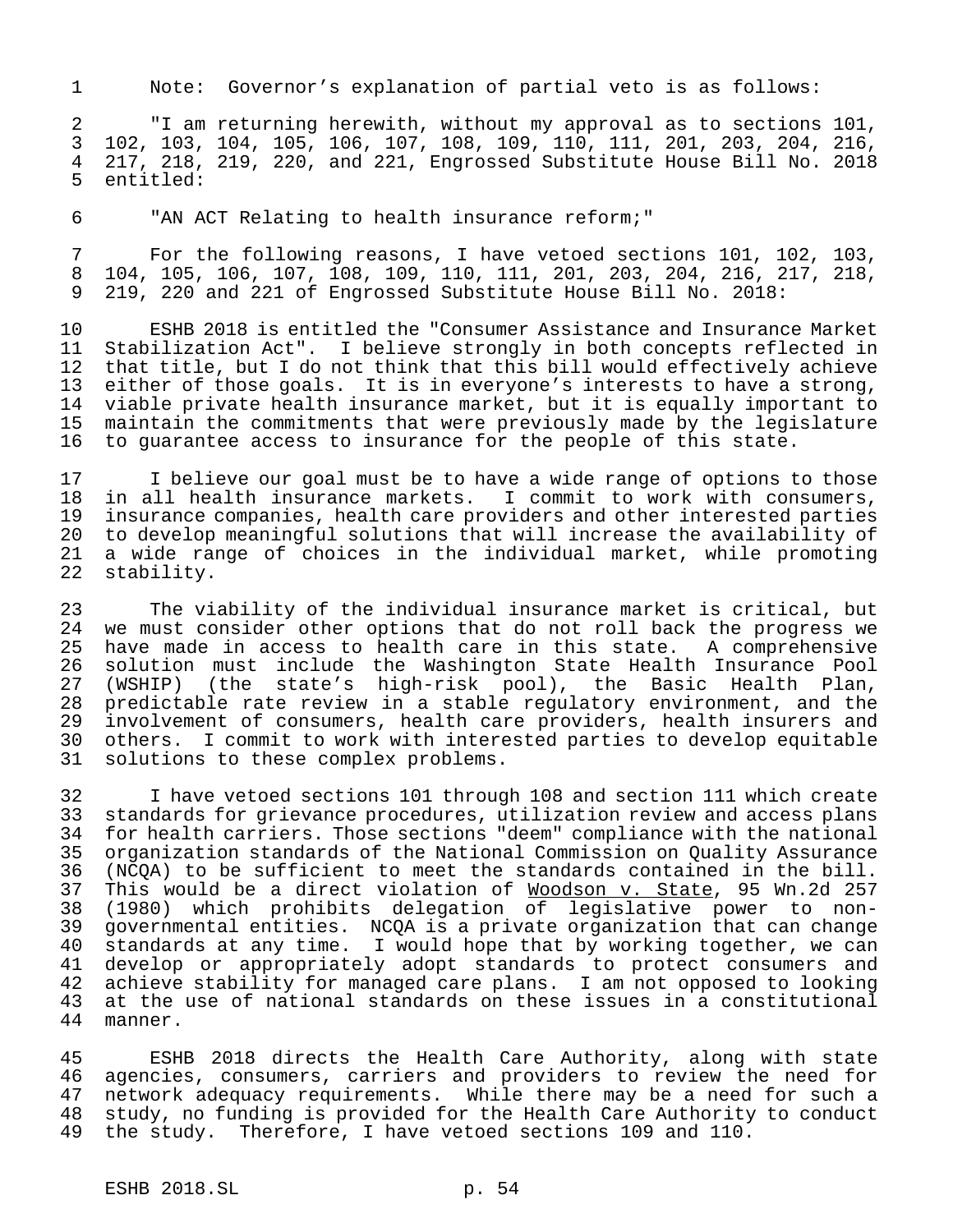1 Section 203 creates a two-month (July and August) open enrollment 2 period and, during the rest of the year, allows insurance carriers to 3 deny applicants based on medical conditions. Those who enter during 4 the two-month period would still be subject to the three-month pre-5 existing condition waiting period. Such individuals could find<br>6 themselves waiting as long as 13 months for regular coverage. Those 6 themselves waiting as long as 13 months for regular coverage. Those<br>7 denied coverage the rest of the year would have access to the state's denied coverage the rest of the year would have access to the state's 8 high risk pool at higher rates than individual plans, an unaffordable 9 option for many. Section 203 represents a significant change from 10 current policy, which provides that no one may be denied health<br>11 insurance coverage for any reason. insurance coverage for any reason.

12 In section 204, health carriers are given the option to discontinue<br>13 or modify a particular plan with ninety days' notice to enrollees. or modify a particular plan with ninety days' notice to enrollees. 14 While carriers must make available all other plans currently offered, 15 there is no requirement that comparable benefits be offered in those 16 plans. This proposes significant change from current law which 17 requires that carriers may not discontinue a plan unless the carrier<br>18 offers a comparable product as an alternative. offers a comparable product as an alternative.

 Section 201 expresses legislative intent to preserve guaranteed issue and renewability, portability and limitations on the use of preexisting condition exclusions. This bill represents an attempt to significantly limit those reforms. There is no objective data to support the claim that the "lack of incentives" to purchase health care in a timely manner is contributing significantly to the costs of health 25 insurance. We want to encourage coverage by having a choice of<br>26 affordable products available to consumers, ranging from comprehensive affordable products available to consumers, ranging from comprehensive to basic benefits.

28 I have vetoed sections 216 through 221 because I believe rate 29 review standards are more appropriately dealt with in the<br>30 administrative-rule-making-process. I-believe-there-must-be-reasonable 30 administrative rule making process. I believe there must be reasonable<br>31 standards for rate regulation that protect consumers from excessive standards for rate regulation that protect consumers from excessive 32 charges while, and at the same time allow predictability for insurance 33 companies in the rate review process.

34 I encourage the development of standards that meet both of these<br>35 objectives and stand ready to work with interested parties to achieve 35 objectives and stand ready to work with interested parties to achieve 36 such a compromise. The language in sections 218 through 221 is 37 currently included in Washington Administrative Code and is therefore 38 unnecessary in statute. Further, the language of the bill is ambiguous 39 as to loss ratios for health maintenance organizations and health care<br>40 service contractors. service contractors.

41 There are many aspects of the bill that I support. For example, 42 the changes in sections 210 through 215 to the WSHIP are positive. The 43 bill allows the plan to develop a managed care program at a lower 44 premium than the current fee-for-service plan. It also expands<br>45 coverage to include maternity benefits and eliminates gender rating for coverage to include maternity benefits and eliminates gender rating for 46 pool insurance products. This makes WSHIP a better plan. However, with current law in effect, very few have access to it. We must look 48 at WSHIP as a part of the solution to broadening coverage options in<br>49 the individual market. the individual market.

 Section 301 creates a standard for health plan coverage of emergency room care, when a reasonable person would have believed that an emergency medical condition exists. This is a very positive move for consumers who find themselves in a perceived medical crisis forcing